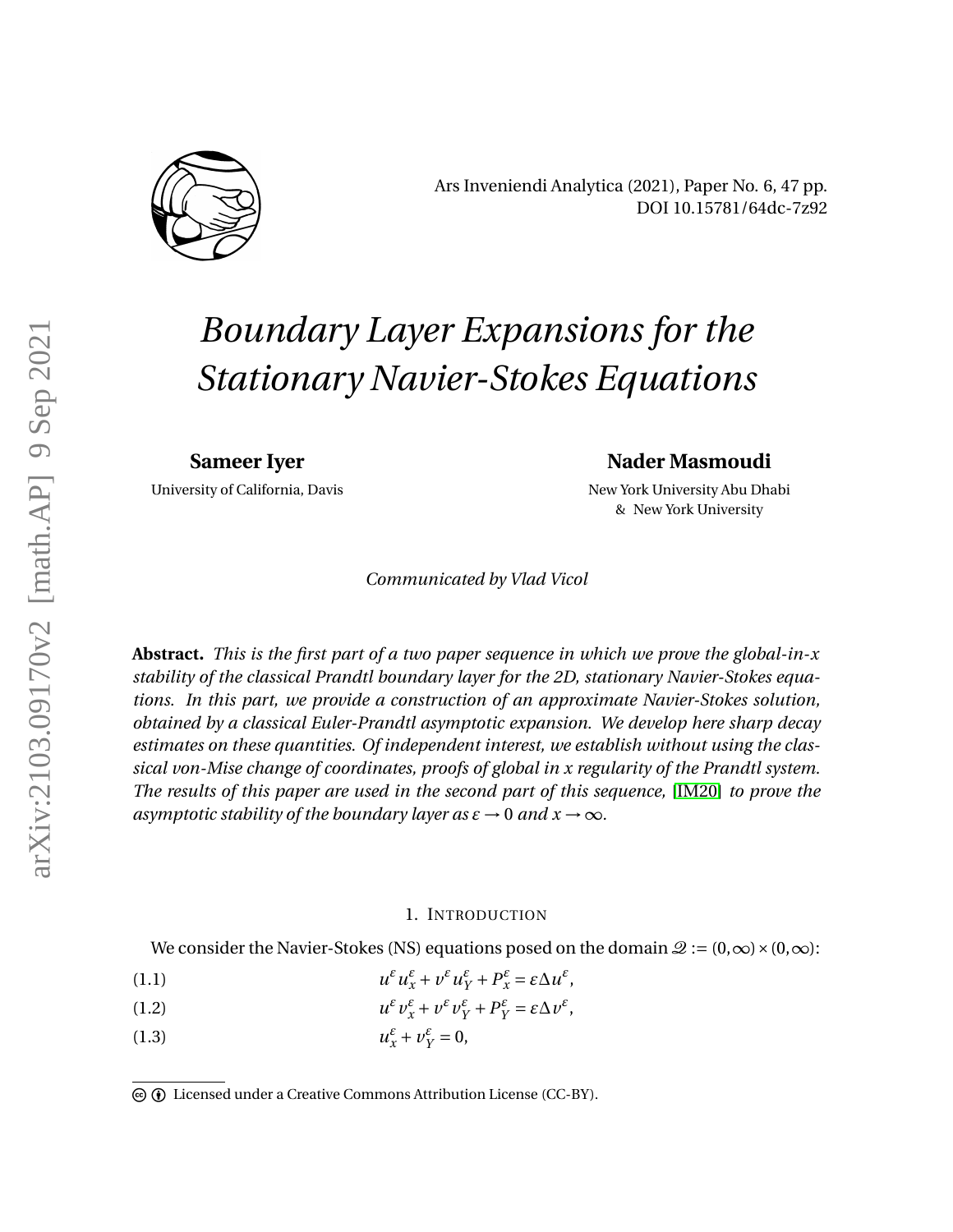We are taking the following boundary conditions in the vertical direction

<span id="page-1-0"></span>(1.4) 
$$
[u^{\varepsilon}, v^{\varepsilon}]|_{Y=0} = [0,0], \qquad [u^{\varepsilon}(x,Y), v^{\varepsilon}(x,Y)] \xrightarrow{Y \to \infty} [u_E(x,\infty), v_E(x,\infty)].
$$

which coincide with the classical no-slip boundary condition at  ${Y = 0}$  and the Euler matching condition as  $Y \uparrow \infty$ . We now fix the vector field

(1.5) 
$$
[u_E, v_E] := [1, 0], \qquad P_E = 0
$$

as a solution to the steady, Euler equations  $(\varepsilon = 0 \text{ in } (1.1) - (1.3))$  $(\varepsilon = 0 \text{ in } (1.1) - (1.3))$  $(\varepsilon = 0 \text{ in } (1.1) - (1.3))$  $(\varepsilon = 0 \text{ in } (1.1) - (1.3))$  $(\varepsilon = 0 \text{ in } (1.1) - (1.3))$ , upon which the matching condition above reads  $[u^{\varepsilon}, v^{\varepsilon}] \xrightarrow{Y \to \infty} [1, 0].$ 

Generically, there is a mismatch at  $Y = 0$  between the boundary condition [\(1.4\)](#page-1-0) and that of an inviscid Eulerian fluid, which typically satisfies the no-penetration condition,  $v^E|_{Y=0} = 0$ . Given this, it is not possible to demand convergence of the type  $[u^{\varepsilon}, v^{\varepsilon}] \to [1, 0]$ as  $\varepsilon \to \infty$  in suitably strong norms, for instance in the  $L^{\infty}$  sense. To rectify this mismatch, Ludwig Prandtl proposed in his seminal 1904 paper, [\[Pr1904\]](#page-45-1), that one needs to *modify* the limit of  $[u^{\varepsilon}, v^{\varepsilon}]$  by adding a corrector term to [1,0], which is effectively supported in a thin limit of  $[u^*, v^*]$  by adding a corrector term to  $[1, 0]$ , which is effectively supported in a thin<br>layer of size  $\sqrt{\varepsilon}$  near { $Y=0$ }. Mathematically, this amounts to proposing an asymptotic expansion of the type

<span id="page-1-1"></span>(1.6) 
$$
u^{\varepsilon}(x, Y) = 1 + u^0_p(x, \frac{Y}{\sqrt{\varepsilon}}) + O(\sqrt{\varepsilon}) = \bar{u}^0_p(x, \frac{Y}{\sqrt{\varepsilon}}) + O(\sqrt{\varepsilon}),
$$

where the rescaling  $\frac{Y}{Y}$ where the rescaling  $\frac{Y}{\sqrt{\varepsilon}}$  ensures that the corrector,  $u_p^0$ , is supported effectively in a strip of size  $\sqrt{\varepsilon}$ . The quantity  $\bar{u}_p^0$  is classically known as the Prandtl boundary layer, whereas the  $O(\sqrt{\varepsilon})$  term will be referred to in our paper as "the remainder". Motivated by this ansatz, we introduce the Prandtl rescaling

$$
(1.7) \t\t y := \frac{Y}{\sqrt{\varepsilon}}.
$$

We now rescale the solutions via

(1.8) 
$$
U^{\varepsilon}(x, y) := u^{\varepsilon}(x, Y), \qquad V^{\varepsilon}(x, y) := \frac{v^{\varepsilon}(x, Y)}{\sqrt{\varepsilon}}
$$

which satisfy the following system

<span id="page-1-2"></span>(1.9) 
$$
U^{\varepsilon}U_x^{\varepsilon}+V^{\varepsilon}U_y^{\varepsilon}+P_x^{\varepsilon}=\Delta_{\varepsilon}U^{\varepsilon},
$$

<span id="page-1-4"></span>(1.10) 
$$
U^{\varepsilon}V_{x}^{\varepsilon}+V^{\varepsilon}V_{y}^{\varepsilon}+\frac{P_{y}^{\varepsilon}}{\varepsilon}=\Delta_{\varepsilon}V^{\varepsilon},
$$

<span id="page-1-3"></span>
$$
(1.11)\t\t\t U_x^{\varepsilon} + V_y^{\varepsilon} = 0.
$$

Above, we have denoted the scaled Laplacian operator,  $\Delta_{\varepsilon} := \partial_{y}^{2} + \varepsilon \partial_{x}^{2}$ .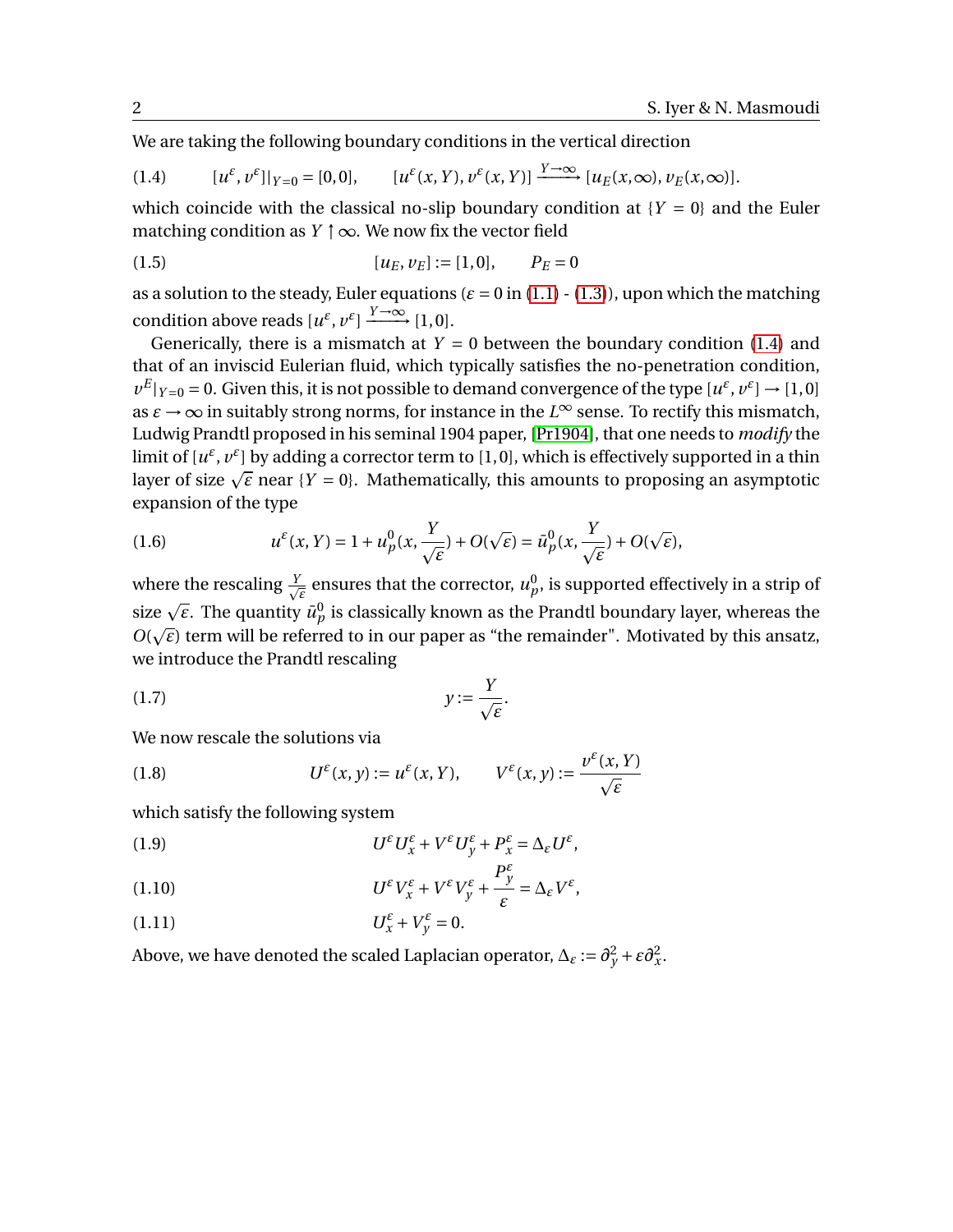We now expand the rescaled solution in a more detailed manner compared to [\(1.6\)](#page-1-1), as

<span id="page-2-0"></span>(1.12) 
$$
U^{\varepsilon} := 1 + u_p^0 + \sum_{i=1}^{N_1} \varepsilon^{\frac{i}{2}} (u_E^i + u_P^i) + \varepsilon^{\frac{N_2}{2}} u =: \bar{u} + \varepsilon^{\frac{N_2}{2}} u
$$

$$
V^{\varepsilon} := \nu_p^0 + \nu_E^1 + \sum_{i=1}^{N_1 - 1} \varepsilon^{\frac{i}{2}} (\nu_P^i + \nu_E^{i+1}) + \varepsilon^{\frac{N_1}{2}} \nu_p^{N_1} + \varepsilon^{\frac{N_2}{2}} \nu =: \bar{v} + \varepsilon^{\frac{N_2}{2}} \nu,
$$

$$
P^{\varepsilon} := \sum_{i=0}^{N_1 + 1} \varepsilon^{\frac{i}{2}} P_p^i + \sum_{i=1}^{N_1} \varepsilon^{\frac{i}{2}} P_E^i + \varepsilon^{\frac{N_2}{2}} P.
$$

Above,

(1.13)

$$
[u_E^0, v_E^0] := [1, 0], \qquad [u_p^i, v_p^i] = [u_p^i(x, y), v_p^i(x, y)], \qquad [u_E^i, v_E^i] = [u_E^i(x, Y), v_E^i(x, Y)],
$$

and the expansion parameters  $N_1$ ,  $N_2$  will be specified in Theorem [1.1](#page-7-0) for the sake of precision. We note that these are not optimal choices of these parameters, but we chose them large for simplicity. Certainly, it will be possible to bring these numbers significantly smaller.

Motivated by the leading order of the right-hand side of the first two equations of [\(1.12\)](#page-2-0), we make the following definitions:

(1.14) 
$$
\bar{u}_p^0 := 1 + u_p^0, \qquad \bar{v}_p^0 := -\int_0^y \partial_x \bar{u}_p^0
$$

The divergence-free vector field  $[\bar{u}^0_p,\bar{v}^0_p]$  solve the classical stationary Prandtl system, which we will now introduce. On the other hand, the divergence-free vector field  $[u^0_p,v^0_p]$  are homogenized so as to decay as  $y \rightarrow \infty$ . The effectiveness of the ansatz [\(1.12\)](#page-2-0), and the crux of Prandtl's revolutionary idea, is that the leading order term  $\bar{u}^0_p$  (and its divergencefree counterpart,  $\bar{v}_{p}^{0}$ ) satisfy a much simpler equation than the full Navier-Stokes system, known as the Prandtl system,

<span id="page-2-1"></span>(1.15) 
$$
\bar{u}_p^0 \partial_x \bar{u}_p^0 + \bar{v}_p^0 \partial_y \bar{u}_p^0 - \partial_y^2 \bar{u}_p^0 + P_{px}^0 = 0, \qquad P_{py}^0 = 0, \qquad \partial_x \bar{u}_p^0 + \partial_y \bar{v}_p^0 = 0,
$$

which are supplemented with the boundary conditions

<span id="page-2-2"></span>(1.16) 
$$
\bar{u}_p^0|_{x=0} = \bar{U}_p^0(y), \qquad \bar{u}_p^0|_{y=0} = 0, \qquad \bar{u}_p^0|_{y=\infty} = 1, \qquad \bar{v}_p^0 = -\int_0^y \partial_x \bar{u}_p^0.
$$

This system is simpler than  $(1.9)$  -  $(1.11)$  in several senses. First, due to the condition  $P_{py}^0$  = 0, we obtain that the pressure is constant in *y* (and then in *x* due to the Bernoulli's equation), and hence [\(1.15\)](#page-2-1) is really a scalar equation.

In addition to this, by temporarily omitting the transport term  $\bar{v}^0_p \partial_y \bar{u}^0_p$ , one can make the formal identification that  $\bar{u}^0_p \partial_x \approx \partial_{yy}$ , which indicates that [\(1.16\)](#page-2-2) is really a *degenerate*, *parabolic* equation, which is in stark contrast to the elliptic system [\(1.9\)](#page-1-2) - [\(1.11\)](#page-1-3). From this perspective, *x* acts as a time-like variable, whereas *y* acts as a space-like variable. We thus treat [\(1.15\)](#page-2-1) - [\(1.16\)](#page-2-2) as one would a typical Cauchy problem. Indeed, one can ask questions of local (in *x*) wellposedness, global (in *x*) wellposedness, finite-*x* singularity formation, decay and asymptotics, etc,... This perspective will be emphasized more in Section [1.2.](#page-5-0)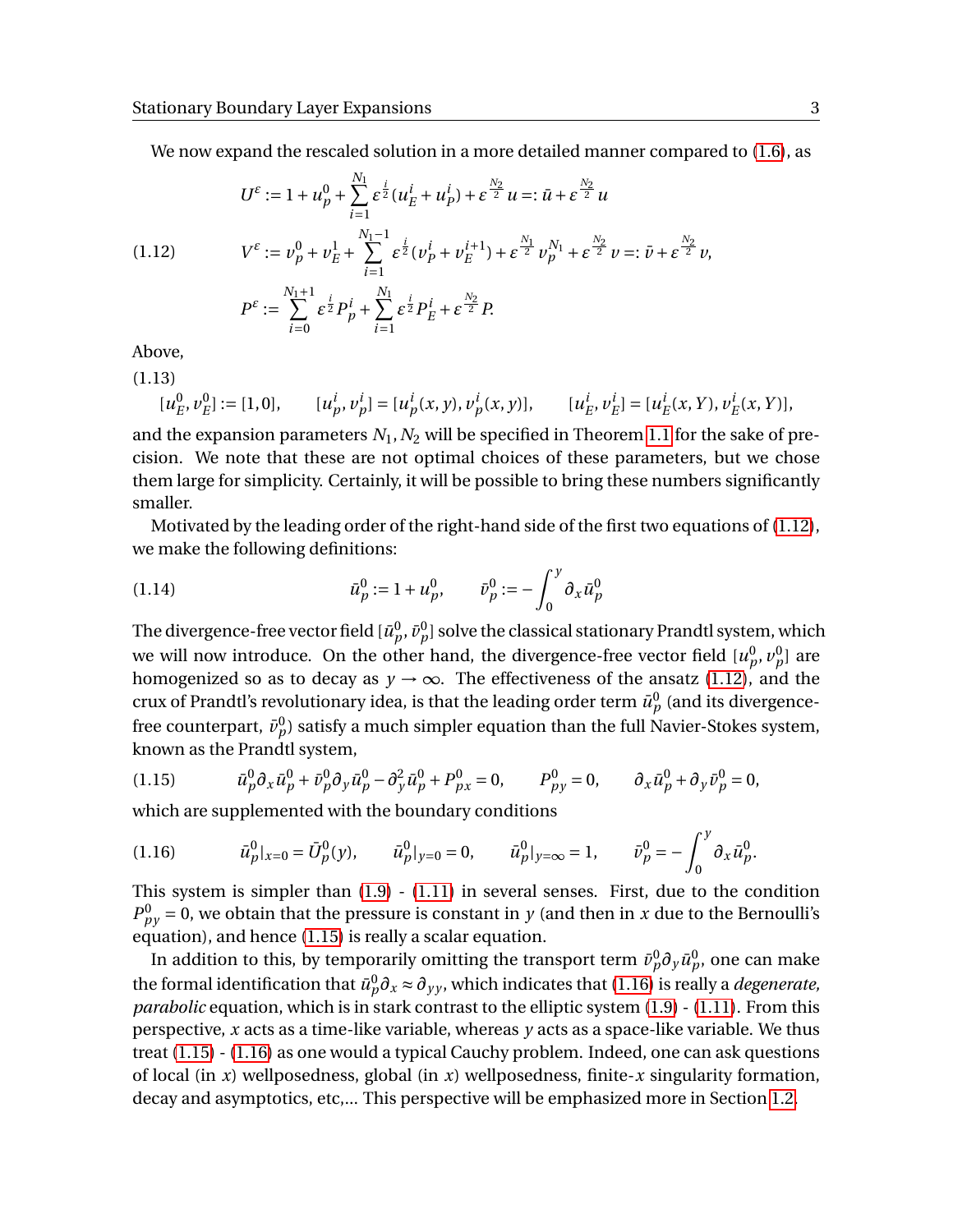The main purposes of this work is to

(1) Provide a rigorous construction of each of the terms in the approximate solution,  $[\bar{u}, \bar{v}]$  from [\(1.12\)](#page-2-0) with precise estimates on the error created by such an approximation:

$$
F_R := (U^{\varepsilon} U^{\varepsilon}_x + V^{\varepsilon} U^{\varepsilon}_y + P^{\varepsilon}_x - \Delta_{\varepsilon} U^{\varepsilon}) - (\bar{u} \bar{u}_x + \bar{v} \bar{u}_y + \bar{P}_x - \Delta_{\varepsilon} \bar{u})
$$
  

$$
G_R := (U^{\varepsilon} V^{\varepsilon}_x + V^{\varepsilon} V^{\varepsilon}_y + \frac{P^{\varepsilon}_y}{\varepsilon} - \Delta_{\varepsilon} V^{\varepsilon}) - (\bar{u} \bar{v}_x + \bar{v} \bar{v}_y + \frac{\bar{P}_y}{\varepsilon} - \Delta_{\varepsilon} \bar{v}).
$$

(2) Provide a proof of global-in-*x* regularity and decay for the nonlinear and linearized Prandtl equations in physical (*x*, *y*) coordinates and in particular *does not rely on the von-Mise change of coordinates*.

The role that *x* plays as a "time" variable will be discussed from a mathematical standpoint in Section [1.2.](#page-5-0) The present paper can be regarded as a global-in-*x* version of the constructions obtained in [\[GI18b\]](#page-44-0), all of which required  $x \ll 1$  (local in *x*). Another purpose of this article is to provide *in physical* (*x*, *y*) *coordinates*, a proof of global regularity of the nonlinear and linearized Prandtl equations, as compared to [\[Ser66\]](#page-46-0), [\[Iy19\]](#page-45-2), both of whom relied on the "von-Mise" transform, which has little hope to be useful in the Navier-Stokes setting.

We draw a parallel to the unsteady setting in which [\[MW15\]](#page-45-3) provided an energy-estimate based proof of local in time existence to the Prandtl equations, *without* using the Croccotransform. The  $(x, y)$  coordinate system (and energy estimates in this coordinate system) have proven to translate most effectively to the Navier-Stokes setting than these classical transforms (von-Mise transform, Crocco transform) that are particular to the simplified Prandtl setting. Indeed, the construction of the approximate solution,  $[\bar{u}, \bar{v}]$ , that we provide in this article is used in the companion paper, [\[IM20\]](#page-45-0), in which we prove the stability of  $[\bar{u}, \bar{v}]$ .

1.1. **Asymptotic Expansion and Datum.** First, we note that, given the expansion [\(1.12\)](#page-2-0), we enforce the vertical boundary conditions for  $i = 0,...N_1$ ,  $j = 1,...N_1$ ,

$$
(1.18) \t u_p^i(x,0) = -u_E^i(x,0), \t v_E^j(x,0) = -v_p^{j-1}(x,0), \t [u,v]|_{y=0} = 0,
$$

$$
(1.19) \t v_p^i(x,\infty) = u_p^i(x,\infty) = 0, \t u_E^j(x,\infty) = v_E^j(x,\infty) = 0, \t [u,v]|_{y=\infty} = 0.
$$

which ensure the no-slip boundary condition for  $[U^{\varepsilon}, V^{\varepsilon}]$  at  $y = 0, \infty$ . As we do not include an Euler field to cancel out last  $v_p^{N_1}$ , we need to also enforce the condition  $v_p^{N_1}|_{y=0} = 0$ , which is a particularity for the *N*1'th boundary layer.

The side  $\{x = 0\}$  has a distinguished role in this setup as being where "in-flow" datum is prescribed. This datum is prescribed "at the level of the expansion", in the sense described below (see the discussion surrounding equations [\(1.22\)](#page-4-0)). Moreover, as  $x \to \infty$ , one expects the persistence of just one quantity from [\(1.12\)](#page-2-0), which is the leading order boundary layer,  $[\bar{u}_p^0, \bar{v}_p^0]$ , and the remaining terms from [\(1.12\)](#page-2-0) are expected to decay in *x*. This decay will be established rigorously in our main result.

<span id="page-3-0"></span>(1.17)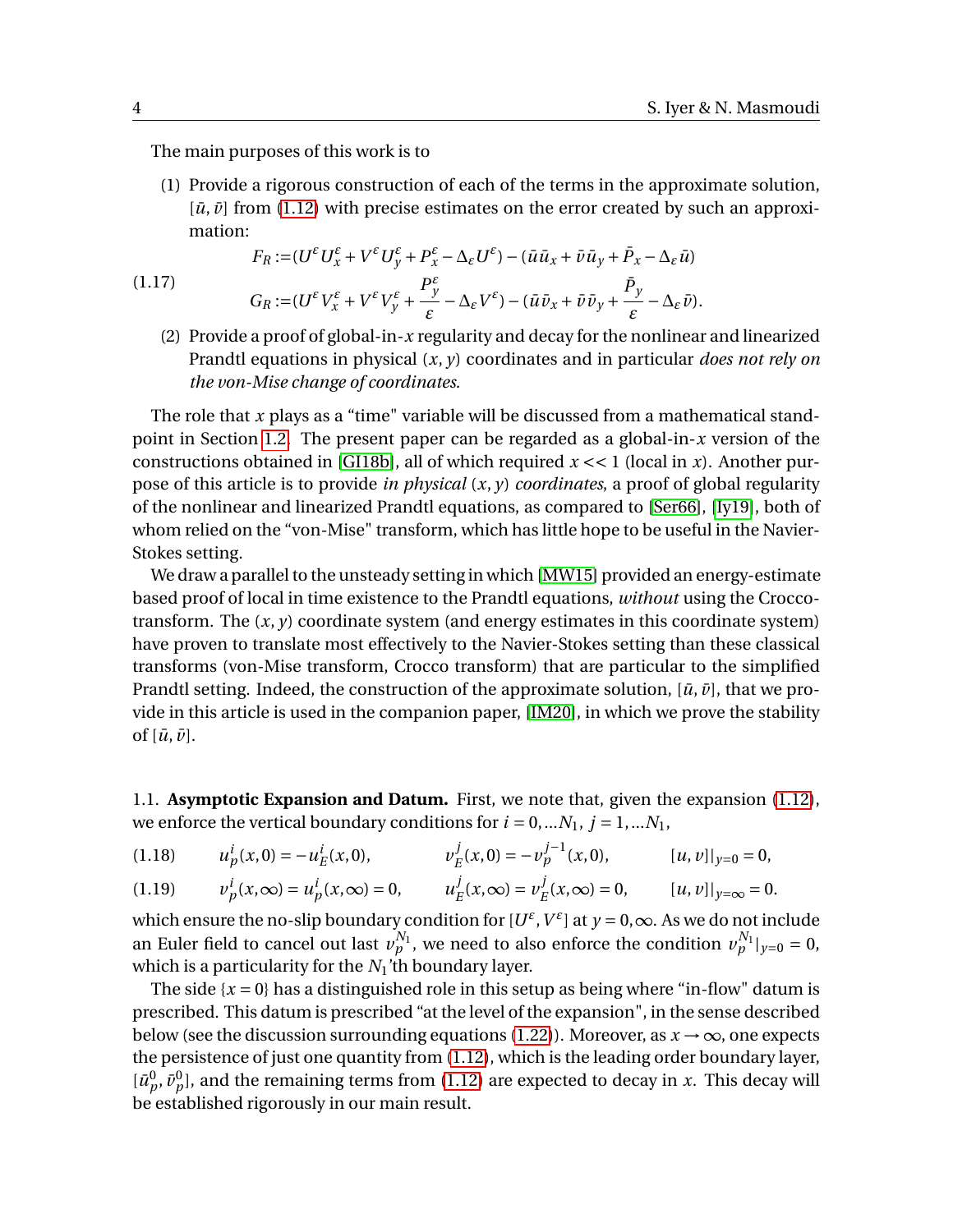We shall now describe the datum that we take for our setting. First, we take the outer Euler profile to be

<span id="page-4-1"></span>
$$
(1.20) \t\t [u_E^0, v_E^0, P_E^0] := [1, 0, 0]
$$

as given. We have selected [\(1.20\)](#page-4-1) as the simplest shear flow with which to work. Our analysis can be extended with relatively small (but cumbersome) modifications to general Euler shear flows of the form

(1.21) 
$$
[u_E^0, v_E^0, P_E^0] := [u_E^0(Y), 0, 0],
$$

under mild assumptions on the shear profile  $u^0_\mu$  $_{E}^{0}(Y).$ 

Apart from prescribing the outer Euler profile, we also get to pick "Initial datum", that is at  $\{x = 0\}$  of various terms in the expansion [\(1.12\)](#page-2-0). Specifically, the prescribed initial datum comes in the form of the functions:

<span id="page-4-0"></span>(1.22) 
$$
u_P^i|_{x=0} =: U_P^i(y), \qquad v_E^j|_{x=0} =: V_E^j(Y),
$$

for  $i = 0, \ldots, N_1$ , and  $j = 1, \ldots, N_1$ . Note that we do not get to prescribe, at  $\{x = 0\}$ , all of the terms appearing in [\(1.12\)](#page-2-0). On the one hand, to construct  $[u_p^i, v_p^i]$ , we use that  $u_p^i$ obeys a degenerate parabolic equation, with *x* occupying the time-like variable and *y* the space-like variable and that  $v_p^i$  can be recovered from  $u_p^i$  via the divergence-free condition. Therefore, only  $u_p^i|_{x=0}$  is necessary to determine these quantities.

It is useful at this point to introduce the systems satisfied by the "leading order" boundary layer ( $[\bar{u}_p^0, \bar{v}_p^0]$ ) and the "intermediate" boundary layers,  $[u_p^i, v_p^i]$ , for  $i = 1,..., N_1$ . We note that these systems are derived rigorously in [A](#page-36-0)ppendix A by substituting the expansion  $(1.12)$  into the system  $(1.9) - (1.11)$  $(1.9) - (1.11)$  $(1.9) - (1.11)$  and systematically collecting terms contributing sion (1.1*2)* into the<br>to each order in  $\sqrt{\varepsilon}$ .

First, as we have discussed in [\(1.15\)](#page-2-1) – [\(1.16\)](#page-2-2), the vector-field [ $\bar{u}^0_p$ ,  $\bar{v}^0_p$ ] satisfies the pressurefree Prandtl equations, which read:

(1.23a) 
$$
\bar{u}_p^0 \partial_x \bar{u}_p^0 + \bar{v}_p^0 \partial_y \bar{u}_p^0 - \partial_y^2 \bar{u}_p^0 = 0, \qquad (x, y) \in (0, \infty) \times (0, \infty)
$$

(1.23b) 
$$
\bar{\nu}_p^0 = -\int_0^y \partial_x \bar{u}_p^0,
$$

$$
(1.23c) \t\t \tilde{u}_p^0|_{x=0} = \bar{U}_p^0(y) := 1 + U_p^0(y), \t\t \tilde{u}_p^0|_{y=0} = 0, \t\t \tilde{u}_p^0|_{y=\infty} = 1.
$$

In the main theorem below, Theorem [1.1,](#page-7-0) we will state a smallness condition on the perturbation of the initial datum from a particular self-similar profile, the Blasius profile *u*¯∗, ( introduced below in  $(1.27) - (1.29)$  $(1.27) - (1.29)$  $(1.27) - (1.29)$ . Indeed, the object we will ultimately analyze here will be the perturbation:

(1.24) 
$$
\tilde{u}_p^0 := \frac{\bar{u}_p^0 - \bar{u}_*}{\delta_*}, \qquad \tilde{v}_p^0 := \frac{\bar{v}_p^0 - \bar{v}_*}{\delta_*}.
$$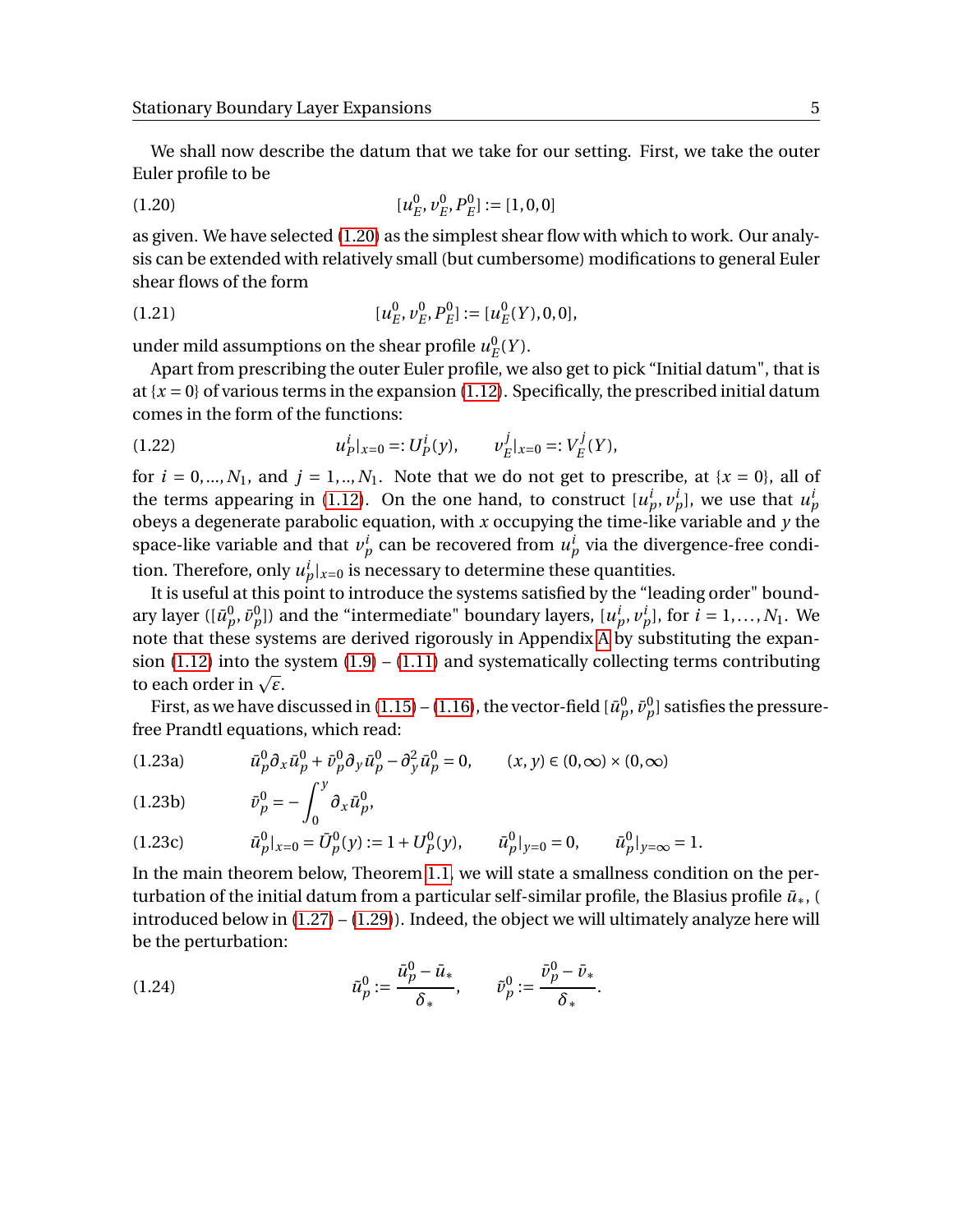Above,  $0 < \delta_* < 1$  is a small parameter introduced by hypothesis [\(1.35\)](#page-7-1) in the main result below. The quantities above satisfy the equation

$$
(1.25a) \t\t \bar{u}_*\partial_x\tilde{u}_p^0 + \tilde{u}_p^0\partial_x\bar{u}_* + \bar{v}_*\partial_y\tilde{u}_p^0 + \tilde{v}_p^0\partial_y\bar{u}_* - \partial_y^2\tilde{u}_p^0 = \delta_*Q(\tilde{u}_p^0, \tilde{v}_p^0),
$$

$$
(1.25b) \t\t \tilde{\nu}_p^0 = -\int_0^y \partial_x \tilde{u}_p^0,
$$

$$
(1.25c) \t\t \tilde{u}_p^0|_{x=0} = \frac{1}{\delta_*} (\bar{U}_p^0(y) - \bar{u}_*(0, y)), \t \tilde{u}_p^0|_{y=0} = 0, \t \tilde{u}_p^0|_{y=\infty} = 0.
$$

Above, the forcing  $Q(\tilde{u}^0_p, \tilde{v}^0_p)$  contain quadratic terms, and will be perturbative using the smallness of  $\delta$ <sub>\*</sub> << 1 in the main theorem below.

The intermediate boundary layers,  $[u_p^i, v_p^i]$ ,  $i = 1,...N_1$ , satisfy the linearized Prandtl system (with contributed forcing):

(1.26a) 
$$
\bar{u}_p^0 \partial_x u_p^i + u_p^i \bar{u}_{px}^0 + \bar{v}_p^0 \partial_y u_p^i + \bar{v}_p^i \partial_y \bar{u}_p^0 - \partial_y^2 u_p^i = F_p^{(i)},
$$

(1.26b) 
$$
v_p^i = \int_y^\infty \partial_x u_p^i, \qquad \bar{v}_p^i = v_p^i - v_p^i|_{y=0},
$$

(1.26c) 
$$
u_p^i|_{x=0} = U_p^i(y), \qquad u_p^i|_{y=0} = -u_E^i|_{y=0}, \qquad u_p^i|_{y=\infty} = 0.
$$

We note that, by our convention,  $u_p^i$  are the boundary layer *correctors*. This means that they vanish as  $y \rightarrow \infty$ , and cancel out the *i*'th Euler contribution at { $y = 0$ }. Above, the forcing term  $F^{(i)}_p$  is due to contributions of size  $O(\epsilon^{\frac{i}{2}})$  of lower order boundary layers ([ $u^j_p, v^j_p$ ], *j* = 0,...*i* − 1) which need to be cancelled out through the introduction of  $[u_p^i, v_p^i]$ .

On the other hand, to construct the Euler profiles [ $u_i^i$  $^i_E, v^i_I$  $E^i_E$  for  $i = 1, ..., N_1$ , we use an elliptic problem for  $v_i^i$  $\frac{i}{E}$  (in the special case of [\(1.20\)](#page-4-1), it is in fact  $\Delta v^i_I$  $E = 0$ ). As such, we prescribe the datum for  $v_i^i$  $E$ <sup>*i*</sup>, as is displayed in [\(1.22\)](#page-4-0), and then recover  $u^i$  $E$ <sup> $l$ </sup> via the divergence-free condition. Therefore, only  $v_i^i$  $E^i|_{x=0}$  is necessary to determine these quantities.

<span id="page-5-0"></span>1.2. **Asymptotics as**  $x \to \infty$ . We will now discuss more precisely the role of the *x*-variable, specifically emphasizing the role that *x* plays as a "time-like" variable, controlling the "evolution" of the fluid. The importance of studying the large *x* behavior of both the Prandtl equations and the Navier-Stokes equations is not just mathematical (in analogy with proving global wellposedness/ decay versus finite-*x* blowup), but is also of importance physically due to the possibility of boundary layer separation, which is a large *x* phenomena (which was noted by Prandtl himself in his original 1904 paper).

We shall discuss first the large-*x* asymptotics at the level of the Prandtl equations, [\(1.15\)](#page-2-1) - [\(1.16\)](#page-2-2), which govern  $[\bar{u}_p^0, \bar{v}_p^0]$ . It turns out that there are two large-*x* regimes for  $[\bar{u}_p^0, \bar{v}_p^0]$ , depending on the sign of the Euler pressure gradient:

- (1) Favorable pressure gradient,  $\partial_x P^E \leq 0$ :  $[\bar{u}_p^0, \bar{v}_p^0]$  exists globally in *x*, and becomes asymptotically self-similar,
- (2) Unfavorable pressure gradient,  $\partial_x P^E > 0$ ,  $[\bar{u}_p^0, \bar{v}_p^0]$  may form a finite-*x* singularity, known as "separation".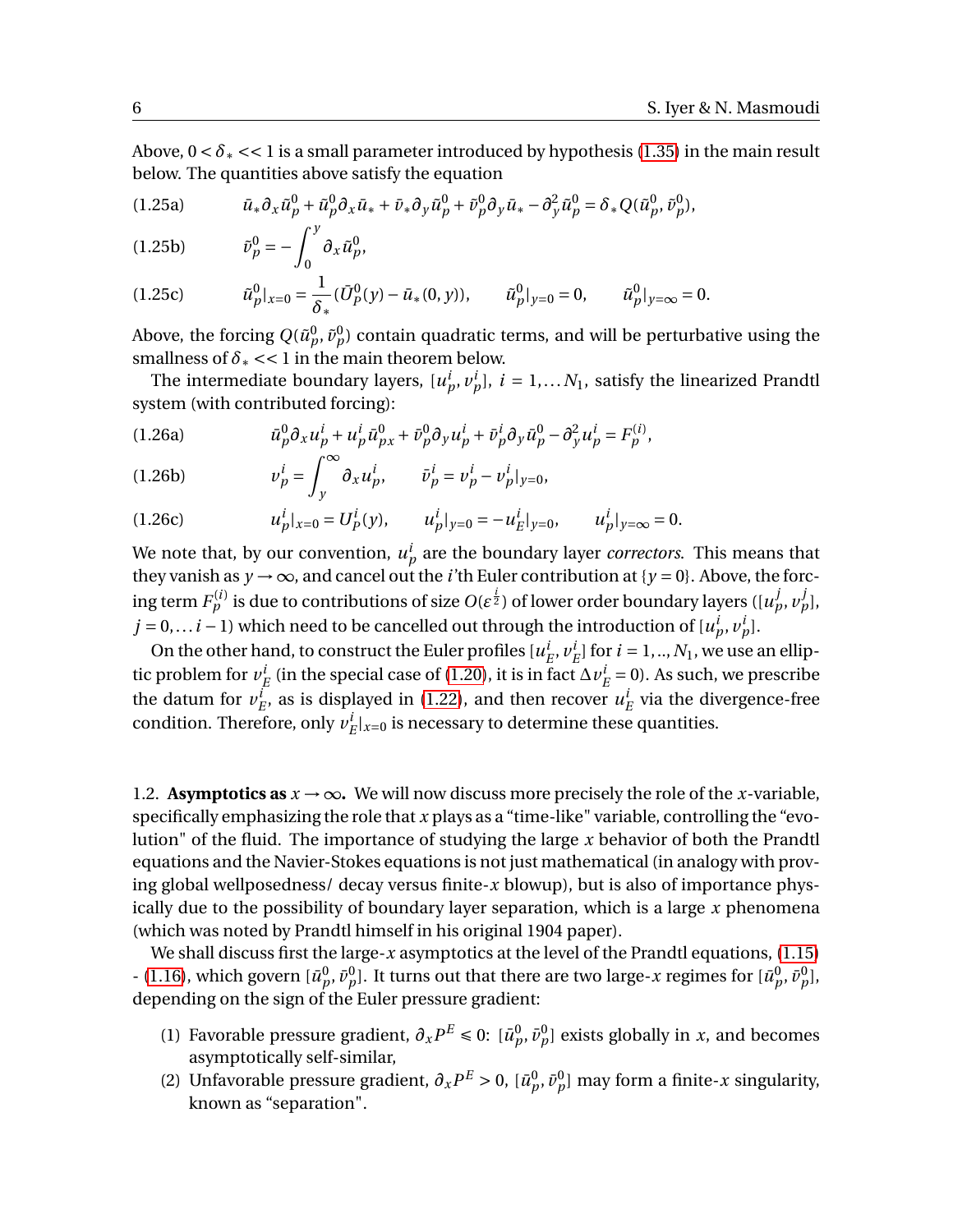In this work, our choice of [1, 0] for the outer Euler flow guarantees that we are in setting (1), that of a favorable pressure gradient.

This dichotomy above was introduced by Oleinik, [\[OS99\]](#page-45-4), [\[Ol67\]](#page-45-5), who established the first mathematically rigorous results on the Cauchy problem [\(1.15\)](#page-2-1) - [\(1.16\)](#page-2-2). Indeed, Oleinik established that solutions to  $(1.15)$  -  $(1.16)$  are locally  $(in x)$  well-posed in both regimes  $(1)$ and (2), and globally well-posed in regime (1) (under suitable hypothesis on the datum, which we do not delve into at this stage).

Now, we investigate what it means for  $[\bar{u}_p^0, \bar{v}_p^0]$  to become asymptotically self-similar. In order to describe this behavior more quantitatively, we need to introduce the Blasius solutions. Four years after Prandtl's seminal 1904 paper, H. Blasius introduced the (by now) famous "Blasius boundary layer" in [\[Blas1908\]](#page-43-0), which takes the following form

<span id="page-6-0"></span>(1.27) 
$$
[\bar{u}_*^{x_0}, \bar{v}_*^{x_0}] = [f'(z), \frac{1}{\sqrt{x+x_0}}(zf'(z) - f(z))],
$$

$$
(1.28)\qquad \qquad z := \frac{y}{\sqrt{x + x_0}}
$$

<span id="page-6-1"></span>(1.29) 
$$
f f'' + f''' = 0
$$
,  $f'(0) = 0$ ,  $f'(\infty) = 1$ ,  $\frac{f(z)}{z} \xrightarrow{\eta \to \infty} 1$ ,

where above,  $f' = \partial_z f(z)$  and  $x_0$  is a free parameter. Physically,  $x_0$  has the meaning that at  $x = -x_0$ , the fluid interacts with the "leading edge" of, say, a plate (hence the singularity at  $x = -x_0$ ). Our analysis will treat any fixed  $x_0 > 0$  (one can think, without loss of generality, that  $x_0 = 1$ ). In fact, we will make the following notational convention which enables us to omit rewriting  $x_0$  repeatedly:

$$
(1.30) \t\t\t [\bar{u}_*, \bar{v}_*] := [\bar{u}_*, \bar{v}_*^1].
$$

We emphasize that the choice of 1 above could be replaced with any positive number, without loss of generality.

The Blasius solutions,  $[\bar{u}_*^{x_0}, \bar{v}_*^{x_0}]$  are distinguished solutions to the Prandtl equations in several senses. First, physically, they have demonstrated remarkable agreement with experiment (see [\[Sch00\]](#page-46-1) for instance). Mathematically, their importance is two-fold. First, they are self-similar, and second, they act as large-*x* attractors for the Prandtl dynamic. Indeed, a classical result of Serrin, [\[Ser66\]](#page-46-0), states:

(1.31) 
$$
\lim_{x \to \infty} \|\bar{u}_p^0 - \bar{u}_*\|_{L_y^{\infty}} \to 0
$$

for a general class of solutions,  $[\bar{u}^0_p, \bar{v}^0_p]$  of [\(1.15\)](#page-2-1).

This was revisited by the first author in the work [\[Iy19\]](#page-45-2), who established a refined description of the above asymptotics, in the sense

(1.32) 
$$
\|\bar{u}_p^0 - \bar{u}_*\|_{L_y^{\infty}} \lesssim o(1) \langle x \rangle^{-\frac{1}{2} + \sigma_*}, \text{ for any } 0 < \sigma_* < < 1,
$$

which is the essentially optimal decay rate from the point of view of regarding  $\bar{u}^0_p$  as a parabolic equation with one spatial dimension. Both the work of [\[Iy19\]](#page-45-2) and the work of [\[Ser66\]](#page-46-0) relied crucially on the "von-Mise" change of variables, which interacts poorly with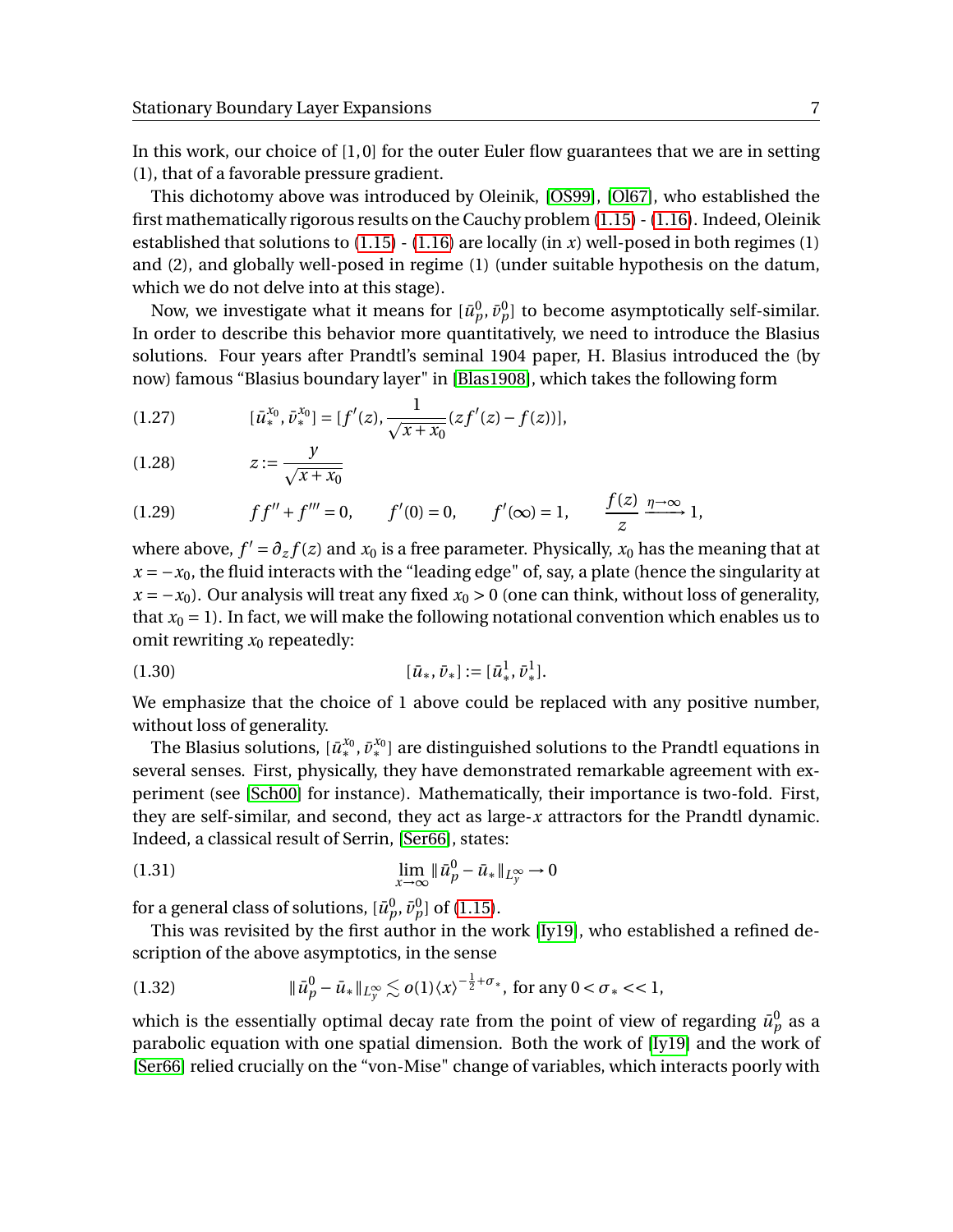the Navier-Stokes equations. The purpose of the present article is present an alternative proof of these results, using only energy methods in the physical (*x*, *y*) coordinate system.

The case of (2) above (the setting of unfavorable pressure gradient) has been treated in the work of [\[DM15\]](#page-43-1) as well as in the paper of [\[SWZ19\]](#page-46-2) for the Prandtl equation with  $\partial_x P^E > 0$  (which appears as a forcing term on the right-hand side of [\(1.15\)](#page-2-1) - [\(1.16\)](#page-2-2) in their setting). These results establish the physically important phenomenon of separation, which occurs when  $\partial_y \bar{u}_p^0(x,0) = 0$  for some  $x > 0$ , even though the datum starts out with the monotonicity  $\partial_y \bar{u}_p^0(0,0) > 0$ .

## 1.3. **Main Theorem.** The theorem we prove here is

<span id="page-7-0"></span>**Theorem 1.1** (Construction of Approximate Solution). *Fix*  $N_1 = 400$  *and*  $N_2 = 200$  *in* [\(1.12\)](#page-2-0). *Fix the leading order Euler flow to be*

(1.33) 
$$
[u_E^0, v_E^0, P_E^0] := [1, 0, 0].
$$

*Assume the following pieces of initial data at* { $x = 0$ } *are given for i* = 0,...,  $N_1$ *, and j* = 1,...*N*1*,*

<span id="page-7-2"></span>(1.34) 
$$
u_p^i|_{x=0} =: U_p^i(y), \qquad \qquad v_E^j|_{x=0} =: V_E^j(Y)
$$

*where we make the following assumptions on the initial datum* [\(1.34\)](#page-7-2)*:*

(1) For  $i = 0$ , the boundary layer datum  $\bar{U}_p^0(y)$  is in a neighborhood of Blasius, defined *in* [\(1.27\)](#page-6-0)*. More precisely, we will assume*

<span id="page-7-1"></span>(1.35) 
$$
\|(\bar{U}_p^0(y) - \bar{u}_*(0, y))\langle y \rangle^{m_0}\|_{C^{\ell_0}} \leq \delta_*,
$$

*where*  $0 < \delta_* << 1$  *is small relative to universal constants, where*  $m_0, \ell_0$ *, are large,*  $\bar{p}$  *explicitly computable numbers. Assume also the difference*  $\bar{U}^0_p(y) - \bar{u}_*(0,y)$  *satisfies generic parabolic compatibility conditions at y* = 0 *as specified in Definition [A.6.](#page-43-2)*

(2) *For i* = 1,..,  $N_1$ , the boundary layer datum,  $U_p^i(\cdot)$  is sufficiently smooth and decays *rapidly:*

<span id="page-7-6"></span>k*U i p* 〈*y*〉 *<sup>m</sup><sup>i</sup>* <sup>k</sup>*<sup>C</sup> `<sup>i</sup>* . 1,(1.36)

*where m<sup>i</sup>* ,*`<sup>i</sup> are large, explicitly computable constants (for instance, we can take*  $m_0 = 10,000, \, \ell_0 = 10,000 \, \text{and} \, m_{i+1} = m_i - 5, \, \ell_{i+1} = \ell_i - 5$ , and satisfies generic *parabolic compatibility conditions at y* = 0 *(described specifically in Definition [A.6\)](#page-43-2).*

(3) *The Euler datum*  $V_E^i(Y)$  *satisfies generic elliptic compatibility conditions, which we define specifically in Definition [A.2.](#page-40-0)*

Define  $\sigma_* = \frac{1}{10,000}$ . Then for  $i = 1,..., N_1$  , for  $M \le m_i$  and  $2k + j \le \ell_i$ , the quantities  $[u_p^i, v_p^i]$ and  $[u]$  $_{E}^{i},\nu_{I}^{i}$ *E* ] *exist globally, x* > 0*, and the following estimates are valid*

<span id="page-7-3"></span>k*∂ k x∂ j y* (*u*¯ 0 *<sup>p</sup>* <sup>−</sup>*u*¯∗)〈*z*〉 *<sup>M</sup>* k*L*<sup>∞</sup> *<sup>y</sup>* . *<sup>δ</sup>*∗〈*x*〉 − 1 4 −*k*− *j* 2 +*σ*<sup>∗</sup> ,(1.37)

<span id="page-7-4"></span>k*∂ k x∂ j y* (*v*¯ 0 *<sup>p</sup>* <sup>−</sup> *<sup>v</sup>*¯∗)〈*z*〉 *<sup>M</sup>* k*L*<sup>∞</sup> *<sup>y</sup>* . *<sup>δ</sup>*∗〈*x*〉 − 3 4 −*k*− *j* 2 +*σ*<sup>∗</sup> (1.38)

<span id="page-7-5"></span>
$$
(1.39) \t\t\t\t\t\|\langle z \rangle^M \partial_x^k \partial_y^j u_p^i\|_{L_y^{\infty}} \lesssim \langle x \rangle^{-\frac{1}{4} - k - \frac{j}{2} + \sigma_*}
$$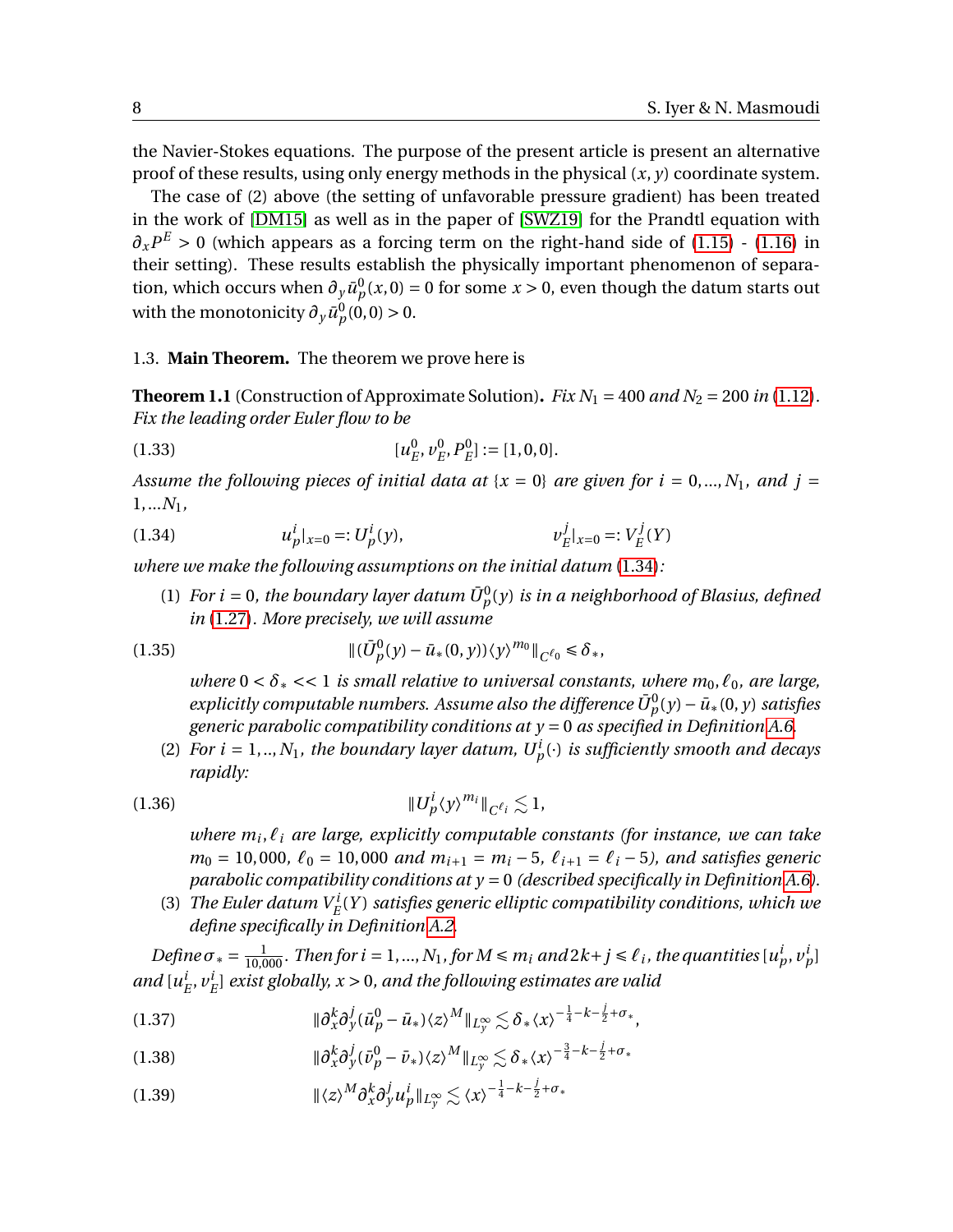<span id="page-8-2"></span>
$$
||\langle z \rangle^M \partial_x^k \partial_y^j \nu_p^j||_{L_y^\infty} \lesssim \langle x \rangle^{-\frac{3}{4} - k - \frac{j}{2} + \sigma_*},
$$

<span id="page-8-1"></span>(1.41) 
$$
\| (Y \partial_Y)^l \partial_x^k \partial_Y^j \nu_E^i \|_{L_Y^{\infty}} \lesssim \langle x \rangle^{-\frac{1}{2} - k - j},
$$

<span id="page-8-0"></span>(1.42) 
$$
\| (Y \partial_Y)^l \partial_x^k \partial_Y^j u_E^l \|_{L_Y^{\infty}} \lesssim \langle x \rangle^{-\frac{1}{2} - k - j}.
$$

*The following estimates hold on the contributed forcing:*

(1.43) 
$$
\|\partial_x^j \partial_y^k F_R \langle x \rangle^{\frac{11}{20}+j+\frac{k}{2}} \| + \sqrt{\varepsilon} \|\partial_x^j \partial_y^k G_R \langle x \rangle^{\frac{11}{20}+j+\frac{k}{2}} \| \leq \varepsilon^5.
$$

**Remark 1.2.** *Although we do not state it as part of our main construction, a consequence to the our construction will be Lemmas [6.1](#page-34-0) – [6.4,](#page-36-1) which are "aggregated estimates", that is, estimates on the full approximate solution*  $[\bar{u}, \bar{v}]$  *which follow from those stated above in Theorem [1.1](#page-7-0) and by taking summation according to* [\(1.12\)](#page-2-0)*.*

1.4. **Existing Literature.** The boundary layer theory originated with Prandtl's seminal 1904 paper, [\[Pr1904\]](#page-45-1). First, we would like to emphasize that this paper presented the boundary layer theory in precisely the present setting: for 2D, steady flows over a plate (at  $Y = 0$ ). In addition, Prandtl's original paper discussed the physical importance of understanding [\(1.12\)](#page-2-0) for large *x*, due to the possibility of boundary layer separation.

We will distinguish between two types of questions that are motivated by the ansatz, [\(1.6\)](#page-1-1). First, there are questions regarding the description of the leading order boundary p layer,  $[\bar{u}^0_p, \bar{v}^0_p]$ , and second, there are questions regarding the study of the  $O(\sqrt{\varepsilon})$  remainder, which, equivalently, amounts to questions regarding the validity of the asymptotic expansion [\(1.6\)](#page-1-1).

A large part of the results surrounding the system [\(1.15\)](#page-2-1) - [\(1.16\)](#page-2-2) were already discussed in Section [1.2,](#page-5-0) although the results discussed there were more concerned with the large *x* asymptotic behavior. We point the reader towards [\[DM15\]](#page-43-1) for a study of separation in the steady setting, using modulation and blowup techniques. For local-in-*x* behavior, let us supplement the references from Section [1.2](#page-5-0) with the results of [\[GI18b\]](#page-44-0), which established higher regularity for [\(1.15\)](#page-2-1) - [\(1.16\)](#page-2-2) through energy methods, and the recent work of [\[WZ19\]](#page-46-3) which obtains global *C* <sup>∞</sup> regularity using maximum principle methods. One can think of the present article as a global version of the article [\[GI18b\]](#page-44-0).

We now discuss the validity of the ansatz  $(1.6)$ . The classical setting we consider here, with the no-slip condition, was first treated, locally in the *x* variable by the works [\[GI18a\]](#page-44-1) - [\[GI18b\]](#page-44-0), [\[GVM18\]](#page-44-2), and the related work of [\[GI18c\]](#page-44-3). These works of [\[GI18a\]](#page-44-1) - [\[GI18b\]](#page-44-0) are distinct from that of [\[GVM18\]](#page-44-2) in the sense that the main concern of [\[GI18a\]](#page-44-1) - [\[GI18b\]](#page-44-0) are *x*-dependent boundary layer profiles, and in particular addresses the classical Blasius solution. On the other hand, the work of [\[GVM18\]](#page-44-2) is mainly concerned with shear solutions  $(U(y), 0)$  to the forced Prandtl equations (shears flows are not solutions to the homogeneous Prandtl equations), which allows for Fourier analysis in the *x* variable. Both of these works are *local-in-x* results, which can demonstrate the validity of expansion [\(1.12\)](#page-2-0) for  $0 \le x \le L$ , where  $L \lt 1$  is small (but of course, fixed relative to the viscosity  $\varepsilon$ ). We also mention the relatively recent work of [\[GZ20\]](#page-44-4), which has generalized the work of [\[GI18a\]](#page-44-1) - [\[GI18b\]](#page-44-0) to the case of Euler flows which are not shear for 0 < *x* < *L* << 1.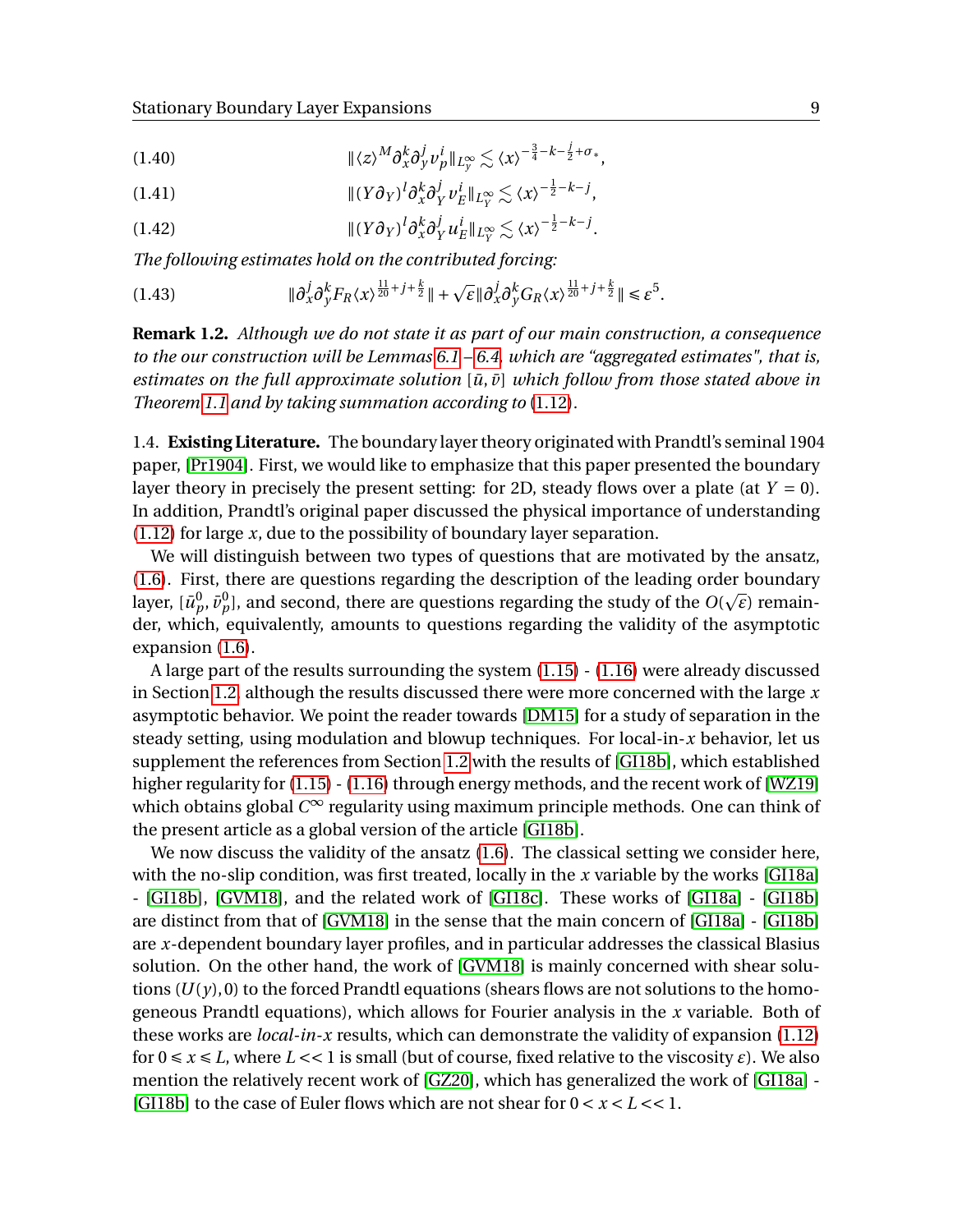We also point the reader towards the works  $[GN14]$ ,  $[IV15]$ ,  $[IV16a]$  -  $[IV16c]$ , and  $[IV17]$ . All of these works are under the assumption of a moving boundary at  ${Y = 0}$ , which while they face the difficulty of having a transition from  $Y = 0$  to  $Y = \infty$ , crucially eliminate the degeneracy of  $\bar{u}_p^0$  at  $\{Y = 0\}$ , which is a major difficulty posed by the boundary layer theory. The work of [\[Iy16a\]](#page-45-6) - [\[Iy16c\]](#page-45-7) is of relevance to this paper, as the question of global in *x* stability was considered (again, under the assumption of a moving  ${Y = 0}$  boundary, which significantly simplifies matters).

For unsteady flows, there is also a large literature studying expansions of the type [\(1.12\)](#page-2-0). We refrain from discussing this at too much length because the unsteady setting is quite different from the steady setting. Rather, we point the reader to (an incomplete) list of references. First, in the analyticity setting, for small time, the seminal works of [\[SC98\]](#page-46-4), [\[SC98\]](#page-46-5) establish the stability of expansions [\(1.12\)](#page-2-0). This was extended to the Gevrey setting in [\[GVMM16\]](#page-44-7), [\[GVMM20\]](#page-44-8). The work of [\[Mae14\]](#page-45-9) establishes stability under the assumption of the initial vorticity being supported away from the boundary. The reader should also see the related works [\[As91\]](#page-43-3), [\[LXY17\]](#page-45-10), [\[MT08\]](#page-45-11), [\[TW02\]](#page-46-6), [\[WWZ17\]](#page-46-7).

When the regularity setting goes from analytic/ Gevrey to Sobolev, there have also been several works in the opposite direction, which demonstrate, again in the unsteady setting, that expansion of the type [\(1.12\)](#page-2-0) should not be expected. A few works in this direction are [\[G00\]](#page-44-9), [\[GGN15a\]](#page-44-10), [\[GGN15b\]](#page-44-11), [\[GGN15c\]](#page-44-12), [\[GN11\]](#page-44-13), as well as the remarkable series of recent works of [\[GrNg17a\]](#page-44-14), [\[GrNg17b\]](#page-44-15), [\[GrNg18\]](#page-44-16) which settle the question and establish invalidity in Sobolev spaces of expansions of the type  $(1.12)$ . The related question of  $L^2$  (in space) convergence of Navier-Stokes flows to Euler has been investigated by many authors, for instance in [\[CEIV17\]](#page-43-4), [\[CKV15\]](#page-43-5), [\[CV18\]](#page-43-6), [\[Ka84\]](#page-45-12), [\[Mas98\]](#page-45-13), and [\[Su12\]](#page-46-8).

There is again the related matter of wellposedness of the unsteady Prandtl equation. This investigation was initiated by [\[OS99\]](#page-45-4), who obtained global in time solutions on [0,*L*]×  $\mathbb{R}_+$  for  $L \ll 1$  and local in time solutions for any  $L \ll \infty$ , under the crucial monotonicity assumption  $\partial_\gamma u|_{t=0} > 0$ . The *L* << 1 was removed by [\[XZ04\]](#page-46-9) who obtained global in time weak solutions for any  $L < \infty$ . These works relied upon the Crocco transform, which is only available under the monotonicity condition. Also under the monotonicity condition, but without using the Crocco transform, [\[AWXY15\]](#page-43-7) and [\[MW15\]](#page-45-3) obtained local in time existence. [\[AWXY15\]](#page-43-7) introduced a Nash-Moser type iterative scheme, whereas [\[MW15\]](#page-45-3) introduced a good unknown which enjoys an extra cancellation and obeys good energy estimates. The related work of [\[KMVW14\]](#page-45-14) removes monotonicity and replaces it with multiple monotonicity regions.

Without monotonicity of the datum, the wellposedness results are largely in the analytic or Gevrey setting. Indeed, [\[DiGV18\]](#page-44-17), [\[GVM13\]](#page-44-18), [\[IV16\]](#page-44-19), [\[KV13\]](#page-45-15), [\[LCS03\]](#page-45-16), [\[LMY20\]](#page-45-17), [\[SC98\]](#page-46-4) - [\[SC98\]](#page-46-5), [\[IV19\]](#page-45-18) are some results in this direction. Without assuming monotonicity, in Sobolev spaces, the unsteady Prandtl equations are, in general, illposed: [\[GVD10\]](#page-44-20), [\[GVN12\]](#page-44-21). Finite time blowup results have also been obtained in [\[EE97\]](#page-44-22), [\[KVW15\]](#page-45-19), [\[HH03\]](#page-44-23). Moreover, the issue of boundary layer separation in the unsteady setting has been tackled by the series of works [\[CGM18\]](#page-43-8), [\[CGIM18\]](#page-43-9), [\[CGM19\]](#page-43-10) using modulation and blowup techniques.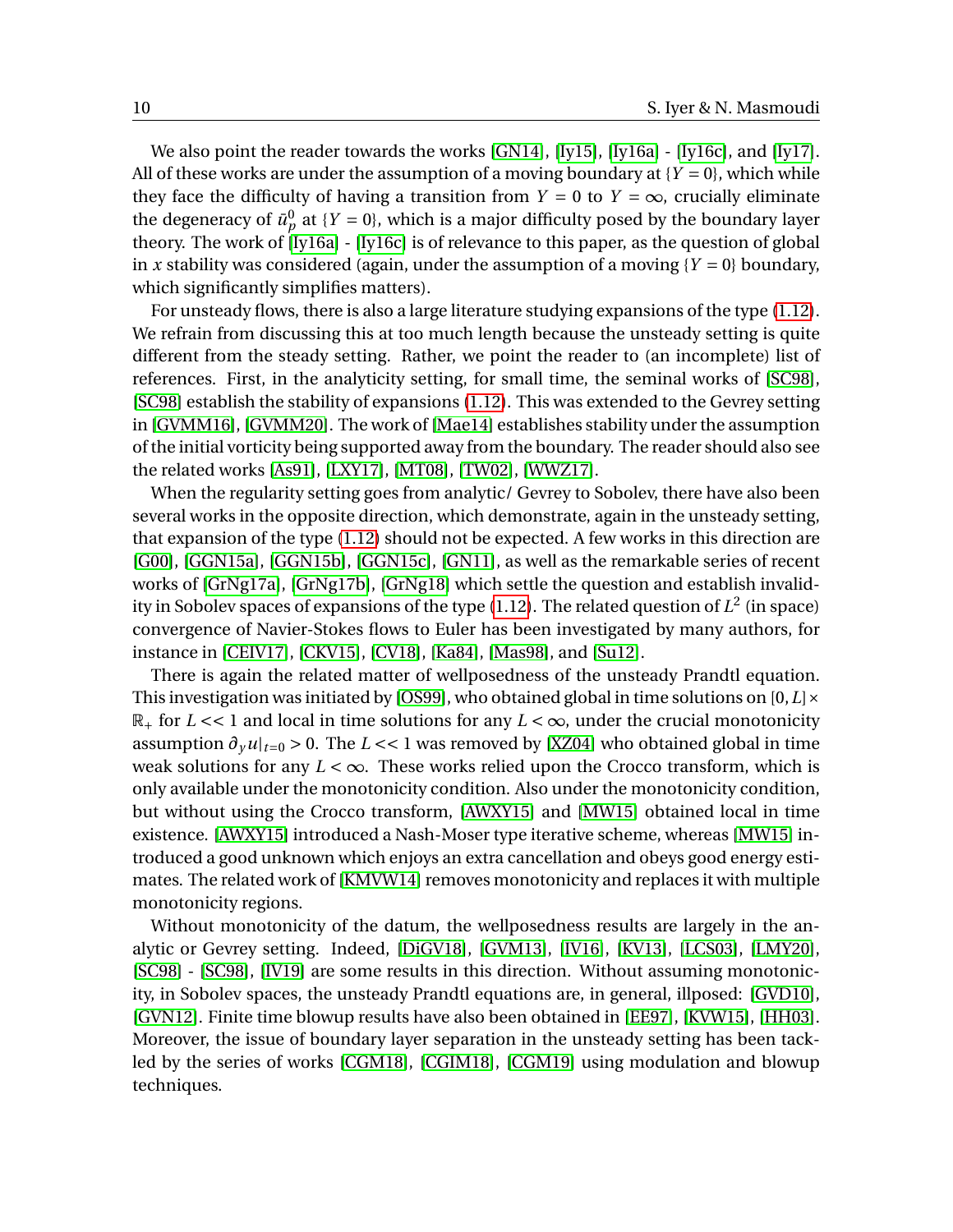The above discussion is not comprehensive, and we have elected to provide a more indepth of the steady theory due to its relevance to the present paper. We refer to the review articles, [\[E00\]](#page-44-24), [\[Te77\]](#page-44-25) and references therein for a more complete review of other aspects of the boundary layer theory.

1.5. **Notational Conventions.** We first define (in contrast with the typical bracket notation)  $\langle x \rangle := 1 + x$ . We also define the quantity

$$
(1.44) \t\t\t z := \frac{y}{\sqrt{x+1}} = \frac{y}{\sqrt{\langle x \rangle}},
$$

due to our choice that  $x_0 = 1$  (which we are again making without loss of generality). The cut-off function  $\chi(\cdot): \mathbb{R}_+ \to \mathbb{R}$  will be reserved for a particular decreasing function,  $0 \le \chi \le$ 1, satisfying

(1.45) 
$$
\chi(z) = \begin{cases} 1 \text{ for } 0 \le z \le 1 \\ 0 \text{ for } 2 \le z < \infty \end{cases}
$$

Regarding norms, we define for functions *u*(*x*, *y*),

$$
(1.46) \t\t\t\t\t||u|| := ||u||_{L_{xy}^2} = \left(\int u^2 dx dy\right)^{\frac{1}{2}}, \t\t\t\t\t||u||_{\infty} := \sup_{(x,y)\in\mathcal{Q}} |u(x,y)|.
$$

We will often need to consider "slices", whose norms we denote in the following manner

(1.47) 
$$
||u||_{L_y^p} := \left( \int u(x, y)^p dy \right)^{\frac{1}{p}}.
$$

We use the notation  $a \leq b$  to mean  $a \leq Cb$  for a constant *C*, which is independent of the parameters *ε*,*δ*∗. We define the following scaled differential operators

(1.48) 
$$
\nabla_{\varepsilon} := \begin{pmatrix} \partial_{x} \\ \frac{\partial_{y}}{\sqrt{\varepsilon}} \end{pmatrix}, \qquad \Delta_{\varepsilon} := \partial_{yy} + \varepsilon \partial_{xx}.
$$

For derivatives, we will use both  $\partial_x f$  and  $f_x$  to mean the same thing. For integrals, we use the notation  $\int f := \int_0^\infty f(y) dy$ , that is, it is a one-dimensional integral, and moreover, we will omit repeating d*y*. These conventions are taken unless otherwise specified (by appending a  $dy$  or a  $dx$ ), which we sometimes need to do. We will often use the parameter *δ* to be a generic small parameter, that can change in various instances. The constant *C<sup>δ</sup>* will refer to a number that may grow to  $\infty$  as  $\delta \downarrow 0$ .

1.6. **Overview of Strategy.** The first step we take is to insert the proposed expansion of our approximate solution,  $(1.12)$ , into the rescaled Navier-Stokes equations  $(1.9) - (1.11)$  $(1.9) - (1.11)$  $(1.9) - (1.11)$ . The multiscale nature of the alternating Euler-Prandtl terms in [\(1.12\)](#page-2-0) requires us to carefully group terms based on both (1) order of  $\varepsilon^{\frac{1}{2}}$  and (2) the scale on which they vary  $y=\frac{Y}{\bot}$  ver--<br>sus *Y* . This produces a sequence of parabolic systems for the boundary layer terms, [\(A.37\)](#page-41-0)  $-$  [\(A.38\)](#page-41-1) for the nonlinear Prandtl layer ( $i = 0$ ), [\(A.46\)](#page-42-0) – [\(A.48\)](#page-42-1) for the linearized Prandtl layers  $(i = 1, ..., N_1)$ . This procedure also produces elliptic equations for each of the Euler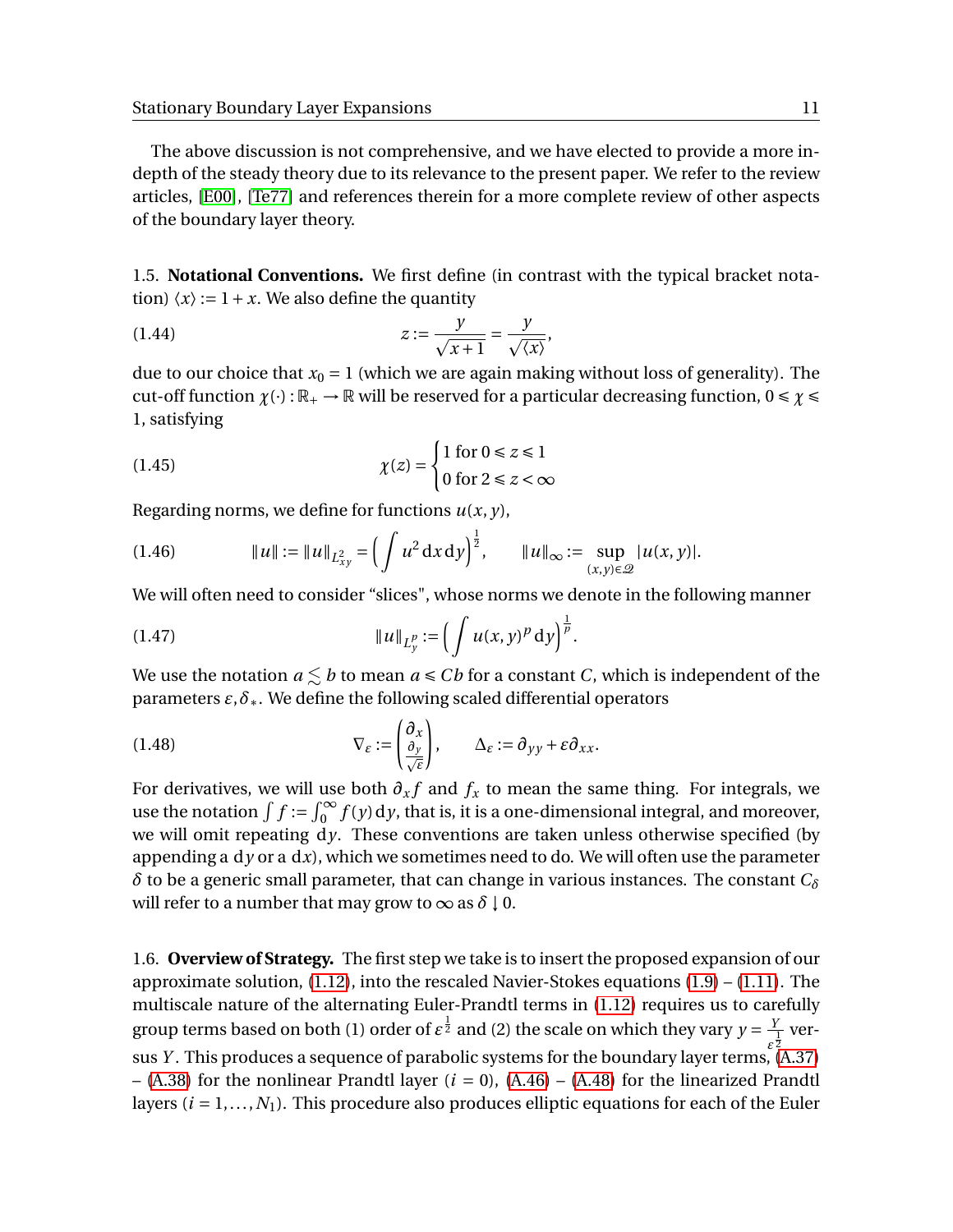terms, [\(A.31\)](#page-40-1) (in fact, these are harmonic). Our analysis is concerned with analyzing the boundary layer equations,  $(A.37) - (A.38)$  $(A.37) - (A.38)$  $(A.37) - (A.38)$  and  $(A.46) - (A.48)$  $(A.46) - (A.48)$  $(A.46) - (A.48)$ .

On one hand, one observes from [\(A.46\)](#page-42-0) – [\(A.48\)](#page-42-1) that the system governing all of the boundary layers (including the nonlinear Prandtl layer after subtracting out the Blasius flow) is the linearized system displayed below, which we write in abstract form:

<span id="page-11-0"></span> $\bar{u}_B \partial_x u + u \partial_x \bar{u}_B + \bar{v}_B \partial_y u + \bar{v} \partial_y \bar{u}_B - \partial_y^2 u = F,$ 

$$
(1.49b) \t\t \bar{v} := -\int_0^y \partial_x u,
$$

<span id="page-11-1"></span>(1.49c) 
$$
u|_{x=0} = u_0(y)
$$
,  $u|_{y=0} = g(x)$ ,  $u|_{y=\infty} = 0$ .

Above,  $[\bar{u}_B, \bar{v}_B]$  stands for a *background* boundary layer profile. In almost all cases, we will take  $[\bar{u}_B, \bar{v}_B] = [\bar{u}^0_p, \bar{v}^0_p].$  However, in a few cases, we also want to be able to take just the Blasius flow  $[\bar{u}_B, \bar{v}_B] = [\bar{u}_*, \bar{v}_*]$ , so we work in this abstract framework to unify these treatments.

On the other hand, one observes that the precise form of the forcing *F* and the boundary condition  $g(x)$  in the abstract problem [\(1.49a\)](#page-11-0) – [\(1.49c\)](#page-11-1) (which play the role of  $F_p^{(i)}$  in [\(A.46\)](#page-42-0), which itself is defined in [\(A.45\)](#page-42-2), and  $u_E(x)$  in [\(A.48\)](#page-42-1)) depends in a delicate manner on the lower order terms in the expansion  $(1.12)$  for  $i = 1, \ldots, N_1$ . Therefore, the core of our strategy involves propagating an induction which establishes the bounds [\(1.37\)](#page-7-3) – [\(1.42\)](#page-8-0) iteratively: we prove [\(1.37\)](#page-7-3) – [\(1.38\)](#page-7-4) which initiates the induction. Then, fixing  $i \ge 1$ , assuming the bounds  $(1.37) - (1.42)$  $(1.37) - (1.42)$  $(1.37) - (1.42)$  hold for  $0, \ldots, i-1$ , we obtain strong enough bounds on  $(1.49a) - (1.49c)$  $(1.49a) - (1.49c)$  $(1.49a) - (1.49c)$  to close the induction. We point the reader to estimates  $(4.15) - (4.16)$  $(4.15) - (4.16)$  $(4.15) - (4.16)$ , which quantifies precisely (in terms of regularity, *x* decay, and *z* decay) how the inductive bounds on 0,...,*i* −1 feed into the forcing and the boundary condition for the *i*'th boundary layer.

To close the entire argument, given precise estimates on  $F$  and  $g(x)$ , which we now can regard as inputs to  $(1.49a) - (1.49c)$  $(1.49a) - (1.49c)$  $(1.49a) - (1.49c)$ , we need to establish strong enough bounds on the corresponding solution to the linearized problem, [*u*, *v*]. This is achieved in Section [2](#page-12-0) through a sequence of coupled weighted energy estimates. These estimates rely on several ingredients: introducing a "von-Mise" good unknown, [\(2.7\)](#page-12-1), introducing several delicate weighted norms, [\(2.13\)](#page-13-0) – [\(2.19\)](#page-14-0), and a cascade of bounds obtained through carefully chosen multipliers (Lemmas  $2.3 - 2.7$ ) which enable us to control these norms on the solution. All the while, we need to strike a delicate balance between the inductively available estimates on the inputs  $F, g(x)$  with controlling a strong enough norm to propagate the inductive hypothesis.

As a final remark, let us discuss the organization of the article. As we have mentioned above, Appendix [A](#page-36-0) is devoted to carefully performing the multiscale analysis that is required in order to collect the equations governing the various terms appearing in [\(1.12\)](#page-2-0). We also incidentally obtain estimates  $(1.41) - (1.42)$  $(1.41) - (1.42)$  $(1.41) - (1.42)$ , which are straightforward consequences of the harmonicity in [\(A.31\)](#page-40-1). Section [2](#page-12-0) studies the abstract problem [\(1.49a\)](#page-11-0) – [\(1.49c\)](#page-11-1). In fact, we take  $g(x) = 0$ ; every instance in which we invoke the estimates from Section [2,](#page-12-0) we perform homogenizations to translate the boundary condition  $g(x)$  into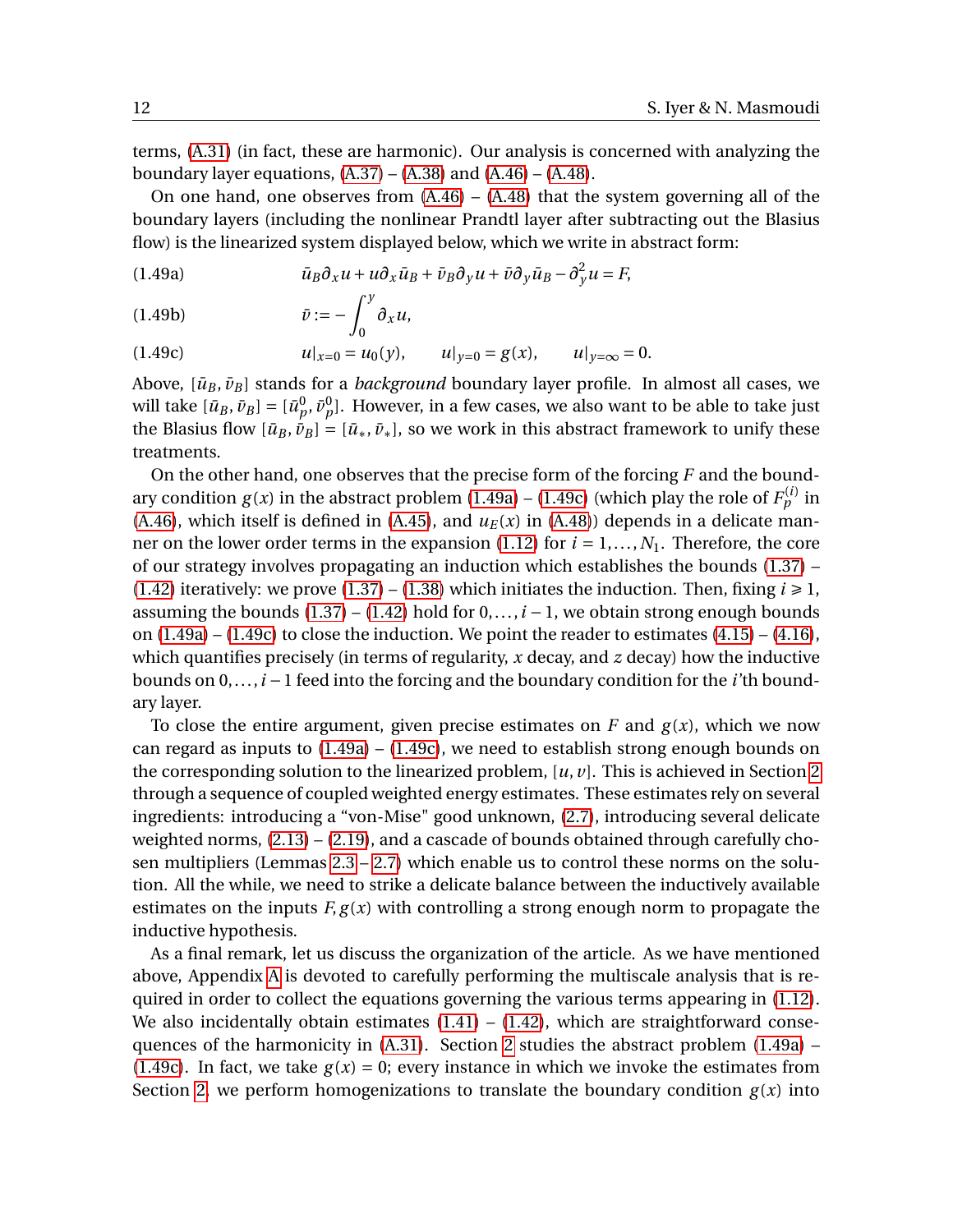the forcing. In Section [3,](#page-24-1) we apply the results of Section [2](#page-12-0) to the nonlinear Prandtl layer, thereby establishing the  $i = 0$  case,  $(1.37) - (1.38)$  $(1.37) - (1.38)$  $(1.37) - (1.38)$  of the main result. In Section [4](#page-27-0) we study the linearized Prandtl layers,  $i = 1,..., N_1 - 1$  and close the bounds [\(1.39\)](#page-7-5) – [\(1.42\)](#page-8-0). Sec-tion [5](#page-33-0) is devoted to studying the final Prandtl layer,  $i = N_1$ , which is largely similar to the  $i = 1,...N_1 - 1$  case but requires an additional cutoff argument at  $y = \infty$ , which contributes extra error terms that need to be controlled carefully. Finally, Section [6](#page-34-1) is devoted to accumulating "aggregated estimates" on the complete background profiles,  $[\bar{u}, \bar{v}]$ , which can be thought of as a consequence of the estimates of the individual components [\(1.37\)](#page-7-3) – [\(1.42\)](#page-8-0) and the summation in [\(1.12\)](#page-2-0).

## 2. ABSTRACT LINEARIZED PRANDTL EQUATIONS

<span id="page-12-0"></span>2.1. **Formulation and Good Variables.** In this section, we analyze an abstract formulation of the linearized Prandtl equations against a background vector-field  $[\bar{u}_B, \bar{v}_B]$ :

<span id="page-12-4"></span>(2.1) 
$$
\bar{u}_B u_x + u \partial_x \bar{u}_B + \bar{v}_B \partial_y u + \bar{v} \partial_y \bar{u}_B - u_{yy} = P
$$

$$
\bar{v} := -\int_0^y \partial_x u,
$$

(2.3) 
$$
u|_{y=0} = \bar{v}|_{y=0} = u|_{y=\infty} = 0,
$$

<span id="page-12-7"></span>(2.4) 
$$
u|_{x=0} = u_0(y).
$$

In this article, we will be making two choices of the background field: either  $[\bar{u}_B, \bar{v}_B] :=$  $[\bar{u}_p^0, \bar{v}_p^0] = [\bar{u}_*, \bar{v}_*] + \delta_*[\tilde{u}_p^0, \tilde{v}_p^0]$  or  $[\bar{u}_B, \bar{v}_B] := [\bar{u}_*, \bar{v}_*]$ . To thus unify the treatment of these two choices, we introduce a parameter *δ*∗∗ which we will select to either take the value *δ*∗ in the first case or 0 in the second case. Subsequently, we define

<span id="page-12-6"></span>(2.5) 
$$
[\bar{u}_B, \bar{v}_B] := [\bar{u}_*, \bar{v}_*] + \delta_{**} [\tilde{u}_p^0, \tilde{v}_p^0].
$$

We note that importantly,  $[\bar{u}_B, \bar{v}_B]$  will be solutions to the nonlinear, homogeneous, Prandtl equations:

<span id="page-12-5"></span>(2.6) 
$$
\bar{u}_B \partial_x \bar{u}_B + \bar{v}_B \partial_y \bar{u}_B - \partial_y^2 \bar{u}_B = 0.
$$

Let now  $\psi$  be the associated stream function to the unknowns  $[u, \bar{v}]$ . We introduce the good variables,

<span id="page-12-1"></span>
$$
(2.7) \qquad q := \frac{\psi}{\bar{u}_B}, \qquad U := \partial_y q = \frac{1}{\bar{u}_B} (u - \frac{\bar{u}_{By}}{\bar{u}_B} \psi), \qquad V := -\partial_x q = \frac{1}{\bar{u}_B} (\bar{v} + \frac{\bar{u}_{Bx}}{\bar{u}_B} \psi).
$$

It will be necessary to invert the above transformations, that is go from  $(U, V) \rightarrow (u, v)$ . To do this, we record the following:

<span id="page-12-2"></span>(2.8a) 
$$
u = \partial_y \psi = \partial_y \{\bar{u}_B q\} = \bar{u}_B U + \bar{u}_{By} q,
$$

<span id="page-12-3"></span>(2.8b) 
$$
\bar{v} = -\partial_x \psi = -\partial_x \{\bar{u}_B q\} = \bar{u}_B V - \bar{u}_{Bx} q.
$$

Inserting now  $(2.8a) - (2.8b)$  $(2.8a) - (2.8b)$  $(2.8a) - (2.8b)$  into the left-hand side of  $(2.1)$  yields

$$
\begin{aligned} \bar u_B u_x + \bar u_{Bx} u + \bar v_B \partial_y u + \bar v \partial_y \bar u_B - u_{yy} \\ = \bar u_B \partial_x \{ \bar u_B U + \bar u_{By} q \} + \bar u_{Bx} (\bar u_B U + \bar u_{By} q) + \bar v_B \partial_y \{ \bar u_B U + \bar u_{By} q \} + \bar u_{By} (\bar u_B V - \bar u_{Bx} q) - u_{yy} \end{aligned}
$$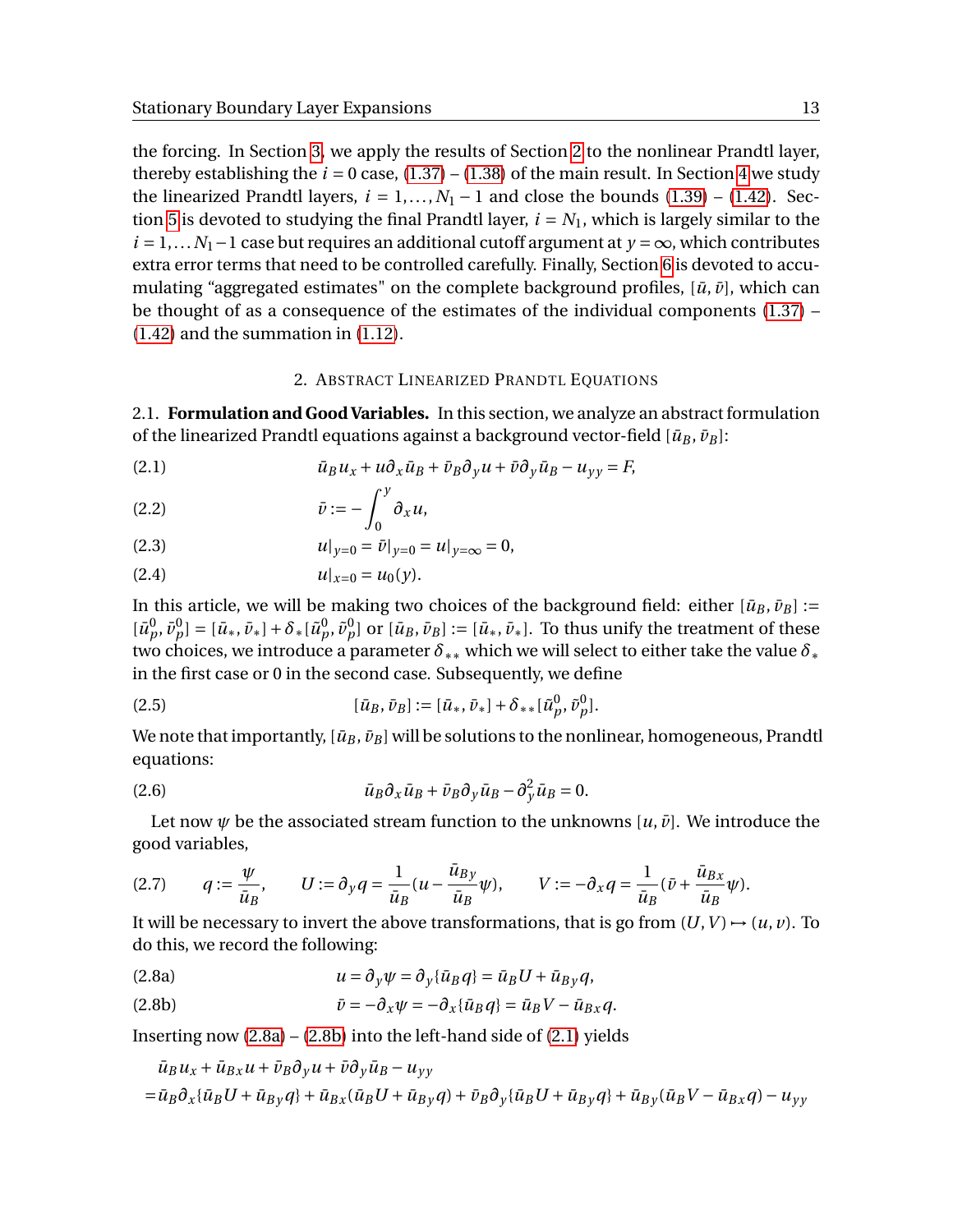$$
= |\bar{u}_B|^2 U_x + 2(\bar{u}_B \bar{u}_{Bx} + \bar{v}_B \bar{u}_{By})U + \bar{u}_B \bar{v}_B U_y + (\bar{u}_B \bar{u}_{Bxy} + \bar{v}_B \bar{u}_{Byy})q - u_{yy}
$$
  
=\mathcal{F}[U] + \bar{u}\_{Byyy}q - u\_{yy},

where the transport operator  $\mathcal{T}[U]$  is defined by

<span id="page-13-4"></span>(2.9) 
$$
\mathcal{T}[U] := (\bar{u}_B)^2 U_x + \bar{u}_B \bar{v}_B U_y + 2 \bar{u}_{Byy} U.
$$

We note that the Prandtl equation, [\(2.6\)](#page-12-5), has been invoked on  $\bar{u}_B$  to go from the third to the fourth line above. To summarize, we generate the following identity

<span id="page-13-1"></span>(2.10) 
$$
\mathcal{T}[U] + \bar{u}_{B\gamma\gamma\gamma}q - \partial_{\gamma}^{2}u = F.
$$

As our estimates will be in terms of the good variables introduced above, we set the notation

<span id="page-13-2"></span>(2.11) 
$$
(\partial_x^k U)_0(y) := \partial_x^k U|_{x=0} \text{ and } U^{(k)} := \partial_x^k U.
$$

As a final notational point, since our definition of*U* depends on the choice of normalizing background flow,  $\bar{u}_B$ , when it is not clear from context we will emphasize this dependance by introducing the notation

(2.12) 
$$
U[\bar{u}_B] := \frac{1}{\bar{u}_B} (u - \frac{\bar{u}_{By}}{\bar{u}_B} \psi).
$$

However, in the vast majority of cases, this will be clear from context and we will thus omit the dependence of  $\bar{u}_B$ .

## 2.2. **Norms and Embeddings.**

2.2.1. *Norms on the Solutions.* First, we introduce some parameters which will dictate regularity and *z*-decay that we control in our energy norms. As such, we fix

$$
\ell_{max} = \text{index of } y \text{ regularity}
$$

$$
k_{max} = \text{index of } x \text{ regularity} = \lfloor \frac{\ell_{max}}{2} \rfloor,
$$

$$
m_{max} = \text{index of } z \text{ decay.}
$$

Each time we invoke the estimates we are about to develop in Sections [3,](#page-24-1) [4,](#page-27-0) we will specify the choice of these regularity parameters,  $\ell_{max}$ ,  $k_{max}$ ,  $m_{max}$ .

We will perform parabolic-type energy estimates on [\(2.10\)](#page-13-1). Our energies will capture the decay claimed in [\(1.39\)](#page-7-5). We will define the following spaces (recall the definition of  $U^{(k)}$  from [\(2.11\)](#page-13-2)):

<span id="page-13-0"></span>
$$
\|U\|_{X_{k,0}} := \|\bar{u}_B U^{(k)} \langle x \rangle^{k-\sigma_*}\|_{L_x^{\infty} L_y^2} + \sigma_* \|\bar{u}_B U^{(k)} \langle x \rangle^{k-\frac{1}{2}-\sigma_*}\| + \|\sqrt{\bar{u}_B} U_y^{(k)} \langle x \rangle^{k-\sigma_*}\|
$$
\n
$$
\qquad + \|\sqrt{\bar{u}_B} y U_y^{(k)}|_{y=0} \langle x \rangle^{k-\sigma_*}\|_{L_x^2},
$$
\n(2.13)

$$
\|U\|_{X_{k,m}}:=\|\bar u_{B}U^{(k)}\langle x\rangle^{k-\sigma_*}z^{m}\|_{L^\infty_xL^2_y}+\|\bar u_{B}U^{(k)}\langle x\rangle^{k-\frac{1}{2}-\sigma_*}z^{m}\|+\|\sqrt{\bar u_{B}}U^{(k)}_y\langle x\rangle^{k-\sigma_*}z^{m}\|,
$$

for  $m = 1, \ldots, m_{max}$  and for  $k = 0, \ldots, k_{max} + 1$ . Define also

<span id="page-13-3"></span><sup>k</sup>*U*k*Xk*<sup>+</sup> 1 2 ,*m* :=k*u*¯*<sup>B</sup> ∂xU* (*k*) 〈*x*〉 *k*+ 1 2 <sup>−</sup>*σ*<sup>∗</sup> *<sup>z</sup> m*k + kp *u*¯*BU* (*k*) *y* 〈*x*〉 *k*+ 1 2 <sup>−</sup>*σ*<sup>∗</sup> *<sup>z</sup> <sup>m</sup>*k*L*<sup>∞</sup> *<sup>x</sup> L* 2 *y* (2.14) ,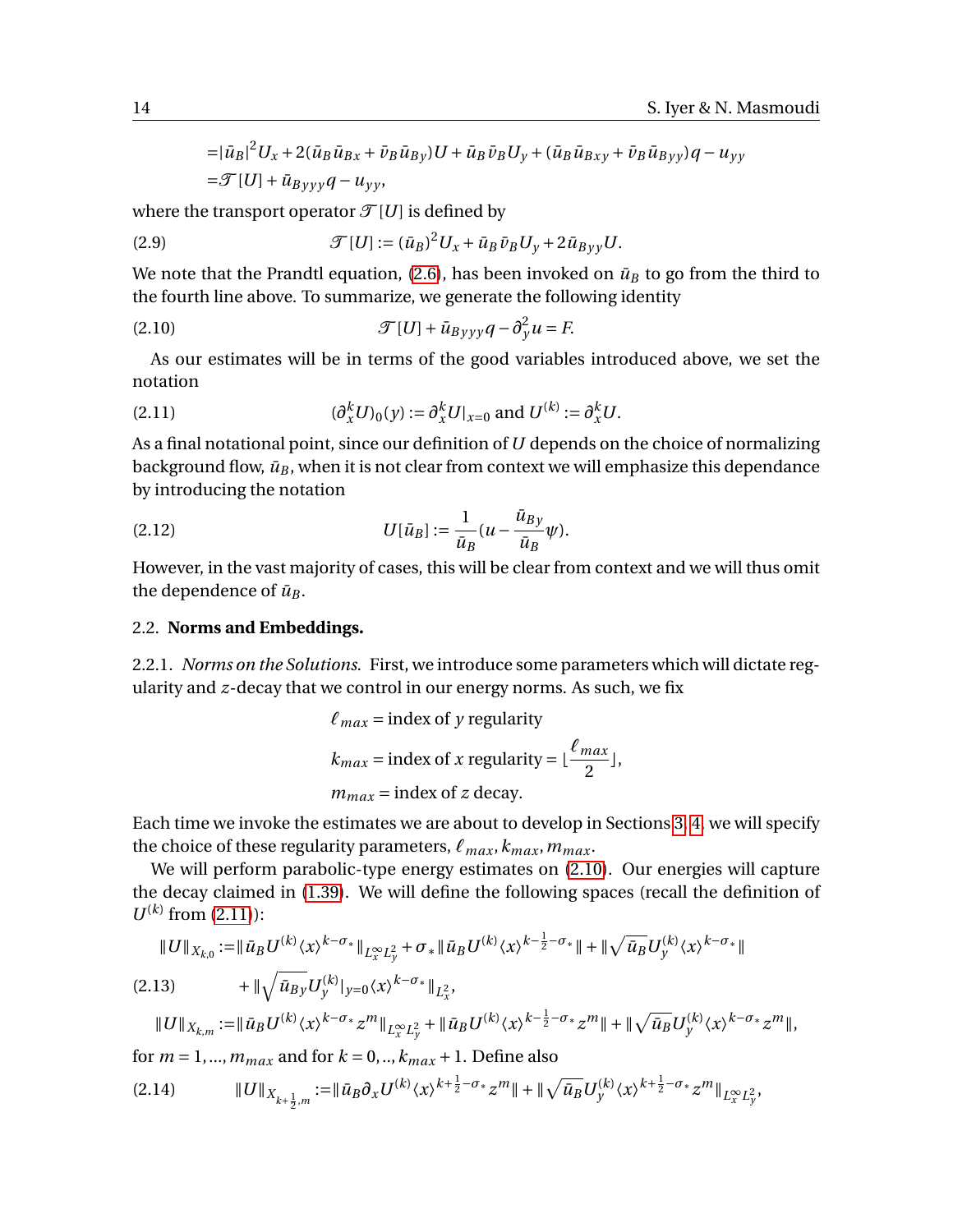for  $m = 0, ..., m_{max}$ ,  $k = 0, ..., k_{max}$ . Finally, define

$$
||U||_{Y_{k+\frac{1}{2},0}} := ||\bar{u}_B U_y^{(k)} \langle x \rangle^{k+\frac{1}{2}-\sigma_*}||_{L_x^{\infty} L_y^2} + ||\sqrt{\bar{u}_B} U_{yy}^{(k)} \langle x \rangle^{k+\frac{1}{2}-\sigma_*}||
$$

<span id="page-14-2"></span>(2.15) 
$$
+ \|\sqrt{\bar{u}_{By}} U_{y}^{(k)} \langle x \rangle^{k+\frac{1}{2}-\sigma_{*}}|_{y=0}\|_{L_{x}^{2}},
$$

<span id="page-14-1"></span>k*U*k*<sup>Y</sup> k*+ 1 2 ,*m* :=k*u*¯*BU* (*k*) *y* 〈*x*〉 *k*+ 1 2 <sup>−</sup>*σ*<sup>∗</sup> *<sup>z</sup> <sup>m</sup>*k*L*<sup>∞</sup> *<sup>x</sup> L* 2 *y* + kp *u*¯*BU* (*k*) *y y* 〈*x*〉 *k*+ 1 2 <sup>−</sup>*σ*<sup>∗</sup> *<sup>z</sup> <sup>m</sup>* (2.16) k,

for  $m = 1, ..., m_{max}$  and  $k = 0, ..., k_{max}$ .

It is convenient also to introduce the following notation, which can compactify sums of norms

$$
\label{eq:3.1} \begin{split} & \|U\|_{\mathcal{X}_{\leq k,m}} := \|U\|_{X_{k,m}} + \sum_{j=0}^{k-1} \Big( \|U\|_{X_{j,m}} + \|U\|_{X_{j+\frac{1}{2},m}} + \|U\|_{Y_{j+\frac{1}{2},m}} \Big),\\ & \|U\|_{\mathcal{X}_{\leq k+\frac{1}{2},m}} := \sum_{j=0}^{k} \Big( \|U\|_{X_{j,m}} + \|U\|_{X_{j+\frac{1}{2},m}} + \|U\|_{Y_{j+\frac{1}{2},m}} \Big). \end{split}
$$

On one occasion we will need to consider "finite"-*x* versions of the norms  $X_{k,0}, X_{k,m}$ (to run a Gronwall-type argument precisely). We give the following notation for this. Fix  $0 < X_* < \infty$ .

1

$$
\|U\|_{X_{k,0,X_*}} := \sup_{0 \le x \le X_*} \|\bar{u}_B U^{(k)} \langle x \rangle^{k-\sigma_*}\|_{L_y^2} + \sigma_* \|\bar{u}_B U^{(k)} \langle x \rangle^{k-\frac{1}{2}-\sigma_*}\|_{L_x^2(0,X_*)L_y^2}
$$
  
(2.17)  

$$
+ \|\sqrt{\bar{u}_B} U_y^{(k)} \langle x \rangle^{k-\sigma_*}\|_{L_x^2(0,X_*)L_y^2} + \|\sqrt{\bar{u}_B} y U_y^{(k)}|_{y=0} \langle x \rangle^{k-\sigma_*}\|_{L_x^2(0,X_*)L_y^2},
$$
  

$$
\|U\|_{X_{k,m,X_*}} := \sup_{0 \le x \le X_*} \|\bar{u}_B U^{(k)} \langle x \rangle^{k-\sigma_*} z^m\|_{L_y^2} + \|\bar{u}_B U^{(k)} \langle x \rangle^{k-\frac{1}{2}-\sigma_*} z^m\|_{L_x^2(0,X_*)L_y^2}
$$
  
(2.18)  

$$
+ \|\sqrt{\bar{u}_B} U_y^{(k)} \langle x \rangle^{k-\sigma_*} z^m\|_{L_x^2(0,X_*)L_y^2},
$$

As a final notational point, as the norms in [\(2.13\)](#page-13-0) – [\(2.16\)](#page-14-1) depend on the choice of background flow,  $\bar{u}_B$ , we will on occasion choose to emphasize this dependance through the notation:

<span id="page-14-0"></span>
$$
||U||_{X_{k,0}[\bar{u}_B]} := ||\bar{u}_B U^{(k)} \langle x \rangle^{k-\sigma_*} ||_{L_x^{\infty} L_y^2} + \sigma_* ||\bar{u}_B U^{(k)} \langle x \rangle^{k-\frac{1}{2}-\sigma_*} || + ||\sqrt{\bar{u}_B} U_y^{(k)} \langle x \rangle^{k-\sigma_*} ||
$$
  
(2.19) 
$$
+ ||\sqrt{\bar{u}_B} y U_y^{(k)}|_{y=0} \langle x \rangle^{k-\sigma_*} ||_{L_x^2},
$$

and so on. However, in the vast majority of cases, it will be clear from context and we will suppress the dependence on  $\bar{u}_B$ .

2.2.2. *Norms on the Background.* In addition to norms on the actual solution (introduced above), we also introduce norms in which we keep track of the background,  $[\bar{u}_B, \bar{v}_B]$ . Define

<span id="page-14-3"></span>
$$
(2.20) \t\t\t\t\t\t\|\tilde{u}_p^0, \tilde{v}_p^0\|_{X_B} := \sum_{k \leq 10} \sum_{j \leq 20} \|\partial_y^j \partial_x^k \tilde{u}_p^0 \langle x \rangle^{\frac{1}{4} + k + \frac{j}{2} - 2\sigma_*} \langle z \rangle^{10}\|_{L^{\infty}_{xy}},
$$

k*u*˜ 0 *p* , *v*˜ 0 *p* k*XB*,*X*<sup>∗</sup> := X *k*É10 X *j*É20 sup 0É*x*É*X*<sup>∗</sup> k*∂ j y∂ k xu*˜ 0 *p* 〈*x*〉 1 4 +*k*+ *j* 2 −2*σ*<sup>∗</sup> 〈*z*〉 <sup>10</sup>k*L*<sup>∞</sup> *y* (2.21)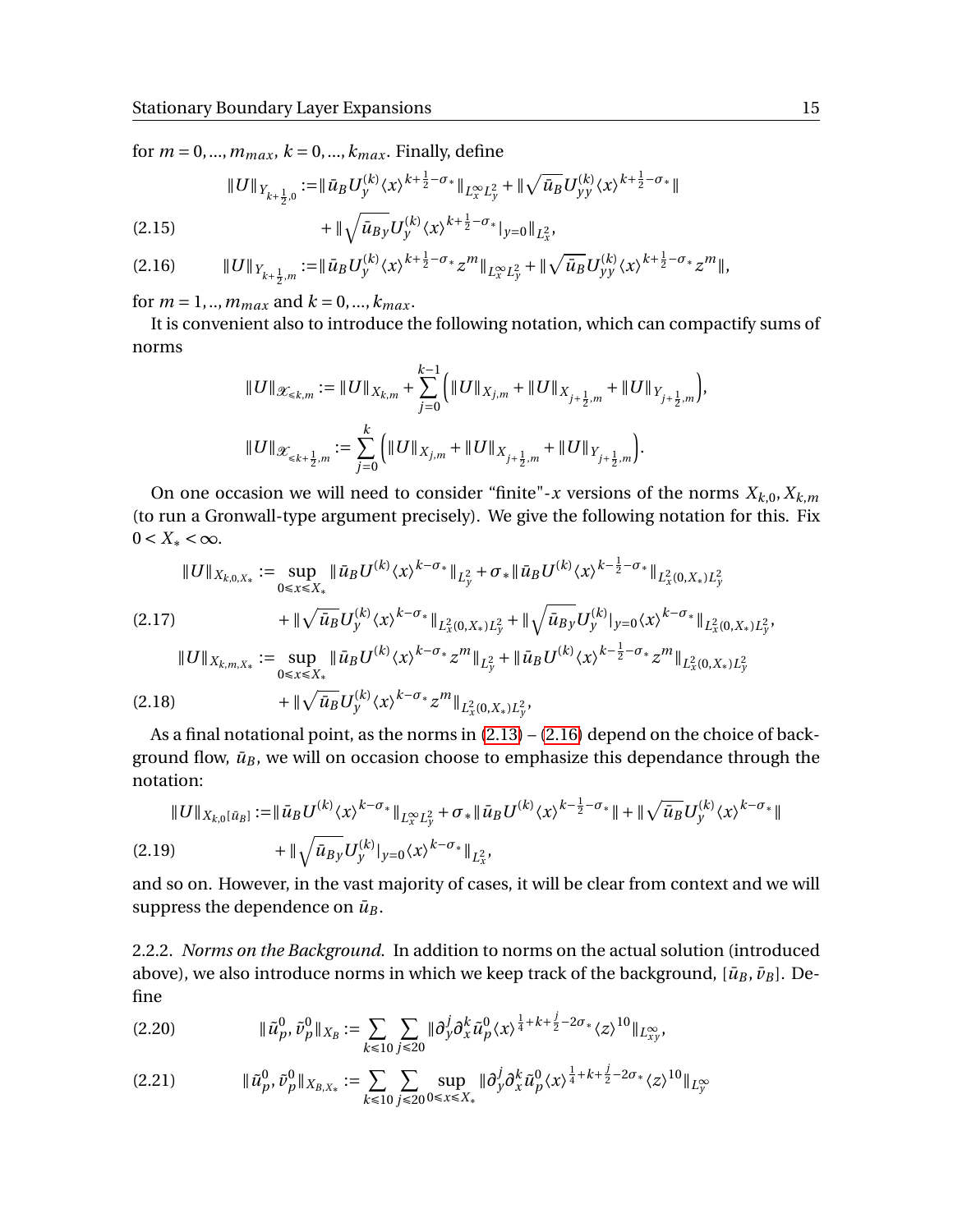A few of our forthcoming estimates (for instance, [\(2.25\)](#page-15-0), [\(4.23\)](#page-30-0), [\(2.31\)](#page-16-1), [\(2.32\)](#page-16-2)), are valid under the following hypothesis on the background  $[\bar{u}_B, \bar{v}_B]$ :

<span id="page-15-1"></span>k*u*˜ 0 *p* , *v*˜ 0 *p* k*X<sup>B</sup>* É *δ* − 1 2 ∗∗ .(2.22)

Note that we will explicitly say this in the hypothesis of each such lemma. Note also that we interpret [\(2.22\)](#page-15-1) as a hypothesis on  $[\bar{u}_B, \bar{v}_B]$  due to [\(2.5\)](#page-12-6).

On the other hand, certain of our other estimates (for instance: Lemma [2.5,](#page-19-0) Lemma [2.6,](#page-22-0) Lemma [2.7\)](#page-24-0) hold only under stronger assumptions on the background. Specifically, we define:

**Definition 2.1.** *We refer to the following as our "Strong Inductive Estimate":*

<span id="page-15-2"></span>
$$
(2.23) \t\t\t\t\t\| \langle z \rangle^{m_0} \partial_x^k \partial_y^j (\bar{u}_B - \bar{u}_*) \|_{L_y^{\infty}} \lesssim \delta_{**}^{\frac{1}{2}} \langle x \rangle^{-\frac{1}{4} - k - \frac{j}{2} + \sigma_*}, \t\t 2k + j \leq \ell_{max}
$$

<span id="page-15-3"></span>
$$
(2.24) \t\t\t\t\t\|\langle z \rangle^{m_0} \partial_x^k \partial_y^j (\bar{\nu}_B - \bar{\nu}_*)\|_{L_y^{\infty}} \lesssim \delta_{**}^{\frac{1}{2}} \langle x \rangle^{-\frac{3}{4} - k - \frac{j}{2} + \sigma_*}, \t\t 2k + j \leq \ell_{max}.
$$

Each time we assume  $(2.23) - (2.24)$  $(2.23) - (2.24)$  $(2.23) - (2.24)$  as a hypothesis, we will explicitly state so.

2.2.3. *Embeddings.* We state now the following Hardy-type inequality:

**Lemma 2.2.** Let  $[\bar{u}_B, \bar{v}_B]$  be as in [\(2.5\)](#page-12-6), and assume that  $[\tilde{u}_p^0, \tilde{v}_p^0]$  satisfies [\(2.22\)](#page-15-1). For 0 <  $\gamma$  << 1, and for any function  $f \in H^1_y$ ,

<span id="page-15-0"></span>(2.25) 
$$
\|f\|_{L_y^2}^2 \lesssim \gamma \|\sqrt{\bar{u}_B} f_y \langle x \rangle^{\frac{1}{2}} \|_{L_y^2}^2 + \frac{1}{\gamma^2} \|\bar{u}_B f\|_{L_y^2}^2.
$$

*Proof.* We square the left-hand side and localize the integral based on *z* via

(2.26) 
$$
\int f^2 dy = \int f^2 \chi(\frac{z}{\gamma}) dy + \int f^2 (1 - \chi(\frac{z}{\gamma})) dy.
$$

For the localized component, we integrate by parts in *y* via

(2.27) 
$$
\int f^2 \chi(\frac{z}{\gamma}) dy = \int \partial_y(y) f^2 \chi(\frac{z}{\gamma}) dy = -\int 2y f f_y \chi(\frac{z}{\gamma}) dy - \frac{1}{\gamma} \int \frac{y}{\sqrt{x}} f^2 \chi'(\frac{z}{\gamma}) dy.
$$

We estimate each of these terms via

$$
(2.28) \qquad \Big| \int y f f_y \chi(\frac{z}{\gamma}) dy \Big| \lesssim \|f\|_{L_y^2} \|\sqrt{x}\sqrt{\bar{u}_B}\sqrt{\gamma} f_y\|_{L_y^2} \le \delta \|f\|_{L_y^2}^2 + C_\delta \gamma x \|\sqrt{\bar{u}_B} f_y\|_{L_y^2}^2.
$$

For the far-field term, we estimate again via

$$
(2.29) \qquad |\int f^2 (1 - \chi(\frac{z}{\gamma})) \, \mathrm{d}y| = |\int \frac{1}{|\bar{u}_B|^2} |\bar{u}_B|^2 f^2 (1 - \chi(\frac{z}{\gamma})) \, \mathrm{d}y| \lesssim \frac{1}{\gamma^2} \|\bar{u}_B f\|_{L_y^2}^2.
$$

We have thus obtained

(2.30) 
$$
||f||_{L_y^2}^2 \le \delta ||f||_{L_y^2}^2 + C_\delta \gamma x ||\sqrt{\bar{u}_B} f_y||_{L_y^2}^2 + \frac{C}{\gamma^2} ||\bar{u}_B f||_{L_y^2}^2,
$$

and the desired result follows from taking  $\delta$  small relative to universal constants and absorbing to the left-hand side.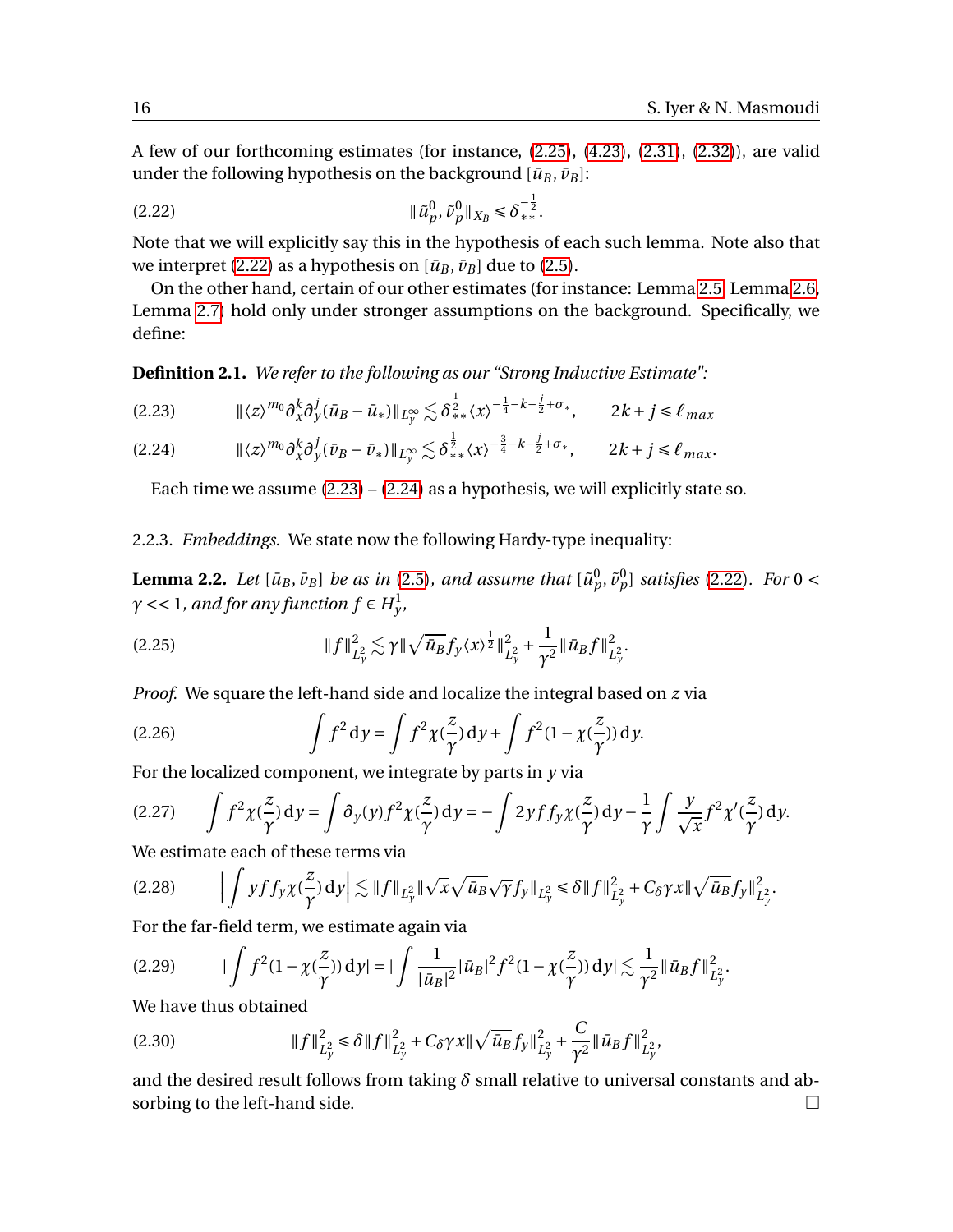2.3. **Energy Estimates.** We recall that the equations [\(4.1\)](#page-27-1), [\(4.10\)](#page-28-2), and [\(2.10\)](#page-13-1) are all equivalent. We will now perform energy estimates in the formulation [\(2.10\)](#page-13-1). We recall the notational convention used in this section that, when unspecified,  $\int f := \int_0^\infty f \, dy$ .

<span id="page-16-0"></span> ${\bf Lemma \ 2.3.}$   $Let \ [\bar{u}_B, \bar{v}_B]$  be as in [\(2.5\)](#page-12-6)*, and assume that*  $[\tilde{u}^0_p, \tilde{v}^0_p]$  satisfies [\(2.22\)](#page-15-1). Let  $U$  be a *solution to* [\(2.10\)](#page-13-1)*. Then the following estimates are valid*

<span id="page-16-1"></span>k*U*k 2 *X*0,0 .k*u*¯*<sup>B</sup>* <sup>|</sup>*x*=0*U*0<sup>k</sup> 2 *L* 2 *y* + k*F*〈*x*〉 1 2 <sup>−</sup>*σ*∗k 2 ,(2.31)

<span id="page-16-2"></span>k*U*k 2 *X*0,*<sup>m</sup>* .k*U*k 2 *X*0,*m*−<sup>1</sup> + k*u*¯*<sup>B</sup>* |*x*=0*U*<sup>0</sup> *y m*k 2 *L* 2 *y* + k*F*〈*x*〉 1 2 <sup>−</sup>*σ*<sup>∗</sup> *<sup>z</sup> m*k 2 (2.32) ,

*for*  $1 \le m \le m_{max}$ .

*Proof.* We multiply by  $U\langle x \rangle^{-2\sigma_*} z^{2m}$ , for  $m = 0, ..., m_{max}$ , which produces the following identity

<span id="page-16-4"></span>
$$
(2.33)\quad \int \mathcal{F}[U]U\langle x\rangle^{-2\sigma_*}z^{2m} + \int (-\partial_y^2 U + \bar{u}_{Byyy}q)U\langle x\rangle^{-2\sigma_*}z^{2m} = \int F^{(i)}U\langle x\rangle^{-2\sigma_*}z^{2m}.
$$

We first analyze the transport terms, which are energetic:

$$
\int \mathcal{F}[U]U\langle x\rangle^{-2\sigma_{*}}z^{2m} dy = \frac{\partial_{x}}{2}\int |\bar{u}_{B}|^{2}U^{2}\langle x\rangle^{-2\sigma_{*}}z^{2m} + (\sigma_{*} + \frac{m}{2})\int \bar{u}_{B}^{2}U^{2}\langle x\rangle^{-2\sigma_{*}-1}z^{2m} \n- \frac{1}{2}\int (\bar{u}_{B}\bar{u}_{Bx} + \bar{v}_{B}\bar{u}_{By})U^{2}\langle x\rangle^{-2\sigma_{*}}z^{2m} - m\int \bar{u}_{B}\bar{v}_{B}U^{2}\langle x\rangle^{-2\sigma_{*}-\frac{1}{2}}z^{2m-1} \n+ \int 2\bar{u}_{Byy}U^{2}\langle x\rangle^{-2\sigma_{*}}z^{2m} \n= \frac{\partial_{x}}{2}\int |\bar{u}_{B}|^{2}U^{2}\langle x\rangle^{-2\sigma_{*}}z^{2m} + (\sigma_{*} + \frac{m}{2})\int |\bar{u}_{B}|^{2}U^{2}\langle x\rangle^{-2\sigma_{*}-1}z^{2m} \n+ \frac{3}{2}\int \bar{u}_{Byy}U^{2}\langle x\rangle^{-2\sigma_{*}}z^{2m} - m\int \bar{u}_{B}\bar{v}_{B}U^{2}\langle x\rangle^{-2\sigma_{*}-\frac{1}{2}}z^{2m-1},
$$

<span id="page-16-3"></span>where we have invoked the nonlinear Prandtl equation satisfied by the background,  $[\bar{u}^0_p, \bar{v}^0_p].$ The first two terms are energetic contributions, whereas the third term will be cancelled out below, see [\(2.39\)](#page-17-0). For the fourth term, we estimate after integration over *x* via

$$
(2.35) \qquad \int \int |\bar{u}_B \bar{v}_B U^2 \langle x \rangle^{-2\sigma_*-\frac{1}{2}} z^{2m-1} |\lesssim \| \bar{u}_B U \langle x \rangle^{-\frac{1}{2}-\sigma_*} z^{m-1} \| \| \bar{u}_B U \langle x \rangle^{-\frac{1}{2}-\sigma_*} z^m \|,
$$

the former term has been controlled inductively by  $||U||_{X_{0,m-1}}$ .

We next analyze the diffusive term. Due to boundary contributions which exist only when  $m = 0$ , it is convenient to first display the  $m = 0$  calculation, which gives

$$
-\int \partial_y^2 u U \langle x \rangle^{-2\sigma_*} dy = u_y U(x,0) \langle x \rangle^{-2\sigma_*} + \int u_y U_y \langle x \rangle^{-2\sigma_*} dy
$$
  

$$
= \partial_y (\bar{u}_B U + \bar{u}_{By} q) U(x,0) \langle x \rangle^{-2\sigma_*} + \int \partial_y (\bar{u}_B U + \bar{u}_{By} q) U_y \langle x \rangle^{-2\sigma_*} dy
$$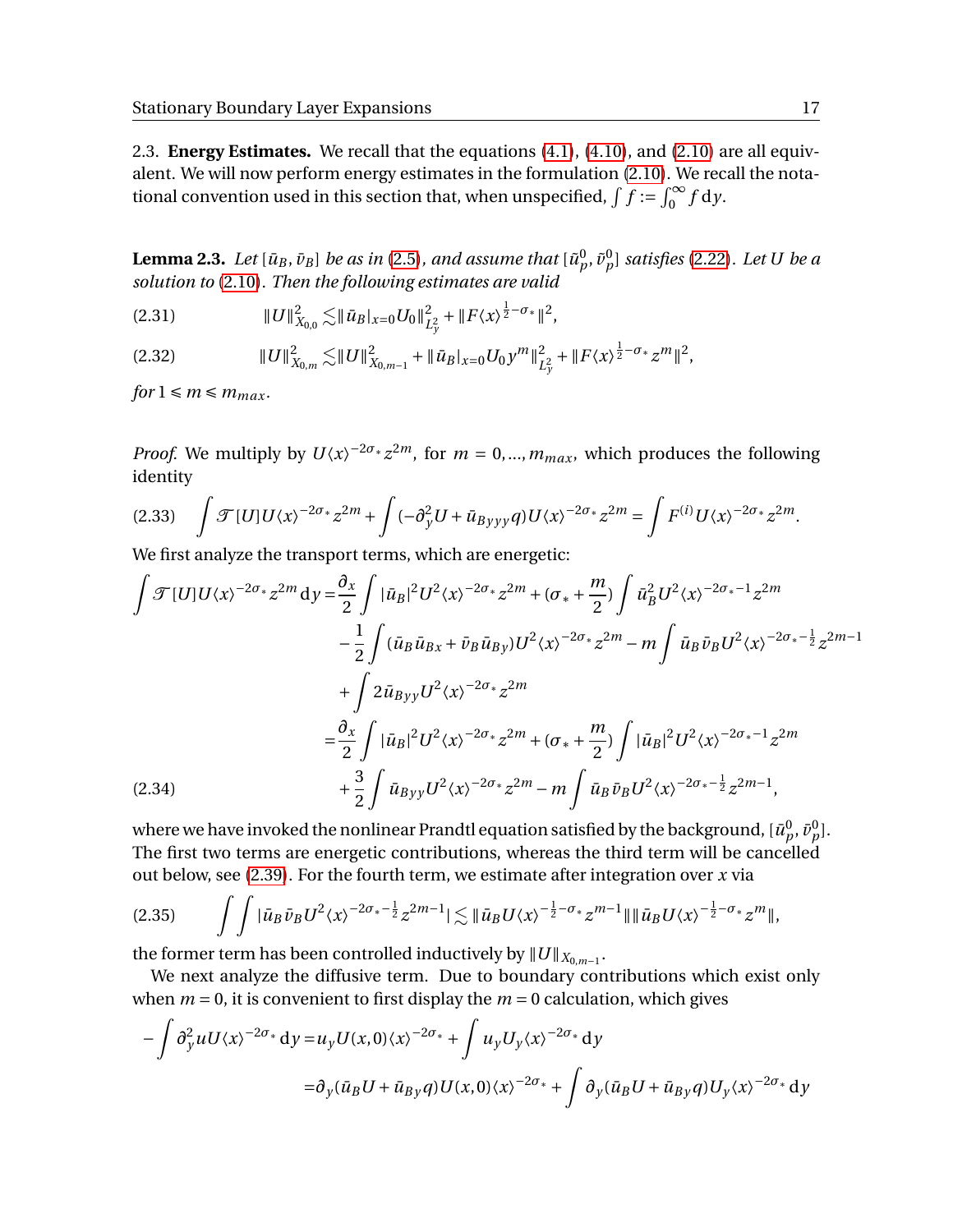$$
=2\bar{u}_{By}U^{2}(x,0)\langle x\rangle^{-2\sigma_{*}} + \int \bar{u}_{B}U_{y}^{2}\langle x\rangle^{-2\sigma_{*}} dy + 2\int \bar{u}_{By}UU_{y}\langle x\rangle^{-2\sigma_{*}} dy
$$
  
+ 
$$
\int \bar{u}_{Byy}qU_{y}\langle x\rangle^{-2\sigma_{*}} dy
$$
  
= 
$$
\bar{u}_{By}U^{2}(x,0)\langle x\rangle^{-2\sigma_{*}} + \int \bar{u}_{B}U_{y}^{2}\langle x\rangle^{-2\sigma_{*}} - 2\int \bar{u}_{Byy}U^{2}\langle x\rangle^{-2\sigma_{*}}
$$
  
(2.36) 
$$
+ \frac{1}{2}\int \bar{u}_{Byyyy}q^{2}\langle x\rangle^{-2\sigma_{*}},
$$

<span id="page-17-1"></span>and the contribution from the *q* term is

(2.37) 
$$
\int \bar{u}_{Byyy} qU \langle x \rangle^{-2\sigma_*} = -\frac{1}{2} \int \bar{u}_{Byyyy} q^2 \langle x \rangle^{-2\sigma_*}.
$$

This term cancels exactly the fourth term from [\(2.36\)](#page-17-1). The first term from [\(2.36\)](#page-17-1) is positive due to

$$
(2.38) \t\t \bar{u}_{By}(x,0) = \partial_y \bar{u}_*(x,0) + \delta_{**} \tilde{u}_{py}^0(x,0) \gtrsim \langle x \rangle^{-\frac{1}{2}} - \delta_{**}^{\frac{1}{2}} \langle x \rangle^{-\frac{1}{2}} \gtrsim \langle x \rangle^{-\frac{1}{2}},
$$

where we have invoked the bootstrap [\(2.22\)](#page-15-1).

The third term from [\(2.36\)](#page-17-1) combines with the third term from [\(2.34\)](#page-16-3), which contributes the following damping term

<span id="page-17-0"></span>
$$
(2.39) \qquad -\frac{1}{2}\int \bar{u}_{Byy}U^2 \langle x \rangle^{-2\sigma_*} = -\frac{1}{2}\int \bar{u}_{*yy}U^2 \langle x \rangle^{-2\sigma_*} - \frac{1}{2}\int (\bar{u}_{Byy} - \bar{u}_{*yy})U^2 \langle x \rangle^{-2\sigma_*},
$$

and we estimate the latter contribution after integration in *x* via

$$
\int \int |(\bar{u}_{Byy}-\bar{u}_{*yy})|U^2\langle x\rangle^{-2\sigma_*}\lesssim \delta_{**}^{\frac{1}{2}}\|\bar{u}_B U\langle x\rangle^{-\frac{9}{16}}\|^2+\delta_{**}^{\frac{1}{2}}\|\sqrt{\bar{u}_B}U_y\langle x\rangle^{-\frac{1}{16}}\|^2,
$$

where we have used the estimate [\(1.37\)](#page-7-3), and the Hardy type inequality [\(2.25\)](#page-15-0). Due to the smallness of  $\delta$ \*\*, these terms are absorbed into the left-hand side.

Next, we treat the case when  $m = 1, ..., m_{max}$ , which gives

$$
-\int \partial_y^2 u U \langle x \rangle^{-2\sigma_*} z^{2m} = \int u_y U_y \langle x \rangle^{-2\sigma_*} z^{2m} + 2m \int u_y U z^{2m-1} \langle x \rangle^{-2\sigma_* - \frac{1}{2}}
$$
  
\n
$$
= \int \bar{u}_B U_y^2 \langle x \rangle^{-2\sigma_*} z^{2m} - \int 2 \bar{u}_{Byy} U^2 \langle x \rangle^{-2\sigma_*} z^{2m} + \frac{1}{2} \int \bar{u}_{Byyy} \rho^2 \langle x \rangle^{-2\sigma_*} z^{2m}
$$
  
\n
$$
+ 2m \int \bar{u}_{Byyy} \rho^2 \langle x \rangle^{-2\sigma_* - \frac{1}{2}} z^{2m-1} - m(2m-1) \int \bar{u}_B U^2 z^{2m-2} \langle x \rangle^{-2\sigma_* - 1}
$$
  
\n(2.40) 
$$
+ m(2m-1) \int \bar{u}_{Byy} \rho^2 \langle x \rangle^{-2\sigma_* - 1} z^{2m-2},
$$

<span id="page-17-3"></span><span id="page-17-2"></span>and the contribution from the *q* term is

$$
(2.41)
$$
  

$$
\int \bar{u}_{Byyy} q U \langle x \rangle^{-2\sigma_*} z^{2m} = -\frac{1}{2} \int \bar{u}_{Byyyy} q^2 \langle x \rangle^{-2\sigma_*} z^{2m} - m \int \bar{u}_{Byyy} q^2 \langle x \rangle^{-2\sigma_* - \frac{1}{2}} z^{2m-1}.
$$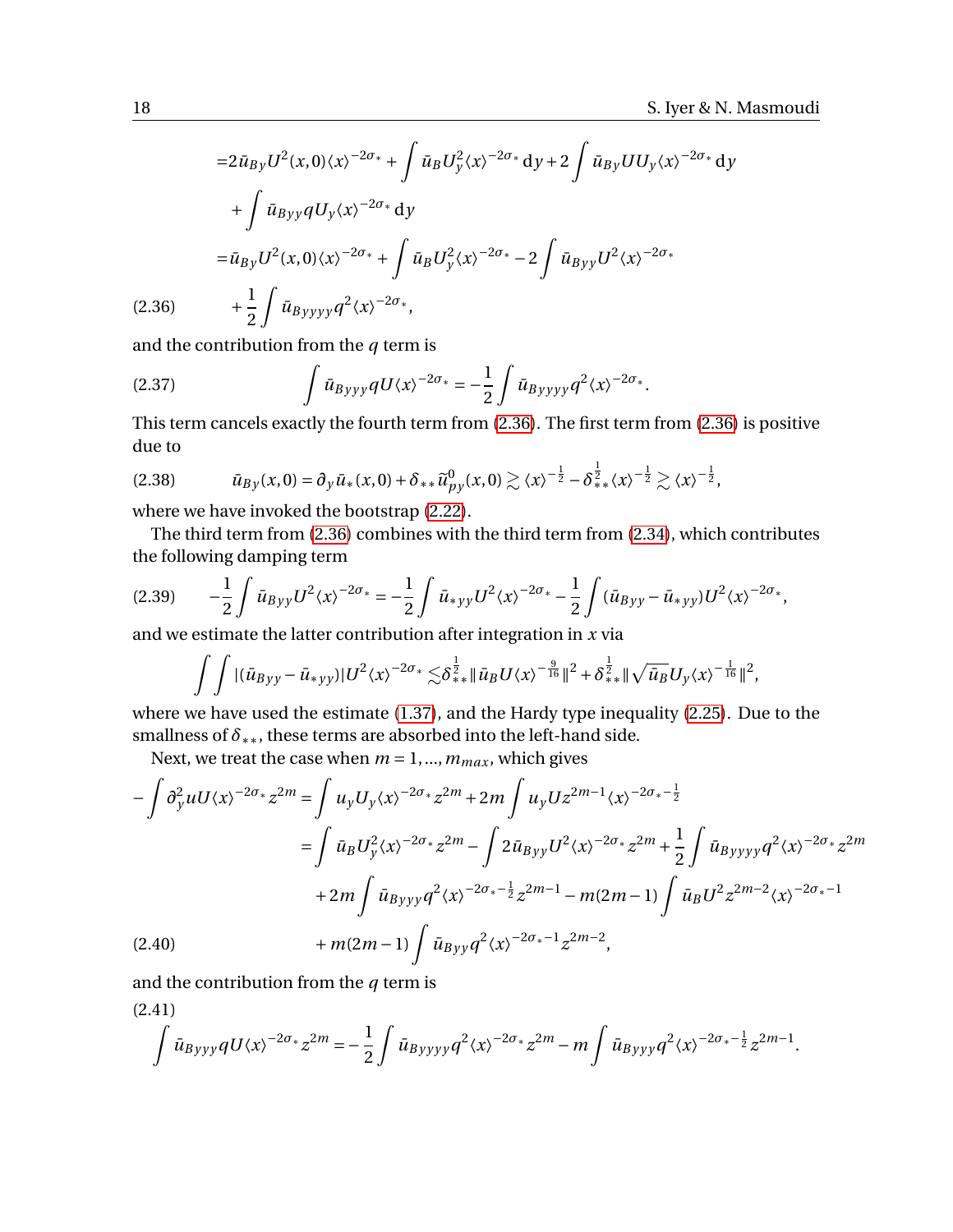The first term on the right-hand side of [\(2.41\)](#page-17-2) cancels the third term from [\(2.40\)](#page-17-3). The remaining terms from [\(2.40\)](#page-17-3) and [\(2.41\)](#page-17-2) are:

$$
(2.42) \qquad \mathcal{I}_{m,q} := m \int \bar{u}_{Byyy} q^2 \langle x \rangle^{-2\sigma_* - \frac{1}{2}} z^{2m-1} + m(2m-1) \int \bar{u}_{Byy} q^2 \langle x \rangle^{-2\sigma_* - 1} z^{2m-2}
$$

For the  $m = 0$  case,  $I_{0,q} = 0$ , and therefore we do not need to estimate this term to prove  $(2.31)$ . Assume now  $m \ge 1$ . We can estimate the first term above via

$$
\begin{split} \|\int \bar{u}_{Byyy} q^2 \langle x \rangle^{-2\sigma_*-\frac{1}{2}} z^{2m-1} |\lesssim & \|\bar{u}_{Byyy} z^{2m-1} \langle x \rangle^{\frac{1}{2}} y^2 \|_{L^{\infty}_{xy}} \|U\|_{L^2_y}^2 \langle x \rangle^{-1-2\sigma_*} \\ \lesssim & \|\bar{u}_B U\|_{L^2_y}^2 \langle x \rangle^{-1-2\sigma_*} + \|\sqrt{\bar{u}_B} U_y\|_{L^2_y}^2 \langle x \rangle^{-2\sigma_*}, \end{split}
$$

both of which are integrable according to the  $X_{0,0}$  norm, defined in [\(2.13\)](#page-13-0), and which has been controlled inductively for  $m \geq 1$ . The second term from  $\mathcal{I}_{m,q}$  is estimated in a nearly identical manner, when  $m \geq 2$ .

Finally, upon integrating in *x*, we estimate the forcing terms via

$$
(2.43) \qquad \qquad \int \int FU \langle x \rangle^{-2\sigma_*} z^{2m} dy \, dx \leq \|F \langle x \rangle^{\frac{1}{2}-\sigma_*} z^{m}\| \|U \langle x \rangle^{-\frac{1}{2}-\sigma_*} z^{m}\|.
$$

To conclude the proof of the lemma, we integrate [\(2.33\)](#page-16-4) over  $x \in [0, X_0]$  and then take the supremum over  $X_0$ . Upon doing so, the first term from [\(2.34\)](#page-16-3) yields the first quantity in [\(2.13\)](#page-13-0), the second term from [\(2.34\)](#page-16-3) yields the second quantity in [\(2.13\)](#page-13-0), the first and second terms from [\(2.36\)](#page-17-1) give the third and fourth terms from [\(2.13\)](#page-13-0), respectively. Upon using the elementary inequality  $\sup_{X_0} |\int_0^{X_0} \int g \, dy \, dx| \le \int \int |g| \, dy \, dx$ , we appeal to the estimation of the error terms above.  $\Box$ 

It is useful for us to state a "finite-x" version of the above estimate, which will be useful on one occasion in the future. We formulate this as follows:

**Corollary 2.4.** Let  $[\bar{u}_B, \bar{v}_B]$  be as in [\(2.5\)](#page-12-6), and assume that  $[\tilde{u}_p^0, \tilde{v}_p^0]$  satisfies [\(2.22\)](#page-15-1). Fix any *X*<sup>∗</sup> > 0*. Assume the bootstrap bound*

<span id="page-18-1"></span>
$$
\sup_{0 < x \leq X_*} \sum_{k \leq 10} \sum_{j \leq 20} \| \partial_x^k \partial_y^j \tilde{u}_p^0(x, \cdot) \|_{L_y^{\infty}} \langle x \rangle^{\frac{1}{4} - 2\sigma_* + k + \frac{j}{2}} \leq \delta_*^{-\frac{1}{2}}.
$$

*Then*

k*U*k 2 *X*0,0,*X*<sup>∗</sup> .k*u*¯*<sup>B</sup>* <sup>|</sup>*x*=0*U*0<sup>k</sup> 2 *L* 2 *y* + k*F*〈*x*〉 1 2 <sup>−</sup>*σ*∗k 2 *L* 2 *x* (0,*X*∗)*L* 2 *y* ,(2.45)

<span id="page-18-0"></span>
$$
(2.46) \t\t\t\t\t||U||_{X_{0,m,X_*}}^2 \lesssim ||U||_{X_{0,m-1}}^2 + ||\bar{u}_B|_{x=0} U_0 y^m||_{L_y^2}^2 + ||F\langle x\rangle^{\frac{1}{2}-\sigma_*} z^m||_{L_x^2(0,X_*)L_y^2}^2,
$$

$$
for 1 \le m \le m_{max}.
$$

*Proof.* This follows upon repeating the proof of the previous lemma.  $\Box$ 

We now estimate the  $X_{\frac{1}{2},m}$  scale of norms, defined in [\(2.14\)](#page-13-3).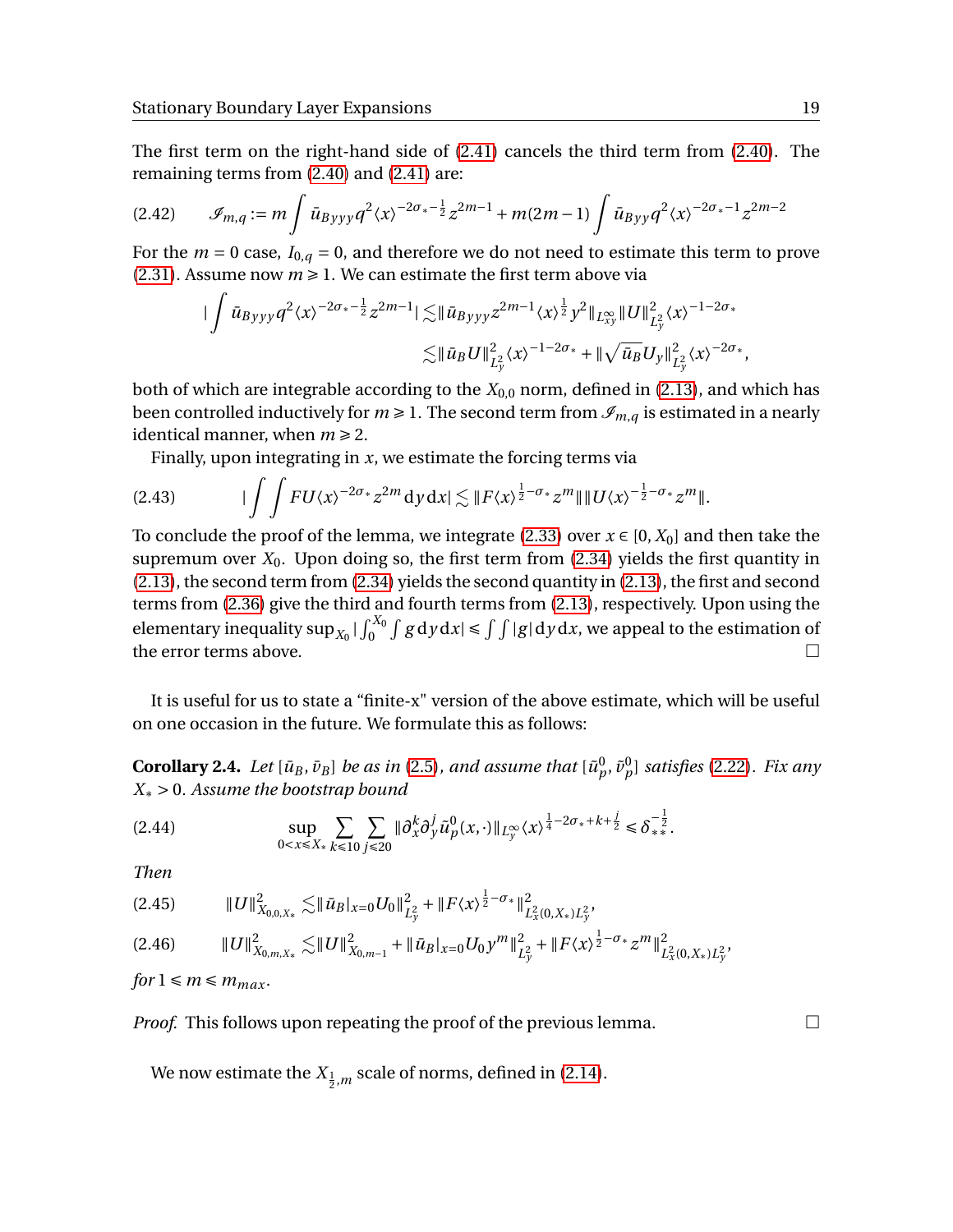<span id="page-19-0"></span>**Lemma 2.5.** *Assume the inductive hypotheses* [\(2.23\)](#page-15-2) *–* [\(2.24\)](#page-15-3) *. Let U be a solution to* [\(2.10\)](#page-13-1)*. Then the following estimates are valid for*  $m = 1, ..., m_{max}$ *, and any*  $0 < \delta << 1$ ,

$$
(2.47) \qquad \qquad \|U\|_{X_{\frac{1}{2},0}}^2 \lesssim C_\delta \|U\|_{X_{0,0}}^2 + \delta \|U\|_{X_{1,0}}^2 + \delta \|U\|_{Y_{\frac{1}{2},0}}^2 + \|F\langle x\rangle^{\frac{1}{2}-\sigma_*} \|^{2} + \|\sqrt{\bar{u}_B} \partial_y U_0\|_{L_y^2}^2,
$$
  

$$
\|U\|_{X_{\frac{1}{2},m}}^2 \lesssim \|U\|_{X_{0,m}}^2 + \|U\|_{X_{\frac{1}{2},m-1}}^2 + \delta \|U\|_{X_{1,0}}^2 + \delta \|U\|_{Y_{\frac{1}{2},0}}^2 + C_\delta \|U\|_{X_{0,0}}^2
$$
  

$$
(2.48) \qquad \qquad + \|F\langle x\rangle^{\frac{1}{2}-\sigma_*} z^m\|^2 + \|\sqrt{\bar{u}_p^0} \partial_y U_0 y^m\|_{L_y^2}^2.
$$

*Proof.* We apply the multiplier  $U_x \langle x \rangle^{1-2\sigma_x} z^{2m}$  for  $m = 0, ..., m_{max}$ , which generates the identity

<span id="page-19-1"></span>(2.49) 
$$
\int \mathcal{T}[U]U_x \langle x \rangle^{1-2\sigma_*} z^{2m} dy - \int \partial_y^2 u U_x \langle x \rangle^{1-2\sigma_*} z^{2m} dy + \int \bar{u}_{Byyy} q U_x \langle x \rangle^{1-2\sigma_*} z^{2m} dy = \int F^{(i)} U_x \langle x \rangle^{1-2\sigma_*} z^{2m} dy.
$$

We will first analyze those terms coming from the first integral above in [\(2.49\)](#page-19-1). We have

<span id="page-19-2"></span>
$$
\int \mathcal{F}[U]U_x \langle x \rangle^{1-2\sigma_*} z^{2m} = \int |\bar{u}_B|^2 U_x^2 \langle x \rangle^{1-2\sigma_*} z^{2m} + \int \bar{u}_B \bar{\nu}_p^0 U_y U_x \langle x \rangle^{1-2\sigma_*} z^{2m}
$$
\n
$$
+ \int 2 \bar{u}_{Byy} U U_x \langle x \rangle^{1-2\sigma_*} z^{2m}.
$$
\n(2.50)

The first term from [\(2.50\)](#page-19-2) is a positive contribution to the left-hand side. The second term, we estimate via

(2.51)

$$
|\int \bar{u}_B \bar{v}_B U_y U_x \langle x \rangle^{1-2\sigma_*} z^{2m} |\lesssim \| \frac{\bar{v}_B}{\bar{u}_B} \langle x \rangle^{\frac{1}{2}} \|_{\infty} \| \sqrt{\bar{u}_B} U_y \langle x \rangle^{-\sigma_*} z^{m} \|_{L^2_y} \| \bar{u}_B U_x \langle x \rangle^{\frac{1}{2}-\sigma_*} z^{m} \|_{L^2_y},
$$

where we have invoked the decay estimate on  $\bar{v}_B$  from [\(A.40\)](#page-41-2) and [\(2.24\)](#page-15-3). For the third term from [\(2.50\)](#page-19-2), we obtain

<span id="page-19-4"></span>
$$
(2.52)\quad|\int \bar{u}_{Byy}UU_x\langle x\rangle^{1-2\sigma_*}z^{2m}|\lesssim \|\frac{\bar{u}_{Byy}}{\bar{u}_B}\langle x\rangle\|_{\infty}\|U\langle x\rangle^{-\frac{1}{2}-\sigma_*}z^m\|_{L^2_y}\|\bar{u}_BU_x\langle x\rangle^{\frac{1}{2}-\sigma_*}z^m\|_{L^2_y},
$$

where we have invoked the decay estimate on  $\bar{u}^0_{Byy}$  which results from combining [\(A.39\)](#page-41-3) and [\(2.23\)](#page-15-2).

We now address the second term, containing  $-\partial_{\gamma} u$ , from [\(2.49\)](#page-19-1). For this, it is more convenient to split into the case when  $m = 0$  and when  $m \ge 1$ . We first treat the case when  $m = 0$ , in which case we generate the following identity

<span id="page-19-3"></span>
$$
(2.53) \qquad \qquad -\int \partial_y^2 u U_x \langle x \rangle^{1-2\sigma_*} = \int u_y U_{xy} \langle x \rangle^{1-2\sigma_*} dy + u_y U_x \langle x \rangle^{1-2\sigma_*} (x,0).
$$

We first treat the boundary contribution from above by expanding

<span id="page-19-5"></span>
$$
\begin{split} u_y U_x \langle x \rangle^{1-2\sigma_*}(x,0) = & 2\bar{u}_{By} U U_x \langle x \rangle^{1-2\sigma_*}(x,0) \\ & = & \partial_x (\bar{u}_{By} U^2 \langle x \rangle^{1-2\sigma_*}) - \bar{u}_{Bxy} U^2 \langle x \rangle^{1-2\sigma_*} - (1 - 2\sigma_*) \bar{u}_{By} U^2 \langle x \rangle^{-2\sigma_*}, \end{split}
$$

which, upon further integrating in *x*, is bounded above by  $\|U\|_\lambda^2$ 2<br>X<sub>0,0</sub> ·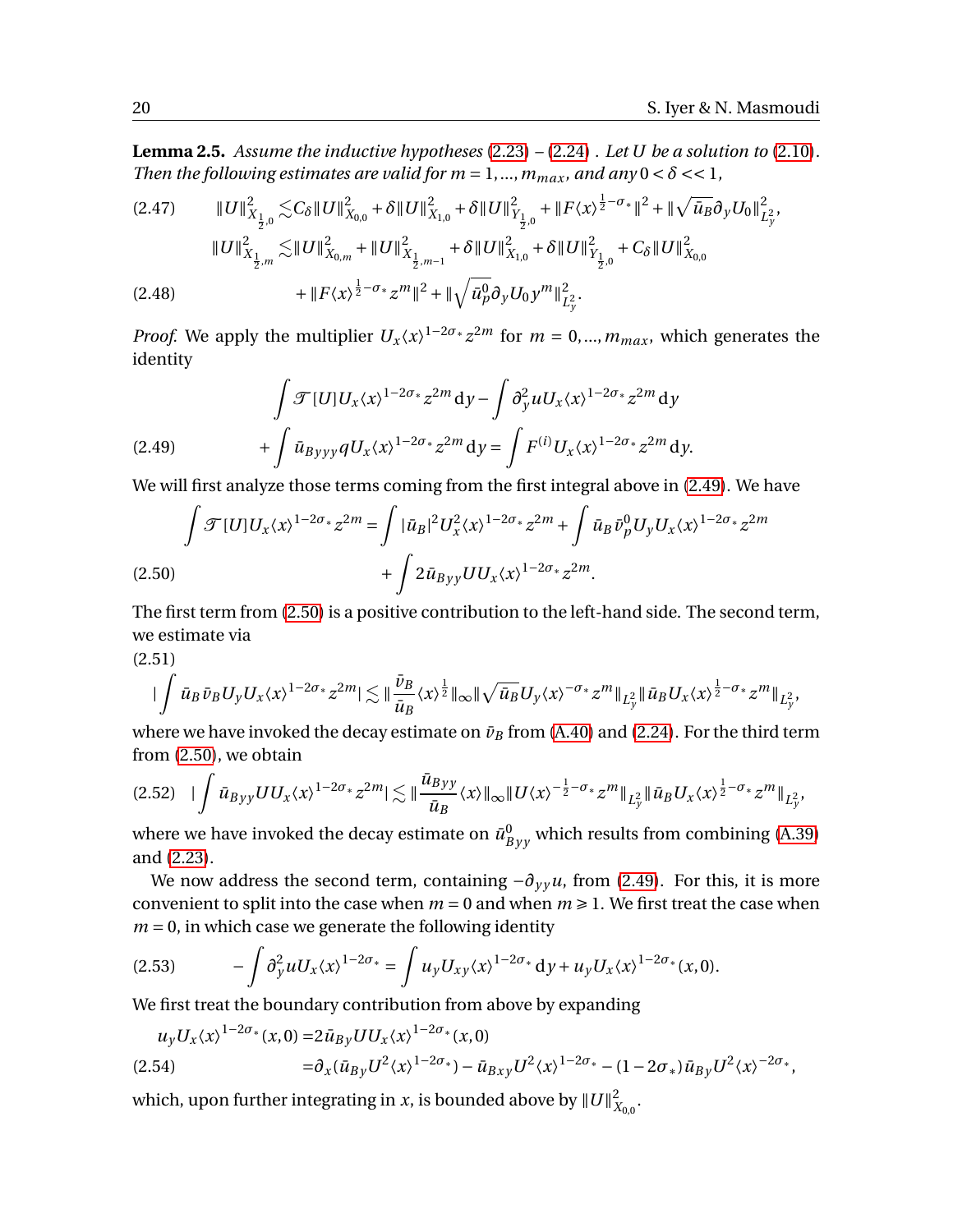For the first integral in [\(2.53\)](#page-19-3), we have

<span id="page-20-0"></span>
$$
(2.55) \qquad \int u_y U_{xy} \langle x \rangle^{1-2\sigma_*} = \int (\bar{u}_B U_y + 2 \bar{u}_{By} U + \bar{u}_{Byy} q) U_{xy} \langle x \rangle^{1-2\sigma_*}.
$$

<span id="page-20-3"></span>We treat each of the three terms above individually. The first term gives (2.56)

$$
\int \bar{u}_B U_y U_{xy} \langle x \rangle^{1-2\sigma_*} = \frac{\partial_x}{2} \int \bar{u}_B U_y^2 \langle x \rangle^{1-2\sigma_*} - \frac{1}{2} \int \bar{u}_{Bx} U_y^2 \langle x \rangle^{1-2\sigma_*} - \frac{1-2\sigma_*}{2} \int \bar{u}_B U_y^2 \langle x \rangle^{-2\sigma_*}.
$$

The first term above is energetic, while the third is clearly controlled by  $\|U\|_\lambda^2$  $\chi^2_{0,0}$  upon integrating in *x*. We estimate the second term, after integration in *x*, via

$$
(2.57) \t\t\t\t |\int \bar{u}_{Bx} U_y^2 \langle x \rangle^{1-2\sigma_*} |\lesssim \|\frac{\bar{u}_{Bx}}{\bar{u}_B} \langle x \rangle \|_{\infty} \|\sqrt{\bar{u}_B} U_y \langle x \rangle^{-\sigma_*}\|^2 \lesssim \|U\|_{X_{0,0}}^2,
$$

where we have invoked the decay estimate [\(A.39\)](#page-41-3) as well as [\(2.23\)](#page-15-2).

For the second term from  $(2.55)$ , we integrate by parts in  $\gamma$  which gives

(2.58)

$$
\int 2 \bar{u}_{By} U U_{xy} \langle x \rangle^{1-2\sigma_*} = - \int \bar{u}_{Byy} U U_x \langle x \rangle^{1-2\sigma_*} - \int \bar{u}_{By} U_y U_x \langle x \rangle^{1-2\sigma_*} - \bar{u}_{By} U U_x \langle x \rangle^{1-2\sigma_*} (x,0).
$$

The first term above is identical to [\(2.52\)](#page-19-4), while the boundary contribution above is iden-tical to [\(2.54\)](#page-19-5). For the second term, we localize based on the value of *z*. First, when  $z \ge 1$ , we have (again integrating in *x*)

<span id="page-20-1"></span>
$$
\begin{aligned}\n| \int \int \bar{u}_{By} U_{y} U_{x} \langle x \rangle^{1-2\sigma_{*}} (1 - \chi(z)) | \lesssim & \| \bar{u}_{By} \langle x \rangle^{\frac{1}{2}} \|_{\infty} \| \sqrt{\bar{u}}_{B} U_{y} \langle x \rangle^{-\sigma_{*}} \| \| \bar{u}_{B} U_{x} \langle x \rangle^{\frac{1}{2}-\sigma_{*}} \| \\
&\lesssim & \| U \|_{X_{0,0}} \| U \|_{X_{\frac{1}{2},0}},\n\end{aligned}
$$
\n(2.59)

where we have used that  $z \geq 1$  to insert factors of  $\bar{u}_B$  due to the boundedness of  $\bar{u}_B^{-1}$  when  $z \ge 1$ , as well as the pointwise decay of  $\bar{u}_{By}$  from [\(A.39\)](#page-41-3) and [\(2.23\)](#page-15-2). For the case when  $z < 1$ , we need to invoke the norms  $Y_{\frac{1}{2},0},X_{1,0}.$  Indeed, we estimate (again after integration in *x*)

<span id="page-20-2"></span>
$$
\begin{split}\n&\|\int\int \bar{u}_{By}U_{y}U_{x}\langle x\rangle^{1-2\sigma_{*}}\chi(z)|\lesssim \|\bar{u}_{By}\langle x\rangle^{\frac{1}{2}}\|_{\infty}\|U_{y}\langle x\rangle^{-\sigma_{*}}\|\|U_{x}\langle x\rangle^{\frac{1}{2}-\sigma_{*}}\| \\
&\leqslant & C_{\delta_{1}}\|\sqrt{\bar{u}_{B}}U_{y}\langle x\rangle^{-\sigma_{*}}\|+\delta_{1}\|\sqrt{\bar{u}_{B}}U_{yy}\langle x\rangle^{\frac{1}{2}-\sigma_{*}}\|)(C_{\delta_{2}}\|\bar{u}_{B}U_{x}\langle x\rangle^{\frac{1}{2}-\sigma_{*}}\|+\delta_{2}\|\sqrt{\bar{u}_{B}}U_{xy}\langle x\rangle^{1-\sigma_{*}}\|) \\
&\leqslant & C_{\delta}\|U\|_{X_{0,0}}^{2}+\delta\|U\|_{X_{\frac{1}{2},0}}^{2}+\delta\|U\|_{X_{1,0}}^{2}+\delta\|U\|_{Y_{\frac{1}{2},0}}^{2}.\n\end{split}
$$

For the third term from  $(2.55)$ , we again integrate by parts in  $\gamma$  which gives

$$
(2.61) \qquad \int \bar{u}_{Byy} q U_{xy} \langle x \rangle^{1-2\sigma_*} = -\int \bar{u}_{Byyy} q U_x \langle x \rangle^{1-2\sigma_*} - \int \bar{u}_{Byy} U U_x \langle x \rangle^{1-2\sigma_*},
$$

where the first term above cancels the third term from [\(2.49\)](#page-19-1), and the second term above is identical to [\(2.52\)](#page-19-4).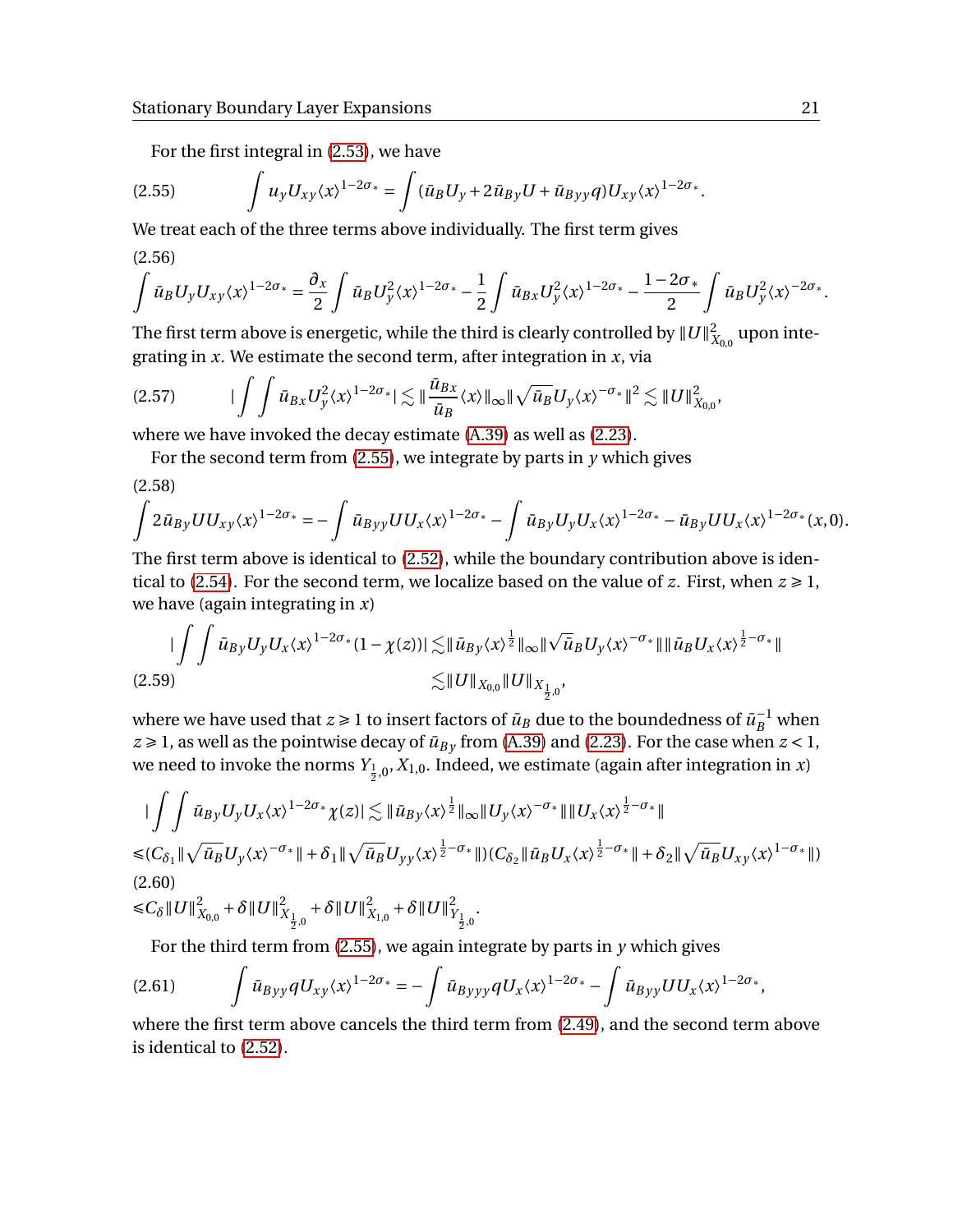We now handle the case when  $m = 1, ..., m_{max}$ . Here, we do not acquire boundary contributions at  $y = 0$  as in the  $m = 0$  case, but we generate commutators in z.

$$
-\int u_{yy}U_{x}\langle x\rangle^{1-2\sigma_{*}}z^{2m} = \int u_{y}U_{xy}\langle x\rangle^{1-2\sigma_{*}} + 2m\int u_{y}U_{x}\langle x\rangle^{\frac{1}{2}-2\sigma_{*}}z^{2m-1}
$$
  

$$
= \int \bar{u}_{B}U_{y}U_{xy}\langle x\rangle^{1-2\sigma_{*}}z^{2m} + \int 2\bar{u}_{By}UU_{xy}\langle x\rangle^{1-2\sigma_{*}}z^{2m}
$$
  

$$
+ \int \bar{u}_{Byy}qU_{xy}\langle x\rangle^{1-2\sigma_{*}}z^{2m} + 2m\int \bar{u}_{B}U_{y}U_{x}\langle x\rangle^{\frac{1}{2}-2\sigma_{*}}z^{2m-1}
$$
  
(2.62) 
$$
+ 4m\int \bar{u}_{By}UU_{x}\langle x\rangle^{\frac{1}{2}-2\sigma_{*}}z^{2m-1} + 2m\int \bar{u}_{Byy}qU_{x}\langle x\rangle^{\frac{1}{2}-2\sigma_{*}}z^{2m-1}.
$$

<span id="page-21-1"></span><span id="page-21-0"></span>For the first term in [\(2.62\)](#page-21-0), we have

$$
(2.63)
$$

$$
\int \bar{u}_B U_y U_{xy} \langle x \rangle^{1-2\sigma_*} z^{2m} = \frac{\partial_x}{2} \int \bar{u}_B U_y^2 \langle x \rangle^{1-2\sigma_*} z^{2m} - \int \bar{u}_{Bx} U_y^2 \langle x \rangle^{1-2\sigma_*} z^{2m} + \frac{m}{2} \int \bar{u}_B U_y^2 \langle x \rangle^{-2\sigma_*} z^{2m}.
$$

The third term from [\(2.63\)](#page-21-1) is clearly bounded by  $||U||_x^2$  $\mathcal{X}_{X_{0,m}}$  by definition. We estimate the middle term from [\(2.63\)](#page-21-1), upon integration over *x*, via

$$
(2.64) \qquad \qquad \vert \int \int \bar{u}_{Bx} U_y^2 \langle x \rangle^{1-2\sigma_*} z^{2m} \vert \lesssim \Vert \frac{\bar{u}_{Bx}}{\bar{u}_B} \langle x \rangle \Vert_{\infty} \Vert \sqrt{\bar{u}_B} U_y \langle x \rangle^{-\sigma_*} z^m \Vert^2 \lesssim \Vert U \Vert_{X_{0,m}}^2,
$$

where we have invoked the decay estimate from [\(A.39\)](#page-41-3).

For the second term from [\(2.62\)](#page-21-0), we have

$$
\int 2\bar{u}_{By}UU_{xy}\langle x\rangle^{1-2\sigma_*}z^{2m} = -\int 2\bar{u}_{Byy}UU_x\langle x\rangle^{1-2\sigma_*}z^{2m} - \int 2\bar{u}_{By}UU_x\langle x\rangle^{\frac{1}{2}-2\sigma_*}z^{2m-1}
$$
\n
$$
-\int 2\bar{u}_{By}U_yU_x\langle x\rangle^{1-2\sigma_*}z^{2m}.
$$
\n(2.65)

Above, the first two terms are essentially estimated in an identical manner to [\(2.52\)](#page-19-4), whereas the third term is estimated in an identical manner to [\(2.59\)](#page-20-1) - [\(2.60\)](#page-20-2).

For the third term from [\(2.62\)](#page-21-0), we have

$$
\int \bar{u}_{Byy} q U_{xy} \langle x \rangle^{1-2\sigma_*} z^{2m} = -\int \bar{u}_{Byyy} q U_x \langle x \rangle^{1-2\sigma_*} z^{2m} - \int \bar{u}_{Byy} U U_x \langle x \rangle^{1-2\sigma_*} z^{2m}
$$
\n
$$
(2.66)
$$
\n
$$
-2m \int \bar{u}_{Byy} q U_x \langle x \rangle^{\frac{1}{2}-2\sigma_*} z^{2m-1}.
$$

The first term above cancels the contribution from the third term from [\(2.49\)](#page-19-1). The second term above is estimated in an identical manner to [\(2.52\)](#page-19-4). For the third term above, we estimate via

$$
\begin{split} \|\int\int 2\bar{u}_{By}U_{y}U_{x}\langle x\rangle^{1-2\sigma_{*}}z^{2m}|\lesssim & \|\bar{u}_{Byy}z^{2m-1}y\langle x\rangle^{\frac{1}{2}}\|_{\infty}\|\frac{q}{y}\langle x\rangle^{-\frac{1}{2}-\sigma_{*}}\|\|U_{x}\langle x\rangle^{\frac{1}{2}-\sigma_{*}}\|\\ \lesssim & \|U\langle x\rangle^{-\frac{1}{2}-\sigma_{*}}\|\|U_{x}\langle x\rangle^{\frac{1}{2}-\sigma_{*}}\|. \end{split}
$$
\n(2.67)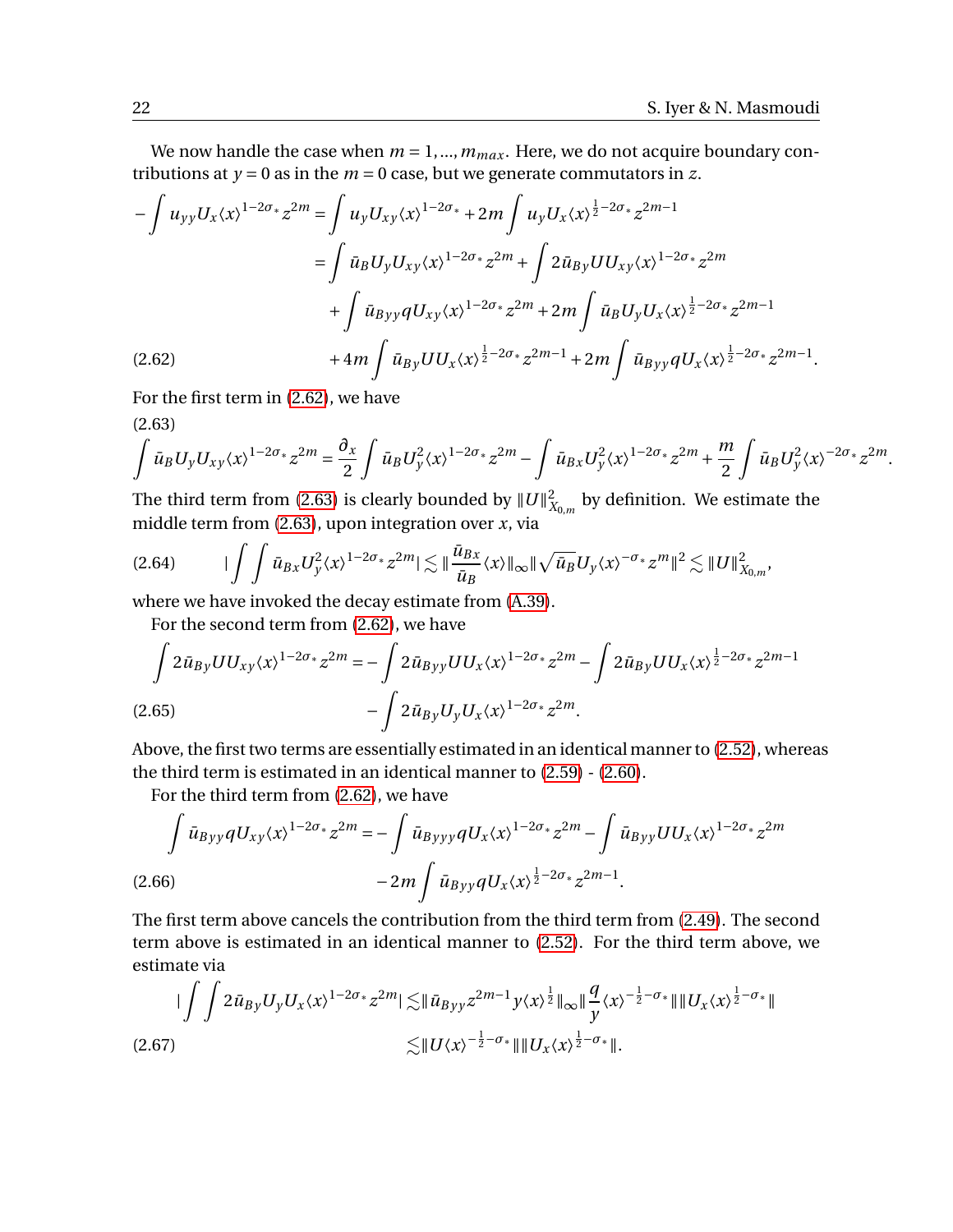We finally have the forcing term,

$$
(2.68)\qquad \qquad \vert \int \int FU_x \langle x \rangle^{1-2\sigma_*} z^{2m} \vert \lesssim \Vert F \langle x \rangle^{\frac{1}{2}-\sigma_*} z^{m} \Vert \Vert U_x \langle x \rangle^{\frac{1}{2}-\sigma_*} z^{m} \Vert.
$$

To conclude the proof of the lemma, we integrate [\(2.49\)](#page-19-1) over  $x \in [0, X_0]$  and then take the supremum over  $X_0$ . Upon doing so, the first term from [\(2.50\)](#page-19-2) and the first term from [\(2.56\)](#page-20-3) give the positive quantities we need to control, according to [\(2.14\)](#page-13-3). Upon using the elementary inequality  $\sup_{X_0} |\int_0^{X_0} \int g \, dy \, dx| \le \int \int |g| \, dy \, dx$ , we appeal to the estimation of the error terms above.

<span id="page-22-0"></span>**Lemma 2.6.** *Assume the inductive hypotheses* [\(2.23\)](#page-15-2) *–* [\(2.24\)](#page-15-3)*. Let U be a solution to* [\(2.10\)](#page-13-1)*. Then the following estimates are valid for*  $m = 1, ..., m_{max}$ 

$$
(2.69) \t\t\t||U||_{Y_{\frac{1}{2},0}}^2 \lesssim C_\delta ||U||_{X_{0,0}}^2 + \delta ||U||_{X_{\frac{1}{2},0}}^2 + ||\partial_y F \langle x \rangle^{1-\sigma_*}||^2 + ||\bar{u}_p^0 \partial_y U_0||_{L_y^2}^2,\t\t\t||U||_{Y_{\frac{1}{2},m}}^2 \lesssim ||U||_{X_{0,m}}^2 + \delta ||U||_{X_{\frac{1}{2},m}}^2 + C_\delta ||U||_{X_{0,0}}^2 + ||U||_{X_{0,m-1}}^2 + ||\partial_y F \langle x \rangle^{1-\sigma_*} z^m||^2(2.70) \t\t\t\t\t\t\t\t\t\t\t\t\t\t\t\t\t\t\t\t\t\t+ ||\bar{u}_B|_{x=0} \partial_y U_0 y^m||_{L_y^2}^2.
$$

*Proof.* We apply the multiplier  $U_y \langle x \rangle^{1-2\sigma_*} z^{2m}$ , for  $m = 0, ..., m_{max}$ , to the vorticity formulation of the equation, which produces

<span id="page-22-1"></span>
$$
\int \partial_y \mathcal{F}[U] U_y \langle x \rangle^{1-2\sigma_*} z^{2m} - \int \partial_y^3 u U_y \langle x \rangle^{1-2\sigma_*} z^{2m} + \int \partial_y (\bar{u}_{Byyy} q) U_y \langle x \rangle^{1-2\sigma_*} z^{2m} = \int \partial_y F U_y \langle x \rangle^{1-2\sigma_*} z^{2m}.
$$

We first address the terms arising from the  $\partial_{\gamma} \mathcal{T}[U]$  contribution from [\(2.71\)](#page-22-1). Using the definition of  $\mathcal{T}[U]$  from [\(2.9\)](#page-13-4), this generates

$$
\int \partial_y \mathcal{F}[U] U_y \langle x \rangle^{1-2\sigma_*} z^{2m} = \int |\bar{u}_B|^2 U_{xy} U_y \langle x \rangle^{1-2\sigma_*} z^{2m} + 2 \int \bar{u}_B \bar{u}_{By} U_x U_y \langle x \rangle^{1-2\sigma_*} z^{2m} \n+ \int (\bar{u}_{By} \bar{v}_B + \bar{v}_{By} \bar{u}_B) U_y^2 \langle x \rangle^{1-2\sigma_*} z^{2m} + \int \bar{u}_B \bar{v}_B U_{yy} U_y \langle x \rangle^{1-2\sigma_*} z^{2m} \n+ \int \bar{u}_{Byyy} U U_y \langle x \rangle^{1-2\sigma_*} z^{2m} + \int \bar{u}_{Byy} U_y^2 \langle x \rangle^{1-2\sigma_*} z^{2m}.
$$

<span id="page-22-2"></span>The first term from [\(2.72\)](#page-22-2) is energetic, and we rewrite it as

<span id="page-22-3"></span>
$$
\int |\bar{u}_B|^2 U_{xy} U_y \langle x \rangle^{1-2\sigma_*} z^{2m} = \frac{\partial_x}{2} \int |\bar{u}_B|^2 U_y^2 \langle x \rangle^{1-2\sigma_*} z^{2m} - \int \bar{u}_B \bar{u}_{Bx} U_y^2 \langle x \rangle^{1-2\sigma_*} z^{2m}
$$
\n
$$
- \frac{1-2\sigma_* + m}{2} \int |\bar{u}_B|^2 U_y^2 \langle x \rangle^{-2\sigma_*} z^{2m}.
$$
\n(2.73)

We estimate the latter two quantities above upon integrating in *x* by  $\|U\|_\lambda^2$  $\chi^2_{\chi_{0,m}}$ , upon invoking the decay  $|\bar{u}_{Bx}| \lesssim \langle x \rangle^{-1}$ , according to [\(A.39\)](#page-41-3) and [\(2.23\)](#page-15-2). The same can be said for the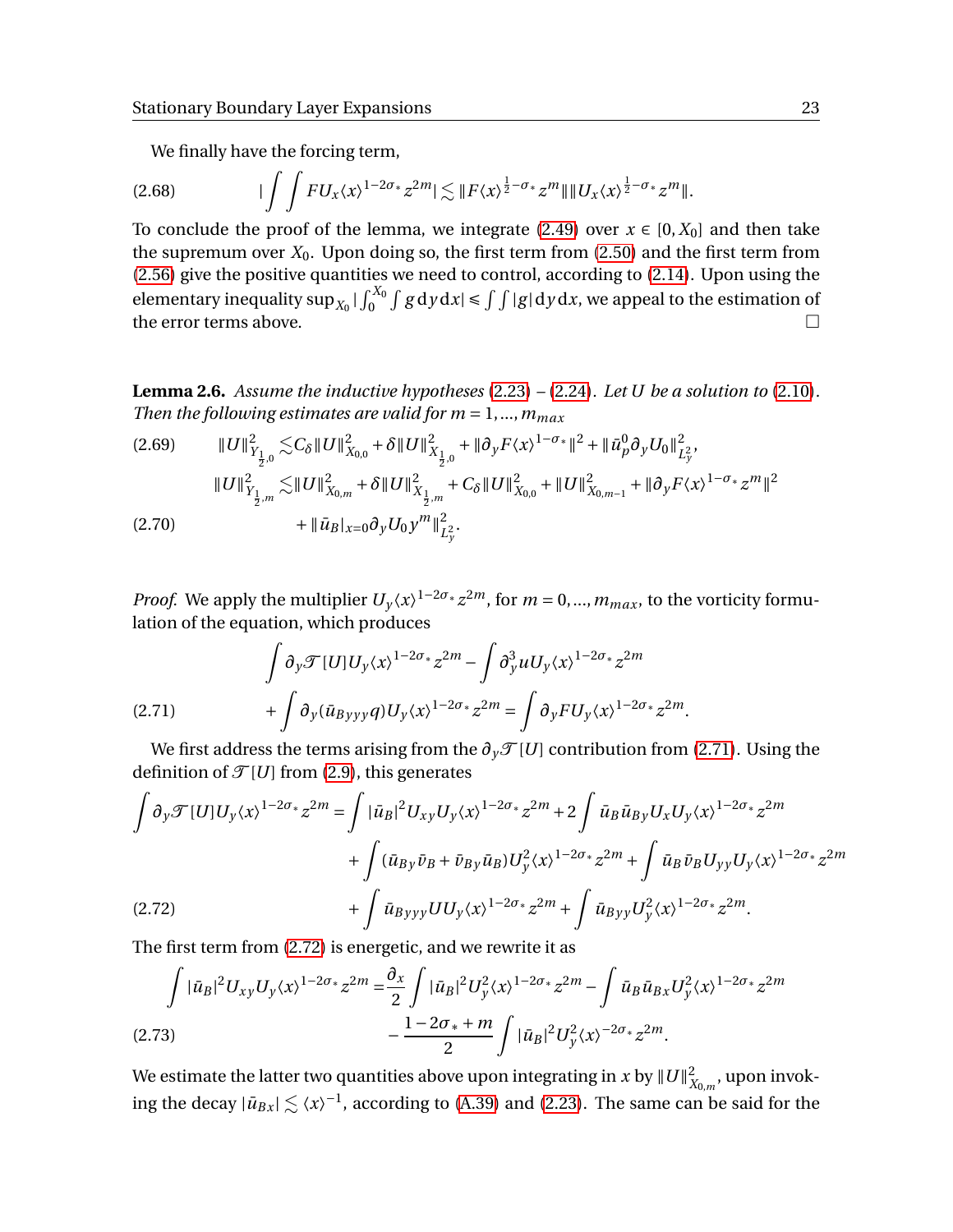third and sixth terms from [\(2.72\)](#page-22-2). For the second term from [\(2.72\)](#page-22-2), we estimate via

$$
\begin{split} \|\int\int \bar{u}_B \bar{u}_{By} U_x U_y \langle x \rangle^{1-2\sigma_*} z^{2m} |\lesssim & \|\bar{u}_{By} \langle x \rangle^{\frac{1}{2}} \|\infty \|\bar{u}_B U_x \langle x \rangle^{\frac{1}{2}-\sigma_*} z^m \| \|U_y \langle x \rangle^{-\sigma_*} z^m \| \\ \leq & \delta \|U\|_{X_{\frac{1}{2},m}}^2 + C_{\delta} \|U\|_{X_{0,m}}^2. \end{split}
$$

For the fourth term from [\(2.72\)](#page-22-2), we estimate via

$$
\begin{split} \|\int\int \bar{u}_B \bar{v}_B U_{yy} U_y u \langle x \rangle^{1-2\sigma_*} z^{2m} |\lesssim & \|\bar{v}_B \langle x \rangle^{\frac{1}{2}} \|\infty \|\sqrt{\bar{u}_B} U_{yy} \langle x \rangle^{\frac{1}{2}-\sigma_*} z^m \|\infty \| U_y \langle x \rangle^{-\sigma_*} z^m \| \\ \leq & C_\delta \| U \|_{X_{0,m}}^2 + \delta \| U \|_{Y_{\frac{1}{2},m}}^2. \end{split}
$$

Finally, for the fifth term from [\(2.72\)](#page-22-2), we estimate via

$$
\begin{aligned} \|\int \int \bar{u}_{Byyy} U U_y \langle x \rangle^{1-2\sigma_*} z^{2m} |\lesssim & \|\bar{u}_{Byyy} z^{2m} \langle x \rangle^{\frac{3}{2}} \|\|U \langle x \rangle^{-\frac{1}{2}-\sigma_*} \|\|U_y \langle x \rangle^{-\sigma_*}\| \\ \leq & C_\delta \|U\|_{X_{0,0}}^2 + \delta \|U\|_{Y_{\frac{1}{2},0}}^2. \end{aligned}
$$

For the second term from  $(2.71)$ , we integrate by parts once in  $y$  to obtain

<span id="page-23-0"></span>
$$
-\int \partial_y^3 u U_y \langle x \rangle^{1-2\sigma_*} z^{2m} = \int u_{yy} U_{yy} \langle x \rangle^{1-2\sigma_*} z^{2m} + 2m \int u_{yy} U_y \langle x \rangle^{\frac{1}{2}-2\sigma_*} z^{2m-1} + \delta_{m=0} u_{yy} U_y \langle x \rangle^{1-2\sigma_*} (x, 0).
$$

We first handle the boundary contribution from above, after integration in *x*

<span id="page-23-3"></span>(2.78) 
$$
\int u_{yy} U_{y} \langle x \rangle^{1-2\sigma_{*}}(x,0) dx = \int 3 \bar{u}_{By} U_{y}^{2}(x,0) \langle x \rangle^{1-2\sigma_{*}} dx.
$$

We next address the main term from [\(2.77\)](#page-23-0), for which we get

$$
\int u_{yy}U_{yy}\langle x\rangle^{1-2\sigma_{*}}z^{2m} = \int \bar{u}_{B}U_{yy}^{2}\langle x\rangle^{1-2\sigma_{*}}z^{2m} + \int 3\bar{u}_{Byy}UU_{yy}\langle x\rangle^{1-2\sigma_{*}}z^{2m} \n+ \int 3\bar{u}_{By}U_{y}U_{yy}\langle x\rangle^{1-2\sigma_{*}}z^{2m} + \int \bar{u}_{Byyy}qU_{yy}\langle x\rangle^{1-2\sigma_{*}}z^{2m} \n= \int \bar{u}_{B}U_{yy}^{2}\langle x\rangle^{1-2\sigma_{*}}z^{2m} + \int 3\bar{u}_{Byy}UU_{yy}\langle x\rangle^{1-2\sigma_{*}}z^{2m} \n- \int \frac{3}{2}\bar{u}_{Byy}U_{y}^{2}\langle x\rangle^{1-2\sigma_{*}}z^{2m} - \int 3m\bar{u}_{By}U_{y}^{2}\langle x\rangle^{\frac{1}{2}-2\sigma_{*}}z^{2m-1} \n- \delta_{m=0} \frac{3}{2}\bar{u}_{By}U_{y}(x,0)^{2}\langle x\rangle^{1-2\sigma_{*}} + \int \bar{u}_{Byyy}qU_{yy}\langle x\rangle^{1-2\sigma_{*}}z^{2m}.
$$
\n(2.79)

<span id="page-23-2"></span><span id="page-23-1"></span>We now handle the middle term from [\(2.77\)](#page-23-0), which produces  $2m \int u_{yy} U_y \langle x \rangle^{\frac{1}{2}-2\sigma_*} z^{2m-1} = 2m \int \bar{u}_B U_{yy} U_y \langle x \rangle^{\frac{1}{2}-2\sigma_*} z^{2m-1} + 6m \int \bar{u}_{Byy} U U_y \langle x \rangle^{\frac{1}{2}-2\sigma_*} z^{2m-1}$  $+6m\int \bar{u}_{By}U_y^2\langle x\rangle^{\frac{1}{2}-2\sigma_*}z^{2m-1}+2m\int \bar{u}_{Byyy}qU_y\langle x\rangle^{\frac{1}{2}-2\sigma_*}z^{2m-1}.$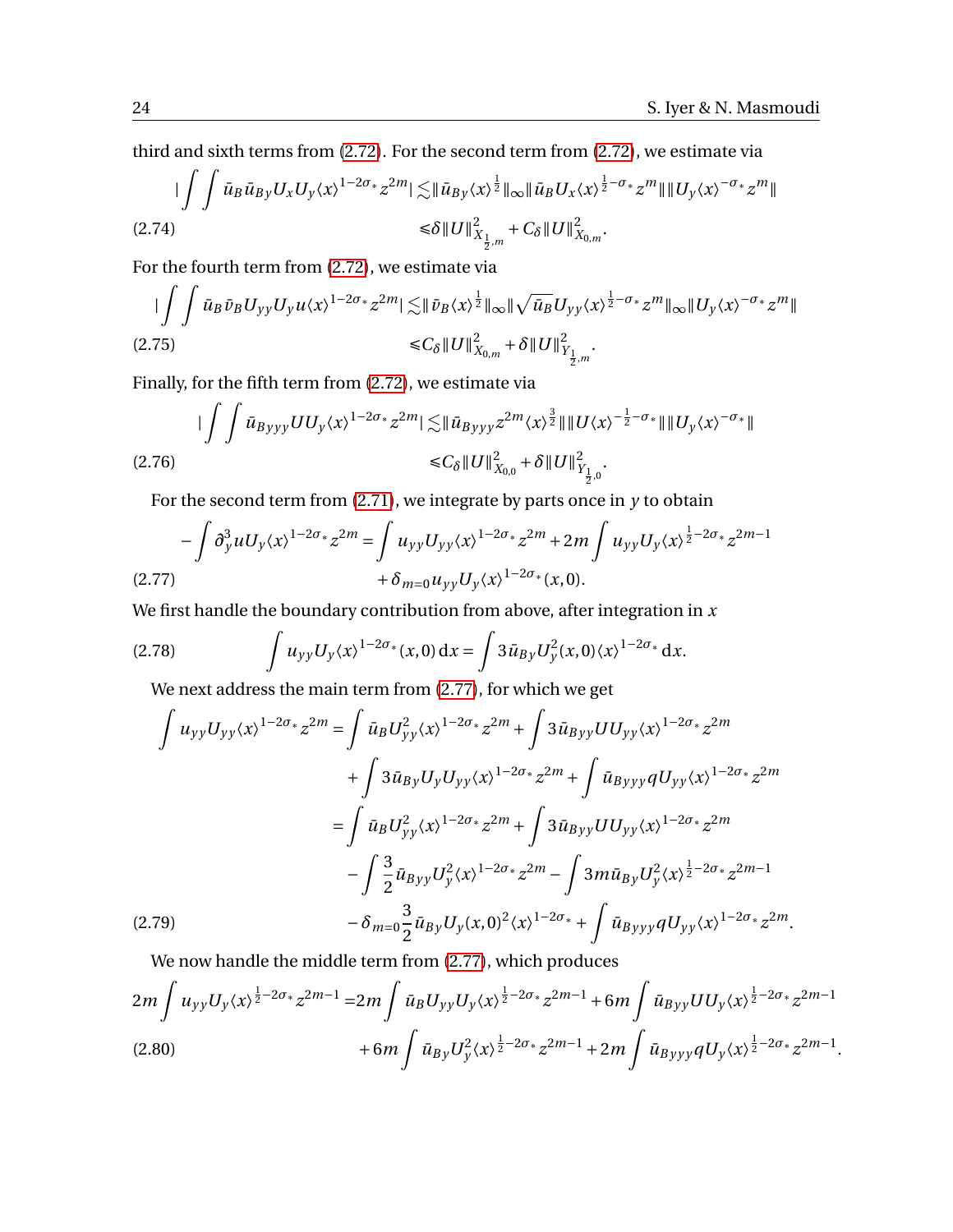Finally, we handle the third term from [\(2.71\)](#page-22-1), which produces

(2.81)

$$
\int \partial_y (\bar u_{Byyy} q) U_y \langle x \rangle^{1-2\sigma_*} z^{2m} = -\int \bar u_{Byyy} q U_{yy} \langle x \rangle^{1-2\sigma_*} z^{2m} - 2m \int \bar u_{Byyy} q U_y \langle x \rangle^{\frac{1}{2}-2\sigma_*} z^{2m-1}.
$$

These two contributions cancel out the last terms from [\(2.79\)](#page-23-1) and [\(2.80\)](#page-23-2). The remaining error terms from [\(2.79\)](#page-23-1) - [\(2.80\)](#page-23-2) are all easily seen to be controlled by  $||U||^2$  $\frac{2}{X_{0,m}} + ||U||^2$ ∠<br>X<sub>0,*m*−1</sub>·

We now treat the terms from the forcing,  $F^{(i)}$ . In the case when  $m=0$ , we have upon integration over *x*,

$$
|\int \int \partial_y F U_y \langle x \rangle^{1-2\sigma_*} z^m| \lesssim \|\partial_y F \langle x \rangle^{1-\sigma_*} z^m\| \|U_y \langle x \rangle^{-\sigma_*} z^m\|.
$$

To conclude the proof of the lemma, we integrate the identity [\(2.71\)](#page-22-1) over  $x \in [0, X_0]$  and then take the supremum over  $X_0$ . Upon doing so, the first term from  $(2.73)$ , the term  $(2.78)$ and the fifth term from [\(2.79\)](#page-23-1), and the first term from [\(2.79\)](#page-23-1) give the positive quantities we need to control, according to [\(2.15\)](#page-14-2). Upon using the elementary inequality  $\sup_{X_0} |\int_0^{X_0} \int g \, \mathrm{d} y \, \mathrm{d} x|$  $\int \int |g| \, dy \, dx$ , we appeal to the estimation of the error terms above.

We can successively differentiate the system in  $\partial_x$  and re-apply Lemmas [2.3,](#page-16-0) [2.5,](#page-19-0) [2.6](#page-22-0) with minor modifications (estimating lower order commutators) in order to give

<span id="page-24-0"></span>**Lemma 2.7.** *Assume the inductive hypotheses* [\(2.23\)](#page-15-2) *–* [\(2.24\)](#page-15-3)*. Let U be a solution to* [\(2.10\)](#page-13-1)*. Fix*  $k \leq k_{max} + 1, 0 \leq m \leq m_{max}$ . For any  $0 < \delta << 1$ , the following estimates are valid:

<span id="page-24-2"></span>
$$
(2.82) \qquad ||U||_{X_{k,m}}^{2} \lesssim ||U||_{X_{k,m-1}}^{2} + ||\bar{u}_{B}\partial_{x}^{k}U_{0}y^{m}||_{L_{y}^{2}}^{2} + ||\partial_{x}^{k}F\langle x\rangle^{k+\frac{1}{2}-\sigma_{*}}z^{m}||^{2} + ||U||_{\mathcal{X}_{\leq k-\frac{1}{2},m}},
$$
  
\n
$$
||U||_{X_{k+\frac{1}{2},m}}^{2} \lesssim ||U||_{X_{k,m}}^{2} + ||U||_{X_{k+\frac{1}{2},m-1}}^{2} + \delta ||U||_{X_{k+1,0}}^{2} + \delta ||U||_{Y_{k+\frac{1}{2},0}}^{2}
$$
  
\n
$$
(2.83) \qquad + ||\partial_{x}^{k}F\langle x\rangle^{k+\frac{1}{2}-\sigma_{*}}z^{m}||^{2} + ||\sqrt{\bar{u}_{B}}\partial_{y}\partial_{x}^{k}U_{0}y^{m}||_{L_{y}^{2}}^{2} + C_{\delta}||U||_{\mathcal{X}_{\leq k,m}},
$$
  
\n
$$
||U||_{Y_{k+\frac{1}{2},m}}^{2} \lesssim ||U||_{X_{k,m}}^{2} + \delta ||U||_{X_{k+\frac{1}{2},m}}^{2} + ||U||_{X_{k,m-1}}^{2} + ||\partial_{x}^{k}\partial_{y}F\langle x\rangle^{k+1-\sigma_{*}}z^{m}||^{2}
$$
  
\n
$$
(2.84) \qquad + ||\bar{u}_{B}\partial_{y}\partial_{x}^{k}U_{0}y^{m}||_{L_{y}^{2}}^{2} + C_{\delta}||U||_{\mathcal{X}_{\leq k,m}}^{2}.
$$

## 3. NONLINEAR PRANDTL LAYER,  $i = 0$

<span id="page-24-3"></span><span id="page-24-1"></span>We will establish the following proposition on the nonlinear Prandtl equations.

<span id="page-24-4"></span>**Proposition 3.1.** Assume the data  $U_p^0(y)$  satisfies [\(1.35\)](#page-7-1). Let  $\ell_0$  be as in (1.35). Then there *exists a unique global solution to the Prandtl system which converges asymptotically to Blasius:*

<span id="page-24-5"></span>k*∂ k x∂ j y* (*u*¯ 0 *<sup>p</sup>* <sup>−</sup>*u*¯∗)〈*z*〉 *<sup>m</sup>*<sup>0</sup> k*L*<sup>∞</sup> *<sup>y</sup>* . *<sup>δ</sup>*∗〈*x*〉 − 1 4 −*k*− *j* 2 +*σ*<sup>∗</sup> ,(3.1)

<span id="page-24-6"></span>(3.2) 
$$
\|\partial_x^k \partial_y^j (\bar{v}_p^0 - \bar{v}_*) \langle z \rangle^{m_0}\|_{L_y^{\infty}} \lesssim \delta_* \langle x \rangle^{-\frac{3}{4} - k - \frac{j}{2} + \sigma_*},
$$

*for*  $2k + j \leq \ell_0$ *.*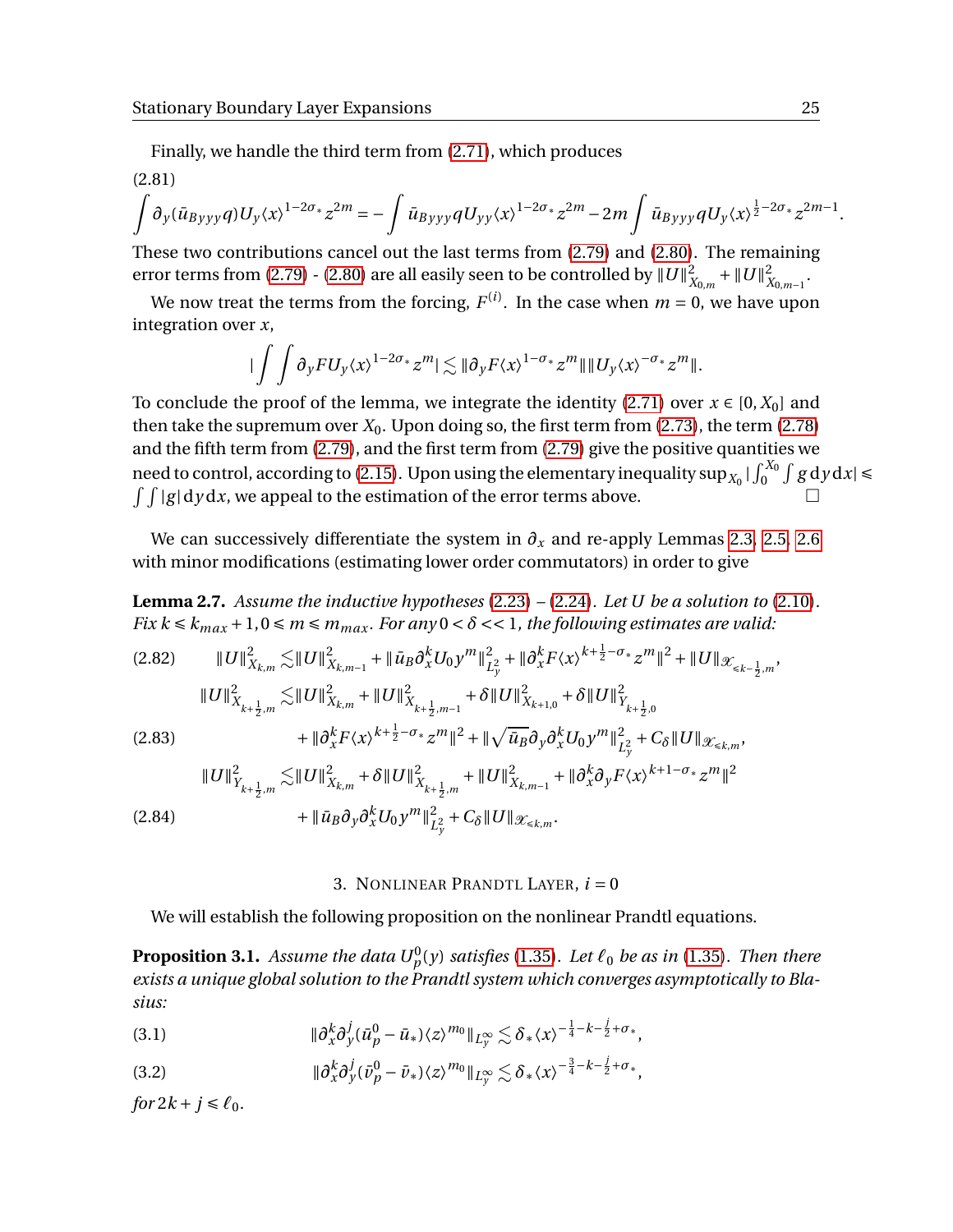In order to establish this proposition, we proceed in a few steps. We define the rescaled perturbations

$$
\bar{u}_p^0 = \bar{u}_* + \delta_* \tilde{u}_p^0, \qquad \bar{v}_p^0 = \bar{v}_* + \delta_* \tilde{v}_p^0,
$$

which upon immediately relabeling  $\tilde{u}_p^0 \mapsto u$  and  $\tilde{v}_p^0 \mapsto \tilde{v}$ , satisfy the following system:

<span id="page-25-0"></span>(3.3) 
$$
\bar{u}_*\partial_x u + u\partial_x \bar{u}_* + \bar{v}_*\partial_y u + \bar{v}\partial_y \bar{u}_* - u_{yy} = \delta_* Q(u, \bar{v}),
$$

with initial datum

(3.4) 
$$
u|_{x=0} = \frac{1}{\delta_*} (\bar{U}_p^0(y) - \bar{u}_*(0, y)) =: u_0(y),
$$

and quadratic nonlinearity  $-Q(u, \bar{v}) := u\partial_x u + \bar{v}\partial_y u$ . We note that the initial datum  $u_0(y)$ is size 1, but the nonlinearity is size  $\delta_*$  in [\(3.3\)](#page-25-0).

We now define the norms in which we control the solution to [\(3.3\)](#page-25-0). Specifically, we control the  $\mathscr{X}_{P_0}$  norm as defined below, where we take the background flow to be  $\bar{u}_*$  in all the definitions  $(2.13) - (2.16)$  $(2.13) - (2.16)$  $(2.13) - (2.16)$ :

<span id="page-25-3"></span>(3.5)

$$
||U||_{\mathcal{X}_{P_0}} := \sum_{k=0}^{k_0} \sum_{m=0}^{m_0} ||U||_{X_{k,m}[\bar{u}_*]} + ||U||_{X_{k+\frac{1}{2},m}[\bar{u}_*]} + ||U||_{Y_{k+\frac{1}{2},m}[\bar{u}_*]} + \sum_{m=0}^{m_0} ||U||_{X_{k_0+1,m}[\bar{u}_*]},
$$

(3.6)

$$
\|U\|_{\mathscr X_{P_0,X_*}}:=\sum_{k=0}^{k_0}\sum_{m=0}^{m_0}\|U\|_{X_{k,m,X_*}[\bar u_*]}+\|U\|_{X_{k+\frac{1}{2},m,X_*}[\bar u_*]}+\|U\|_{Y_{k+\frac{1}{2},m,X_*}[\bar u_*]}+\sum_{m=0}^{m_0}\|U\|_{X_{k_0+1,m,X_*}[\bar u_*]}.
$$

**Lemma 3.2.** *Assume* [\(1.35\)](#page-7-1)*, and the parabolic compatibility conditions in Definition [A.6.](#page-43-2) Then, the following estimate is valid:*

<span id="page-25-2"></span>
$$
(3.7) \qquad \sum_{k=0}^{k_0} \sum_{m=0}^{m_0} \|U\|_{X_{k,m}[\bar{u}_*]}^2 + \|U\|_{X_{k+\frac{1}{2},m}[\bar{u}_*]}^2 + \|U\|_{Y_{k+\frac{1}{2},m}[\bar{u}_*]}^2 \lesssim C_{Data} + \delta_* P(\|U\|_{\mathcal{X}_{P_0}}),
$$

*where P*(·) *is a quartic polynomial.*

*Proof.* Motivated by [\(3.3\)](#page-25-0), we define  $[\bar{u}_B, \bar{v}_B] = [\bar{u}_*, \bar{v}_*]$  and  $F := \delta_* Q(u, v)$ . We now apply estimates [\(2.82\)](#page-24-2) – [\(2.84\)](#page-24-3), which can be applied since the background  $[\bar{u}_*, \bar{v}_*]$  is trivially seen to satisfy the inductive hypotheses  $(2.23) - (2.24)$  $(2.23) - (2.24)$  $(2.23) - (2.24)$  and the bootstrap hypothesis  $(2.22)$ , as  $\delta_{**} = 0$  for this choice of background. Moreover, straightforward Sobolev embeddings establish the nonlinear estimates

$$
(3.8) \qquad \sum_{k=0}^{k_0} \|\partial_x^k Q(u,v)\langle x\rangle^{k+\frac{1}{2}-\sigma_*} z^m\| + \|\partial_x^k \partial_y Q(u,v)\langle x\rangle^{k+1-\sigma_*} z^m\| \lesssim \|U\|_{\mathcal{X}_{P_0}}^2.
$$

We now address the top order estimate, for which we apply Lemma [2.3,](#page-16-0) but with the choice of background flow  $[\bar{u}_B, \bar{v}_B] := [\bar{u}_* + \delta_* \tilde{u}_p^0, \bar{v}_* + \delta_* \tilde{v}_p^0].$  Indeed, applying  $\partial_x^{k+1}$  to [\(3.3\)](#page-25-0), we obtain the identity

<span id="page-25-1"></span>(3.9) 
$$
\bar{u}_B \partial_x u^{(k+1)} + v^{(k+1)} \partial_y \bar{u}_B + u^{(k+1)} \partial_x \bar{u}_B + \bar{v}_B \partial_y u^{(k+1)} - \partial_y^2 u^{(k+1)} = F_{k+1},
$$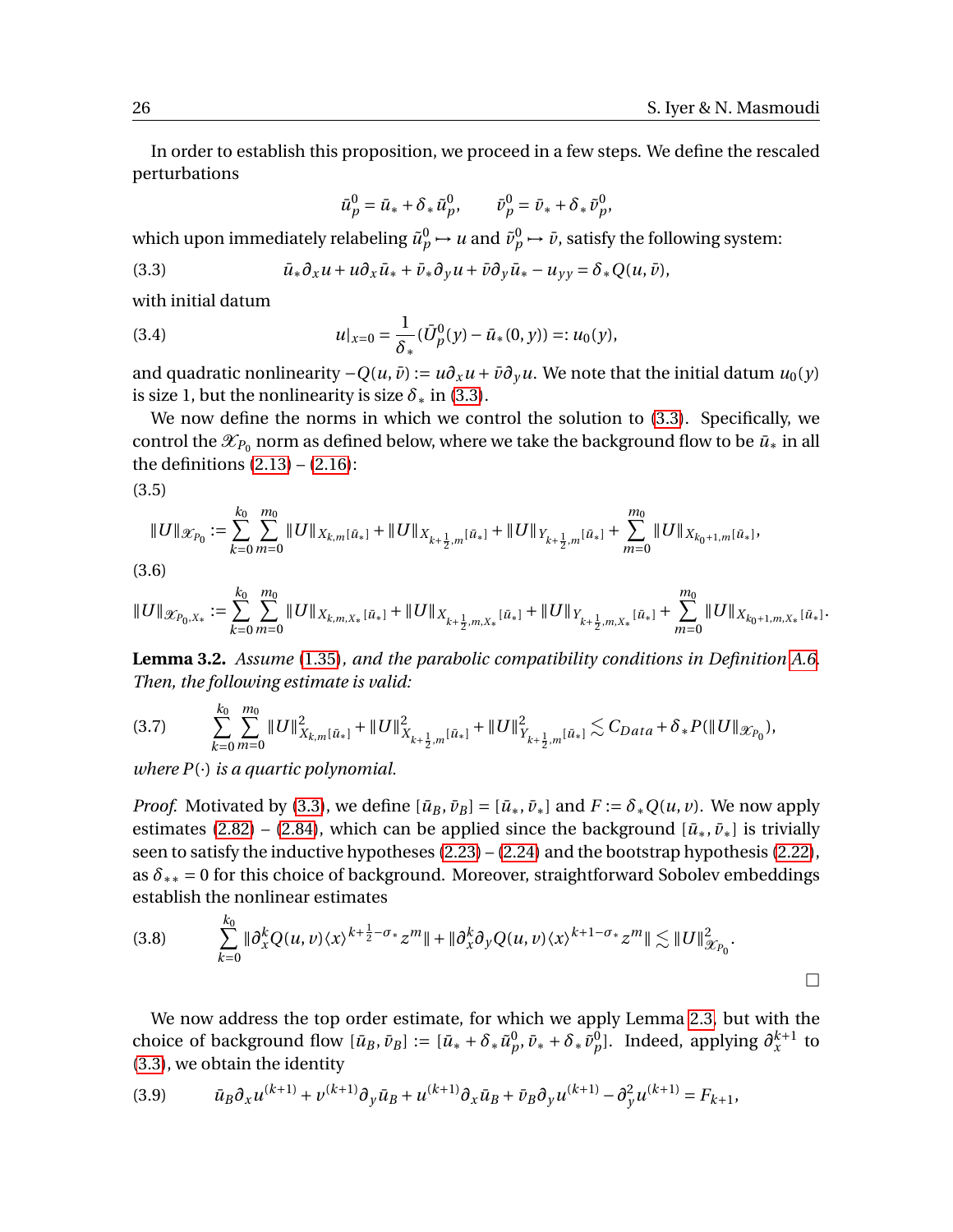where we define the forcing (that contains only lower order terms now)

$$
-F_{k+1} := \sum_{j=1}^{k} {k+1 \choose j} (\partial_x^j \bar{u}_B \partial_x^{k+1-j} u_x + \partial_x^{k+1-j} \bar{u}_x \partial_x^j u + \partial_x^j \bar{v}_B \partial_x^{k+1-j} u_y + \partial_x^{k+1-j} \bar{u}_{*y} \partial_x^j v) (3.10) \qquad \qquad + u \partial_x^{k+2} \bar{u}_* + u_y \partial_x^{k+1} \bar{v}_* + v \partial_y \bar{u}_*^{(k+1)} + u_x \partial_x^{k+1} \bar{u}_*.
$$

Motivated by [\(3.9\)](#page-25-1), we define

<span id="page-26-1"></span>(3.11) 
$$
\mathscr{U}_{k+1} := \partial_y \{ \frac{\psi^{(k+1)}}{\bar{u}_B} \} = \frac{1}{\bar{u}_B} \Big( u^{(k+1)} - \frac{\bar{u}_{By}}{\bar{u}_B} \psi^{(k+1)} \Big).
$$

Due to the norms themselves depending on the background flow, we define the modified norms:

<span id="page-26-2"></span>(3.12)

$$
||U||_{\widetilde{\mathcal{X}}_{P_0}}^2 := ||\mathcal{U}_{k+1}||_{X_{0,m}[\bar{u}_B]}^2 + \sum_{k=0}^{k_0} \sum_{m=0}^{m_0} ||U||_{X_{k,m}[\bar{u}_*]}^2 + ||U||_{X_{k+\frac{1}{2},m}[\bar{u}_*]}^2 + ||U||_{Y_{k+\frac{1}{2},m}[\bar{u}_*]}^2,
$$

(3.13)

$$
||U||_{\widetilde{\mathcal{X}}_{P_0,X_*}}^2:=||\mathcal{U}_{k+1}||_{X_{0,m,X_*}[\bar{u}_B]}^2+\sum_{k=0}^{k_0}\sum_{m=0}^{m_0}||U||_{X_{k,m,X_*}[\bar{u}_*]}^2+||U||_{X_{k+\frac{1}{2},m,X_*}[\bar{u}_*]}^2+||U||_{Y_{k+\frac{1}{2},m,X_*}[\bar{u}_*]}^2.
$$

We are now ready to prove Proposition [3.1.](#page-24-4)

*Proof of Proposition [3.1.](#page-24-4)* This follows by repeating essentially identically the proof of Lemma [2.3](#page-16-0) on the system [\(3.9\)](#page-25-1), with  $k = k_0$ . More precisely, we proceed via a continuation argument. Fix any  $0 < X_* < \infty$ . Applying [\(2.46\)](#page-18-0), we obtain the bound

$$
\sum_{m=0}^{m_0} \|\mathcal{U}_{k_0+1}\|_{X_{0,m,X_*}[\bar{u}_B]}^2 \lesssim C_{Data} + \sum_{m=0}^{m_0} \|F_{k_0+1}\langle x\rangle^{k_0+\frac{3}{2}-\sigma_*} z^m\|_{L_x^2(0,X_*)L_y^2}^2
$$
  

$$
\lesssim C_{Data} + \sum_{k=0}^{k_0} \sum_{m=0}^{m_0} \|U\|_{X_{k,m}[\bar{u}_*]}^2 + \|U\|_{X_{k+\frac{1}{2},m}[\bar{u}_*]}^2 + \|U\|_{Y_{k+\frac{1}{2},m}[\bar{u}_*]}^2
$$
  
(3.14) 
$$
+ \delta_* P(\|U\|_{\mathcal{X}_{P_0,X_*}}).
$$

<span id="page-26-0"></span>Adding together [\(3.7\)](#page-25-2) and [\(3.14\)](#page-26-0), we obtain

<span id="page-26-3"></span>(3.15) 
$$
||U||_{\widetilde{\mathscr{X}}_{P_0,X_*}}^2 \lesssim C_{Data} + \delta_* P(||U||_{\mathscr{X}_{P_0,X_*}})
$$

Consulting now the definitions [\(3.5\)](#page-25-3), [\(3.11\)](#page-26-1), and [\(3.12\)](#page-26-2), it is easy to see that  $||U||_{\mathscr{X}_{P_0,X_*}} \lesssim$ *|| U* ||  $\widetilde{\mathcal{X}}_{P_0, X_*}$  . Consulting the definition [\(2.20\)](#page-14-3) and applying a standard Sobolev interpolation gives that  $\|u,v\|_{X_{B,X_*}}\lesssim \|U\|_{\mathscr{X}_{P_0,X_*}}.$  Therefore, estimate [\(3.15\)](#page-26-3) implies that the  $\delta_{**}^{-\frac{1}{2}}$  required in [\(2.44\)](#page-18-1) continues to hold with an improved factor of  $\delta_{**}^{-\frac{1}{4}}$ . By a standard continuation argument, we can send  $X_* \to \infty$  to obtain the bound

$$
||U||^2_{\mathscr{X}_{P_0}} \lesssim C_{Data}
$$

From here, the claimed estimates  $(3.1) - (3.2)$  $(3.1) - (3.2)$  $(3.1) - (3.2)$  again follow.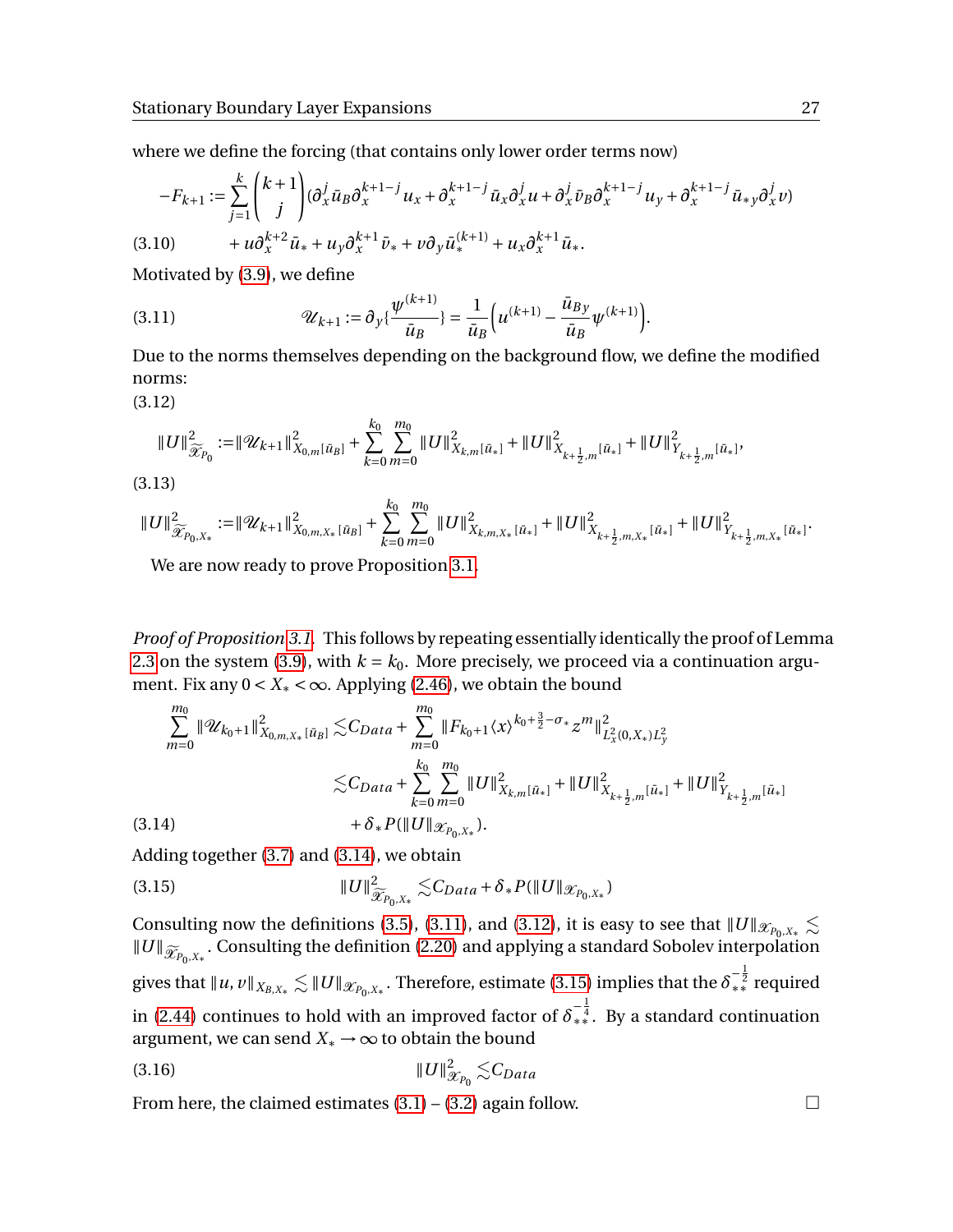## 4. INTERMEDIATE PRANDTL LAYERS,  $i = 1, ..., N_1 - 1$

<span id="page-27-0"></span>We are now ready to consider the intermediate Prandtl terms in the approximate solution. Specifically, we consider the following problem

<span id="page-27-1"></span>(4.1) 
$$
\bar{u}_p^0 \partial_x u_p^i + \bar{u}_{p}^0 u_p^i + \bar{v}_p^0 \partial_y u_p^i + \bar{v}_p^i \partial_y \bar{u}_p^0 - \partial_y^2 u_p^i = F_p^{(i)},
$$

(4.2) 
$$
v_p^i = \int_y^\infty \partial_x u_p^i, \qquad \bar{v}_p^i = v_p^i - v_p^i|_{y=0},
$$

where we will fix for now  $i = 1, ..., N_1 - 1$ , as the  $i = N_1$  case needs to be modified slightly, which is treated in the next section below. These equations are supplemented with the boundary conditions

<span id="page-27-2"></span>(4.3) 
$$
u_p^i|_{y=0} = -u_E^i|_{y=0}, \qquad u_p^i|_{y\to\infty} = 0, \qquad u_p^i|_{x=0} = U_p^i(y).
$$

The forcing  $F^{(i)}_p$  in [\(4.1\)](#page-27-1) is defined in [\(A.45\)](#page-42-2). We recall the hypothesis on the initial datum,  $U_p^i(y)$ , is given by [\(1.36\)](#page-7-6). In addition, we will assume inductively that the boundary layer profiles for  $j = 0, \ldots, i-1$  and the Euler profiles for  $j = 0, \ldots, i$  have already been constructed to satisfy the estimates in Theorem [1.1.](#page-7-0) Our main proposition here is that the estimates in Theorem [1.1](#page-7-0) continue to hold for  $j = i$ , thereby verifying the induction.

<span id="page-27-4"></span>**Proposition 4.1.** *Given initial datum*  $U_p^i(y)$  *which satisfies* [\(1.36\)](#page-7-6) *and the parabolic compatibility conditions in Definition [A.6,](#page-43-2) there exists a unique solution to* [\(4.1\)](#page-27-1) *for all x* > 0*, and moreover which satisfies the following estimates, for*  $2k + j \leq \ell_i$ ,

<span id="page-27-6"></span> $\| \langle z \rangle^{m_i} \partial_x^k \partial_y^j u_p^i \|_{L_y^{\infty}} \lesssim \langle x \rangle^{-\frac{1}{4} - k - \frac{j}{2} + \sigma_*}$ (4.4)

<span id="page-27-7"></span>(4.5)  $\|\langle z \rangle^{m_i} \partial_x^k \partial_y^j v_p^i\|_{L_y^{\infty}} \lesssim \langle x \rangle^{-\frac{3}{4} - k - \frac{j}{2} + \sigma_*}.$ 

4.1. **Homogenizations.** In this subsection, we will manipulate [\(4.1\)](#page-27-1) so that the results from Section [2](#page-12-0) can be used. First, we homogenize the boundary condition at  $Y = 0$  in [\(4.3\)](#page-27-2) by introducing the following quantities

<span id="page-27-3"></span>(4.6) 
$$
u^{i} := u_{p}^{i} - \phi(z)u_{p}^{i}(x,0) = u_{p}^{i} + \phi(z)u_{E}^{i}(x,0),
$$

<span id="page-27-5"></span>(4.7) 
$$
\bar{v}^{i} := \bar{v}_{p}^{i} - u_{Ex}^{i}(x,0)\langle x\rangle^{\frac{1}{2}}\int_{0}^{z}\phi(w)\,dw + \frac{1}{2\langle x\rangle^{\frac{1}{2}}}u_{E}^{i}(x,0)\int_{0}^{z}w\phi'(w)\,dw,
$$

(4.8) 
$$
v^{i} := \bar{v}^{i} - \bar{v}^{i}(x, \infty).
$$

 $\phi(\cdot)$  is a  $C^{\infty}$  function satisfying the following properties:  $\phi(0) = 1$ ,  $\phi$  is supported on [0, 1], and  $\int_0^\infty \phi(z) dz = 0$ . First, we note that the pair defined above is divergence-free. Second, we note that the integration by parts identity

(4.9) 
$$
\int_0^\infty w \phi'(w) dw = - \int_0^\infty \phi(w) dw + w \phi(w)|_{w=\infty} - w \phi(w)|_{w=0} = 0,
$$

by definition of  $\phi$  guarantees that  $\bar{v}^i|_{y=\infty} = \bar{v}^i_p|_{y=\infty}$ .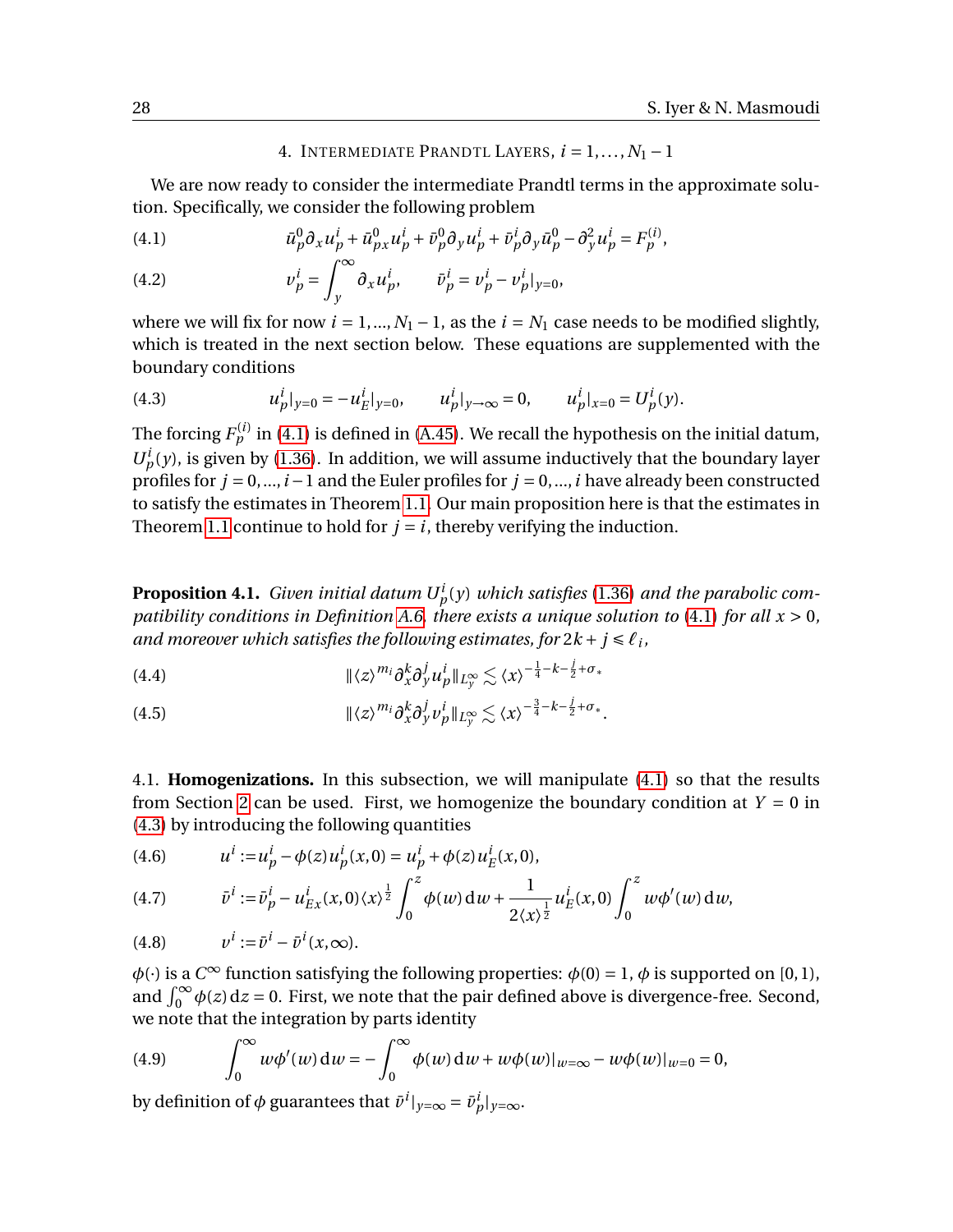We now take the notational convention of dropping the superscript *i* for this section, as *i* will be fixed, so:

$$
[u, v] := [u^i, v^i].
$$

By the specification in [\(4.6\)](#page-27-3), we get the homogenized system for [*u*, *v*], which we will analyze,

<span id="page-28-2"></span>(4.10) 
$$
\bar{u}_p^0 u_x + \bar{u}_{px}^0 u + \bar{v}_p^0 \partial_y u + \bar{v} \partial_y \bar{u}_p^0 - u_{yy} = F^{(i)},
$$

 $u_x + v_y = 0,$ 

(4.12) 
$$
u|_{y=0} = \bar{v}|_{y=0} = u|_{y=\infty} = 0,
$$

<span id="page-28-3"></span>(4.13) 
$$
u|_{x=0} = U_p^i(y) + \phi(y)u_E^i(0,0) =: u_0(y).
$$

Above, the new forcing is defined to be  $F^{(i)} = F_p^{(i)} + H_p^{(i)}$ , where  $H_p^{(i)}$  contains those terms coming from the homogenization process, and is specifically given by

$$
H_{p}^{(i)} := \phi(z) \bar{u}_{p}^{0} u_{Ex}^{i}(x,0) + \phi(z) \bar{u}_{px}^{0} u_{E}^{i}(x,0) + \langle x \rangle^{-\frac{1}{2}} \bar{v}_{p}^{0} \phi'(z) u_{E}^{i}(x,0)
$$

$$
- \bar{u}_{py}^{0} u_{Ex}^{i}(x,0) \langle x \rangle^{\frac{1}{2}} \int_{0}^{z} \phi(w) dw + \bar{u}_{py}^{0} \frac{1}{2 \langle x \rangle^{\frac{1}{2}}} u_{E}^{i}(x,0) \int_{0}^{z} w \phi'(w) dw
$$

$$
(4.14) \qquad - \frac{1}{2 \langle x \rangle} \bar{u}_{p}^{0} \phi'(z) u_{E}(x,0) - \frac{1}{\langle x \rangle} \phi''(z) u_{E}(x,0).
$$

<span id="page-28-4"></span>We now note that  $(4.10) - (4.13)$  $(4.10) - (4.13)$  $(4.10) - (4.13)$  is of the form  $(2.1) - (2.4)$  $(2.1) - (2.4)$  $(2.1) - (2.4)$ . In this case, we use as the background profile  $[\bar{u}_B, \bar{v}_B] := [\bar{u}_p^0, \bar{v}_p^0].$ 

# 4.2. **Estimates on the Forcing.** We will need estimates on the forcing,  $F^{(i)}$ .

**Lemma 4.2.** *The forcing F*<sup>(i)</sup> =  $F_p^{(i)}$  +  $H_p^{(i)}$  *satisfies the following estimates* 

<span id="page-28-0"></span>
$$
||(y\partial_y)^k(x\partial_x)^jF^{(i)}(z)^M||_{L_y^{\infty}} \lesssim \langle x \rangle^{-\frac{23}{16}}
$$

<span id="page-28-1"></span>(4.16) 
$$
\| (y\partial_y)^k (x\partial_x)^j F^{(i)} \langle z \rangle^M \|_{L_y^2} \lesssim \langle x \rangle^{-\frac{19}{16}},
$$

*for*  $M \le m_i$ ,  $k+2j \le \ell_i$ .

*Proof.* We first estimate the terms in  $H_p^{(i)}$ , which has been defined in [\(4.14\)](#page-28-4). First, due to the localization in *z*, we have immediately that  $\|H^{(i)}_p\|_{L^2_{\mathcal{Y}}}\lesssim \langle x\rangle^{\frac{1}{4}} \|H^{(i)}_p\|_{L^{\infty}_{\mathcal{Y}}}.$ 

$$
\|H_p^{(i)}\|_{L_y^{\infty}} \lesssim |u_{Ex}^i(x,0)| + \| \bar{u}_{px}^0 \|_{L_y^{\infty}} |u_E^i(x,0)| + \| \bar{v}_p^0 \|_{L_y^{\infty}} |u_E^i(x,0)| \langle x \rangle^{-\frac{1}{2}} + \| \bar{u}_{py}^0 \|_{\infty} |u_{Ex}^i(x,0)| \langle x \rangle^{\frac{1}{2}} + \langle x \rangle^{-\frac{1}{2}} \| \bar{u}_{py}^0 \|_{\infty} |u_E^i(x,0)| + \frac{1}{\langle x \rangle} |u_E(x,0)| + |u_{Ex}(x,0)| (\textbf{4.17}) \lesssim \langle x \rangle^{-\frac{3}{2}} + \langle x \rangle^{-\frac{3}{2}} + \langle x \rangle^{-\frac{3}{2}} + \langle x \rangle^{-\frac{3}{2}} + \langle x \rangle^{-\frac{3}{2}} + \langle x \rangle^{-\frac{3}{2}} + \langle x \rangle^{-\frac{3}{2}} \lesssim \langle x \rangle^{-\frac{3}{2}},
$$

where we have invoked estimates [\(1.37\)](#page-7-3) - [\(1.38\)](#page-7-4) for the estimates on  $\bar{u}_p^0$ ,  $\bar{v}_p^0$ , and [\(1.41\)](#page-8-1) - $(1.42)$  for estimates on  $u_i^i$  $E$ <sup>l</sup> (and derivatives thereof).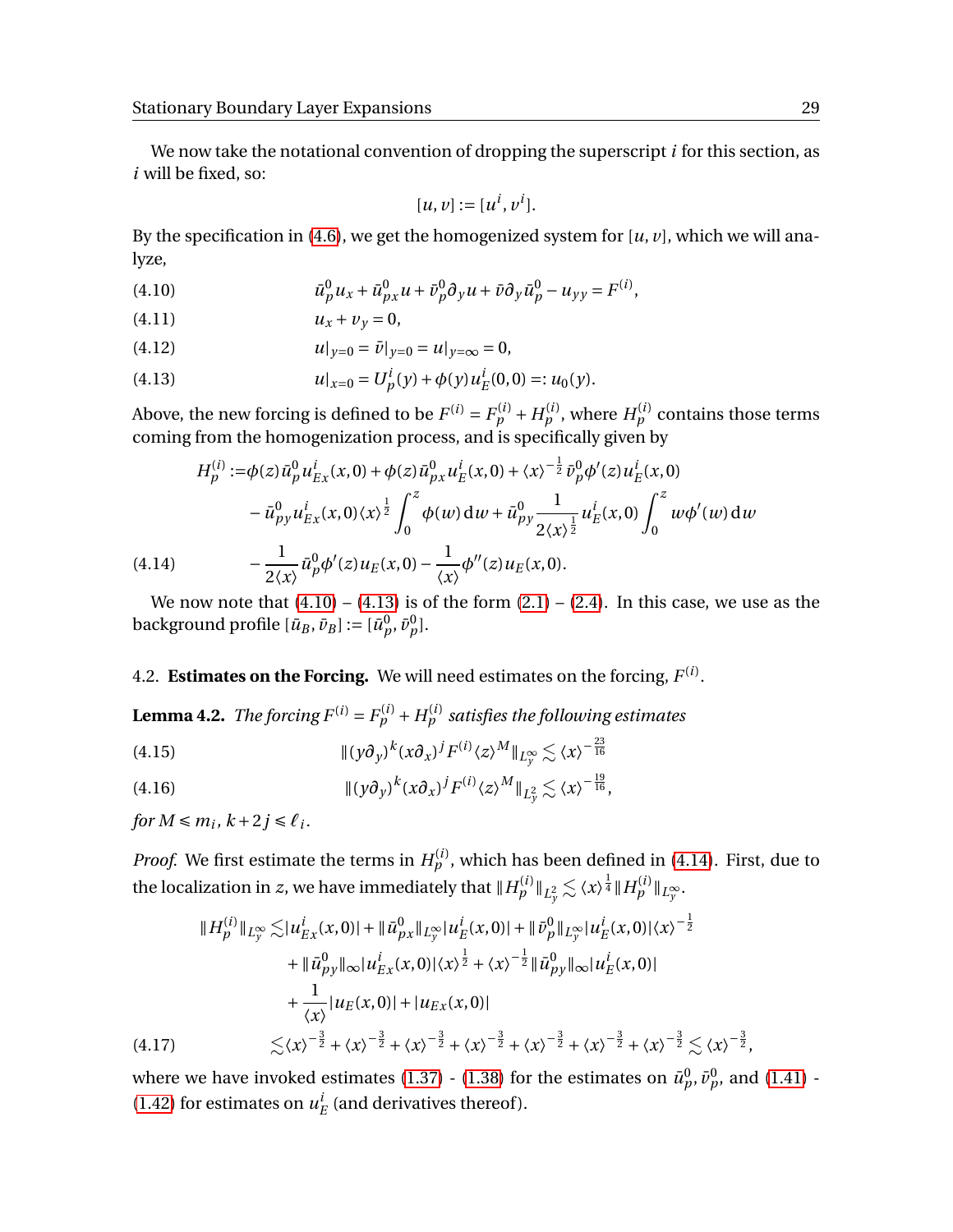We now address the terms in  $F^{(i)}_p$ , which has been defined in [\(A.45\)](#page-42-2). First, according to the definition [\(A.2\)](#page-36-2), we have

$$
\begin{split} \|\varepsilon^{-\frac{i}{2}}\mathcal{F}_{p}^{(i)}\|_{L_{y}^{2}} &\lesssim \sum_{j=1}^{i} \|\partial_{x}u_{p}^{i-1}\|_{L_{y}^{2}} \|u_{E}^{j}\|_{L_{y}^{\infty}} + \|u_{E}^{i}\|_{L_{y}^{\infty}} \sum_{k=0}^{i-2} \|\partial_{x}u_{p}^{k}\|_{L_{y}^{2}} + \|u_{p}^{i-1}\|_{L_{y}^{2}} \sum_{j=1}^{i} \|\partial_{x}u_{E}^{j}\|_{L_{y}^{\infty}} \\ &+ \|\partial_{x}u_{E}^{i}\|_{\infty} \sum_{j=0}^{i-2} \|u_{p}^{j}\|_{L_{y}^{2}} + \|u_{p}^{i-1}\|_{L_{y}^{2}} \sum_{k=1}^{i-1} \|\partial_{x}u_{p}^{k}\|_{L_{y}^{\infty}} + \|\partial_{x}u_{p}^{i-1}\|_{L_{y}^{2}} \sum_{k=1}^{i-2} \|u_{p}^{k}\|_{L_{y}^{\infty}} \\ (4.18) \qquad &\lesssim \langle x \rangle^{-\frac{5}{4}}, \end{split}
$$

where we have invoked estimates [\(1.37\)](#page-7-3) - [\(1.39\)](#page-7-5), which are assumed inductively to hold for the 0 through *i* − 1'th boundary layers, as well as estimates [\(1.42\)](#page-8-0) which is also assumed inductively to hold up to the *i*'th Euler layer.

We now arrive at the terms

$$
\begin{split} \|\varepsilon^{-\frac{i}{2}} \mathcal{G}_{p}^{(i)}\|_{L_{y}^{2}} \lesssim & \|v_{p}^{i-1}\|_{L_{y}^{2}} \sum_{k=1}^{i} \|u_{eY}^{k}\|_{L_{y}^{\infty}} + \|u_{eY}^{i}\|_{L_{y}^{\infty}} \sum_{k=0}^{i-2} \|v_{p}^{k}\|_{L_{y}^{2}} + \|\bar{v}_{p}^{i-1}\|_{L_{y}^{\infty}} \sum_{k=1}^{i-1} \|u_{pY}^{k}\|_{L_{y}^{2}} \\ &+ \|u_{pY}^{i-1}\|_{L_{y}^{2}} \sum_{k=1}^{i-2} \|\bar{v}_{p}^{k}\|_{L_{y}^{\infty}} + \sum_{j=1}^{i} \|u_{pY}^{i-1}\bar{v}_{p}^{j}\|_{L_{y}^{2}} + \varepsilon^{-\frac{1}{2}} \sum_{k=0}^{i-2} \|\bar{v}_{E}^{i} u_{pY}^{k}\|_{L_{y}^{2}} \\ \lesssim & \langle x \rangle^{-\frac{7}{4}} + \langle x \rangle^{-\frac{7}{4}} + \delta_{i \geqslant 2} \sum_{k=1}^{i-1} \langle x \rangle^{-\frac{5}{4}+2\sigma_{*}} + \delta_{i \geqslant 3} \sum_{k=1}^{i-2} \langle x \rangle^{-\frac{5}{4}+2\sigma_{*}} + \langle x \rangle^{-\frac{5}{4}} \\ (4.19) \lesssim & \langle x \rangle^{-\frac{19}{16}}, \end{split}
$$

where we have used the inductive estimates  $(1.37)$  -  $(1.42)$ , as well as the estimate

k*u* 0 *py v*¯ *i E* k*L* 2 *y* = k*u* 0 *py* ( ˆ *<sup>Y</sup>* 0 *v*¯ *i EY* d*Y* 0 )k*L* 2 *y* . *ε*k*yu*<sup>0</sup> *py*k*<sup>L</sup>* 2 *y* k*v i EY* <sup>k</sup>*L*<sup>∞</sup> *Y* . p *ε*〈*x*〉 − 5 <sup>4</sup> (4.20) ,

where we have invoked estimate [\(1.37\)](#page-7-3) on  $u_{py}^0$  and the inductively assumed estimate [\(1.41\)](#page-8-1) on  $v_{EY}^i$ .

We now, in consultation with  $(A.45)$  and  $(A.44)$ , need to estimate the term

$$
\begin{split}\n\|\varepsilon^{-\frac{i}{2}}\partial_{x}P_{p}^{(i)}\|_{L_{y}^{2}} &\leq \varepsilon^{-\frac{i}{2}+1} \|\int_{y}^{\infty} \partial_{x} \mathcal{H}_{p}^{(i)}\|_{L_{y}^{2}} + \varepsilon^{-\frac{i}{2}+1} \|\int_{y}^{\infty} \partial_{x} \mathcal{J}_{p}^{(i)}\|_{L_{y}^{2}} + \varepsilon^{\frac{1}{2}} \|\int_{y}^{\infty} \partial_{x} \Delta_{\varepsilon} v_{p}^{i-1}\|_{L_{y}^{2}} \\
&\leq_{\kappa} \varepsilon^{-\frac{i}{2}+1} \|\langle y \rangle^{\frac{3}{2}+\kappa} \partial_{x} \mathcal{H}_{p}^{(i)}\|_{L_{y}^{\infty}} + \varepsilon^{-\frac{i}{2}+1} \|\langle y \rangle^{\frac{3}{2}+\kappa} \partial_{x} \mathcal{J}_{p}^{(i)}\|_{L_{y}^{\infty}} + \varepsilon^{\frac{1}{2}} \|\langle y \rangle^{\frac{3}{2}+\kappa} \partial_{x} \Delta_{\varepsilon} v_{p}^{i-1}\|_{L_{y}^{\infty}} \\
&\leq_{\kappa} \varepsilon^{-\frac{i}{2}+1} \langle x \rangle^{\frac{3}{4}+\frac{\kappa}{2}} \|\langle z \rangle^{\frac{3}{2}+\kappa} \partial_{x} \mathcal{H}_{p}^{(i)}\|_{L_{y}^{\infty}} + \varepsilon^{-\frac{i}{2}+1} \langle x \rangle^{\frac{3}{4}+\frac{\kappa}{2}} \|\langle z \rangle^{\frac{3}{2}+\kappa} \partial_{x} \mathcal{J}_{p}^{(i)}\|_{L_{y}^{\infty}} \\
&\quad + \varepsilon^{\frac{1}{2}} \langle x \rangle^{\frac{3}{4}+\frac{\kappa}{2}} \|\langle z \rangle^{\frac{3}{2}+\kappa} \partial_{x} \Delta_{\varepsilon} v_{p}^{i-1}\|_{L_{y}^{\infty}} \\
&\leq_{\kappa} \sqrt{\varepsilon} \langle x \rangle^{-\frac{7}{4}+\frac{\kappa}{2}},\n\end{split}
$$
\n(4.21)

for a small but fixed  $\kappa > 0$ . Above, we have, upon consulting the definitions [\(A.11\)](#page-38-0) and [\(A.15\)](#page-38-1), used the estimate

(4.22) 
$$
\|\langle z\rangle^{\frac{3}{2}+\kappa}\partial_x\mathcal{H}_p^{(i)}\|_{L_y^{\infty}}+\|\langle z\rangle^{\frac{3}{2}+\kappa}\partial_x\mathcal{J}_p^{(i)}\|_{L_y^{\infty}}\lesssim \sqrt{\varepsilon}\langle x\rangle^{-\frac{5}{2}}.
$$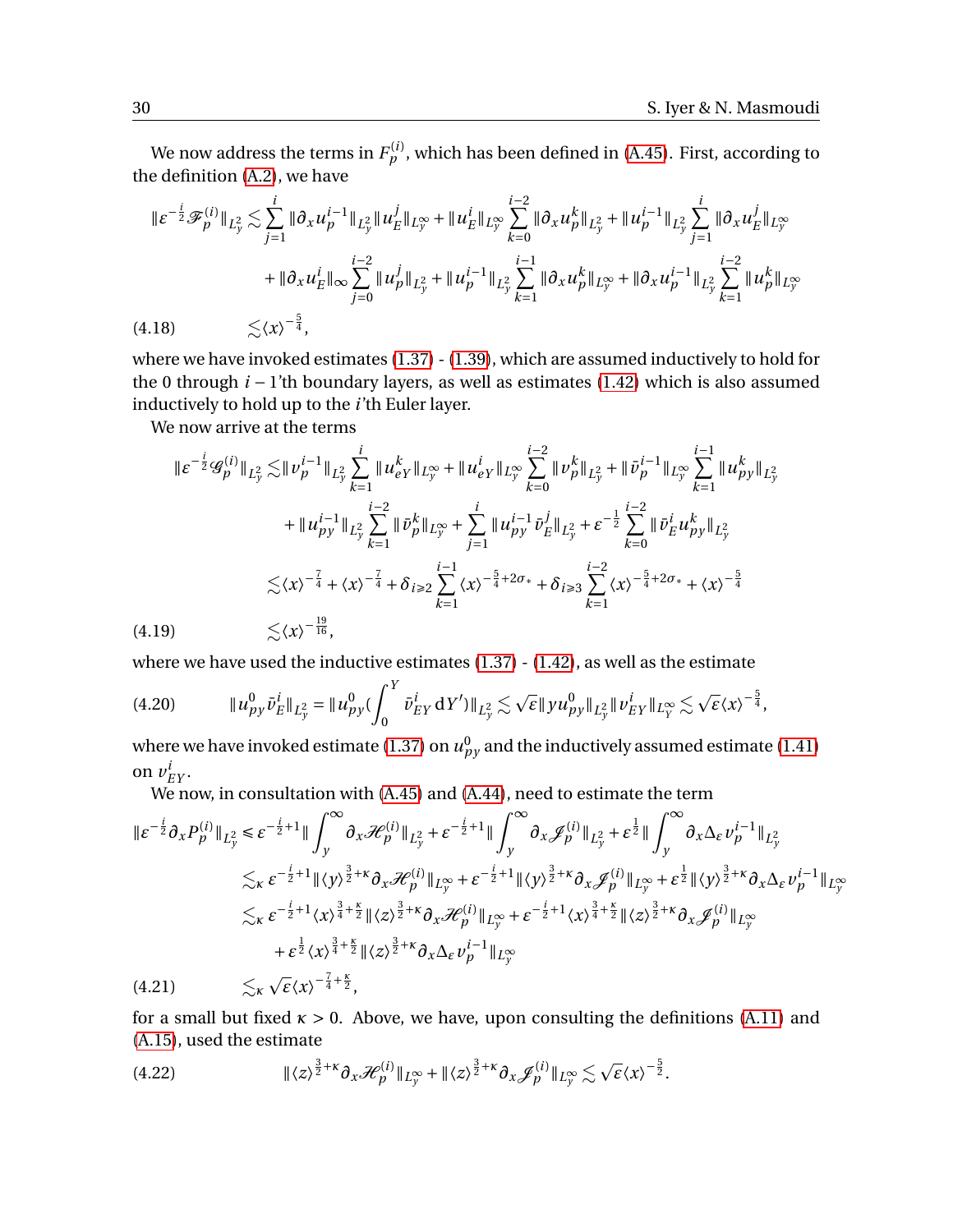Consulting [\(A.45\)](#page-42-2), the final term we need to estimate is  $\varepsilon^{\frac{1}{2}} \|u^{i-1}_{pxx}\|_{L^2_\gamma} \lesssim \varepsilon^{\frac{1}{2}} \langle x \rangle^{-\frac{7}{4}},$  where we have again used the inductive estimates  $(1.37)$  -  $(1.40)$  as well as  $(A.39)$ .

The  $L^{\infty}_{\nu}$  $_{y}^{\infty}$  estimates work in a nearly identical manner, with an extra factor of  $\left\langle x\right\rangle ^{-\frac{1}{4}}$  relative to the  $L_y^2$  estimates appearing.

4.3. **Embeddings.** We now state embedding estimates that are valid for the above norms.

<span id="page-30-2"></span>**Lemma 4.3.** *The following estimate is valid, for*  $0 \le j \le \frac{\ell_i}{2}$  $\frac{i}{2}$ ,

<span id="page-30-0"></span>k*U* (*j*) 〈*z*〉 *<sup>m</sup><sup>i</sup>* k*L*<sup>∞</sup> *<sup>y</sup>* . <sup>k</sup>*U*kX*<sup>P</sup>* 〈*x*〉 −*j*− 1 4 −*σ*<sup>∗</sup> .(4.23)

<span id="page-30-1"></span>*Proof.* We integrate

$$
(4.24)
$$

$$
|U^{(j)}|^2\langle x\rangle^{2j+\frac{1}{2}-2\sigma_*}\langle z\rangle^{2m_i}\leq |\int_y^\infty 2U^{(j)}U^{(j)}_y\langle x\rangle^{2j+\frac{1}{2}-2\sigma_*}\langle z\rangle^{2m_i}|+2m_i|\int_y^\infty |U^{(j)}|^2\langle x\rangle^{2j-2\sigma_*}\langle z\rangle^{2m_i-1}|.
$$

We integrate the first quantity from [\(4.24\)](#page-30-1) now in *x* to get

$$
\| \int_{y}^{\infty} 2U^{(j)} U_{y}^{(j)} \langle x \rangle^{2j+\frac{1}{2}-2\sigma_{*}} \langle z \rangle^{2m_{i}} \| \lesssim \| U_{x}^{(j)} \langle x \rangle^{j+\frac{1}{2}-\sigma_{*}} \langle z \rangle^{m_{i}} \| \| U_{y}^{(j)} \langle x \rangle^{j-\sigma_{*}} \langle z \rangle^{m_{i}} \| + \| U^{(j)} \langle x \rangle^{j-\frac{1}{2}-\sigma_{*}} \langle z \rangle^{m_{i}} \| \| U_{y}^{(j+1)} \langle x \rangle^{j+1-\sigma_{*}} \langle z \rangle^{m_{i}} \| + \| U^{(j)} \langle x \rangle^{j-\frac{1}{2}-\sigma_{*}} \langle z \rangle^{m_{i}} \| \| U_{y}^{(j)} \langle x \rangle^{j-\sigma_{*}} \langle z \rangle^{m_{i}} \| \lesssim \| U \|_{\mathcal{X}}^{2},
$$

We integrate the second quantity from [\(4.24\)](#page-30-1) to get

$$
\| \int_{y}^{\infty} |U^{(j)}|^{2} \langle x \rangle^{2j-2\sigma_{*}} \langle z \rangle^{2m_{i}-1} |\lesssim ||U^{(j)} \langle x \rangle^{j-\frac{1}{2}-\sigma_{*}} \langle z \rangle^{m_{i}} \| \| U^{(j+1)} \langle x \rangle^{j+\frac{1}{2}-\sigma_{*}} \langle z \rangle^{m_{i}-1} \|
$$
\n(4.26)\n
$$
+ \| U^{(j)} \langle x \rangle^{j-\frac{1}{2}-\sigma_{*}} \langle z \rangle^{m_{i}} \| \| U^{(j)} \langle x \rangle^{j-\frac{1}{2}-\sigma_{*}} \langle z \rangle^{m_{i}-1} \| \lesssim \| U \|_{\mathcal{X}_{P}}^{2},
$$
\nwhere we have integral as times to 2.27.

where we have invoked estimate [2.25.](#page-15-0)  $\hfill\square$ 

We now use the estimates in Lemma [4.3](#page-30-2) to recover estimates on *u* and *v* (and derivatives thereof) that are required from Proposition [4.1.](#page-27-4)

<span id="page-30-7"></span> ${\bf Lemma \ 4.4.}\,\,Let\,[u^i_p,v^i_p]\, satisfy\, equation\,(4.1).$  ${\bf Lemma \ 4.4.}\,\,Let\,[u^i_p,v^i_p]\, satisfy\, equation\,(4.1).$  ${\bf Lemma \ 4.4.}\,\,Let\,[u^i_p,v^i_p]\, satisfy\, equation\,(4.1).$   $Then\,the\,following\,estimates\,are\,valid$ 

<span id="page-30-3"></span>
$$
(4.27) \t\t\t\t\t\|\langle z \rangle^{m_i} \partial_x^k \partial_y^j u_p^i\|_{L^2_y} \lesssim \langle x \rangle^{-k-\frac{j}{2}+\sigma_*} (\|U\|_{\mathscr{X}_P} + 1)
$$

<span id="page-30-6"></span>(4.28) 
$$
\|\langle z \rangle^{m_i} \partial_x^k \partial_y^j v_p^i\|_{L_y^2} \lesssim \langle x \rangle^{-\frac{1}{2} - k - \frac{j}{2} + \sigma_*} (\|U\|_{\mathcal{X}_P} + 1)
$$

<span id="page-30-5"></span>
$$
(4.29) \t\t\t\t\t\|\langle z \rangle^{m_i} \partial_x^k \partial_y^j u_p^i\|_{L_y^{\infty}} \lesssim \langle x \rangle^{-\frac{1}{4} - k - \frac{j}{2} + \sigma_*} (\|U\|_{\mathscr{X}_P} + 1)
$$

<span id="page-30-4"></span>
$$
(4.30) \t\t\t ||\langle z \rangle^{m_i} \partial_x^k \partial_y^j \nu_p^i||_{L_y^{\infty}} \lesssim \langle x \rangle^{-\frac{3}{4} - k - \frac{j}{2} + \sigma_*} (\|U\|_{\mathcal{X}_P} + 1),
$$

*for*  $2k + j \leq \ell_i$ .

*Proof.* We will establish [\(4.27\)](#page-30-3) - [\(4.30\)](#page-30-4) for the quantities [*u*, *v*]. To translate back to [ $u_p^i$ ,  $v_p^i$ ], we simply appeal to [\(4.6\)](#page-27-3) - [\(4.7\)](#page-27-5), and the corresponding estimates for  $u^i_j$  $E^l(x,0)$  from [\(1.42\)](#page-8-0).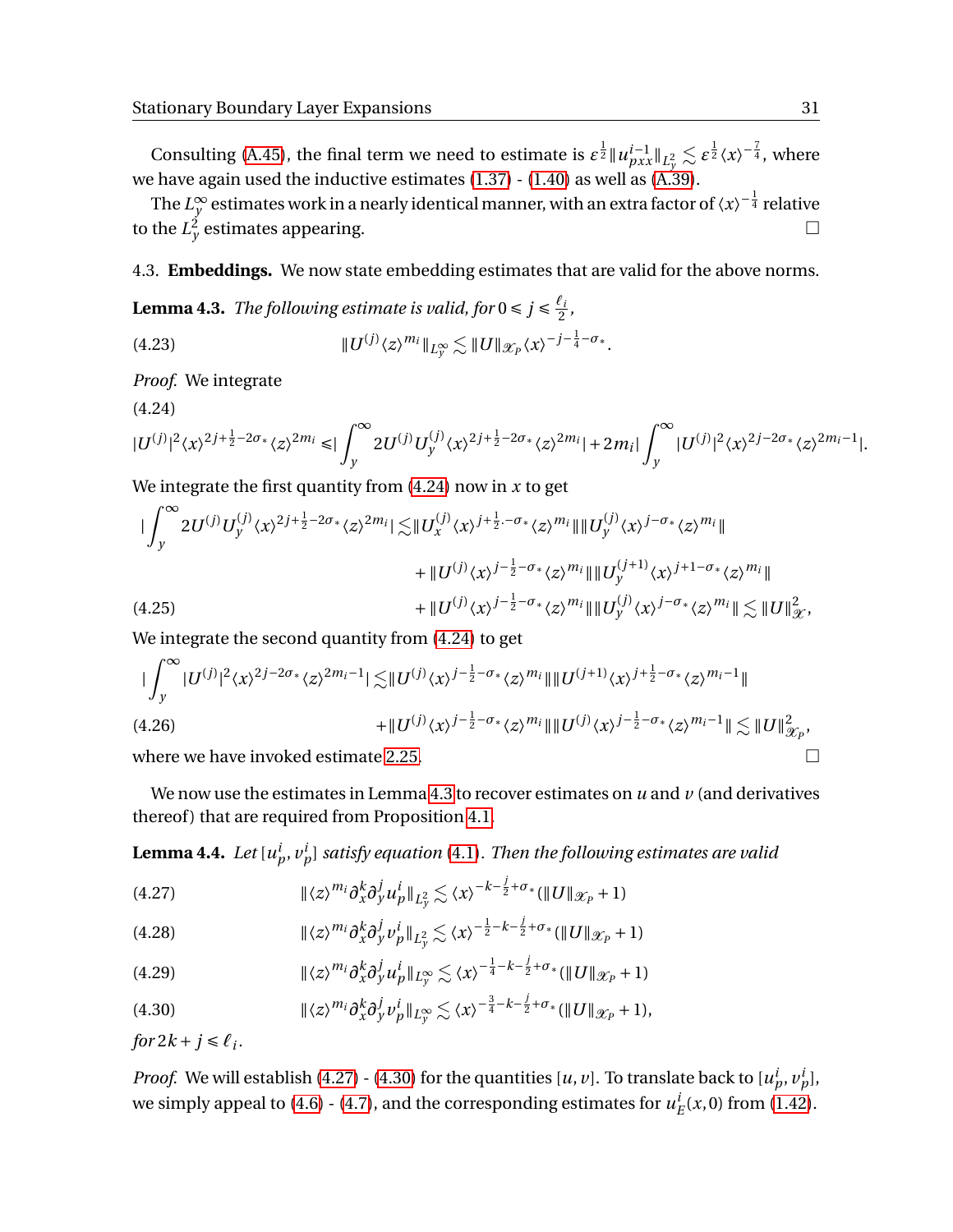We first set  $j = k = 0$  and address [\(4.27\)](#page-30-3) and [\(4.29\)](#page-30-5). In this case, we use the formula

$$
\|u\langle x\rangle^{\frac{1}{4}-\sigma_*}\langle z\rangle^{m_i}\|_{L_y^{\infty}}\leq \|\bar{u}_p^0 U\langle x\rangle^{\frac{1}{4}-\sigma_*}\langle z\rangle^{m_i}\|_{L_y^{\infty}}+\|\bar{u}_{py}^0 y\langle z\rangle^{m_i}\|_{L^{\infty}}\|\frac{q}{y}\langle x\rangle^{\frac{1}{4}-\sigma_*}\|_{L_y^{\infty}}
$$

<span id="page-31-0"></span>
$$
\lesssim ||U\langle x\rangle^{\frac{1}{4}-\sigma_*}\|_{L_y^{\infty}} \lesssim ||U\|_{\mathscr{X}_P},
$$

where we have invoked estimates [\(A.39\)](#page-41-3) and [\(1.37\)](#page-7-3), for the final step we use [\(4.23\)](#page-30-0). The proof of the *L*<sup>2</sup> bound, [\(4.27\)](#page-30-3), follows by replacing  $L_y^{\infty}$  by  $L_y^2$  in the estimate [\(4.31\)](#page-31-0).

For *v*, we only need to treat the case when  $j = 0$ , as when  $j \ge 1$  we use the divergence-free condition to appeal to [\(4.29\)](#page-30-5). The  $k > 0$  case works in an analogous manner to  $k = 0$ , which we now demonstrate. For  $(4.28)$ , we use the standard Hardy inequality

<sup>k</sup>*v*k*<sup>L</sup>* 2 *y* . <sup>k</sup>*yu<sup>x</sup>* <sup>k</sup>*<sup>L</sup>* 2 *y* . 〈*x*〉 1 <sup>2</sup> k〈*z*〉*u<sup>x</sup>* <sup>k</sup>*<sup>L</sup>* 2 *y* . 〈*x*〉 1 <sup>2</sup> 〈*x*〉 <sup>−</sup>1+*σ*∗k*U*kX*<sup>P</sup>* (4.32) .

To address [\(4.30\)](#page-30-4), we may perform a standard Sobolev embedding

$$
(4.33)\quad \|v\|_{L_y^{\infty}} \lesssim \|v\|_{L_y^2}^{\frac{1}{2}} \|v_y\|_{L_y^2}^{\frac{1}{2}} \lesssim (\langle x \rangle^{-\frac{1}{2}+\sigma_*} \|U\|_{\mathscr{X}_P})^{\frac{1}{2}} (\langle x \rangle^{-1+\sigma_*} \|U\|_{\mathscr{X}_P})^{\frac{1}{2}} \lesssim \langle x \rangle^{-\frac{3}{4}+\sigma_*} \|U\|_{\mathscr{X}_P}.
$$

Next, we move to the  $k = 0$ ,  $j = 1$  case from [\(4.27\)](#page-30-3). For this, we simply expand via

$$
\|u_y \langle z \rangle^{m_i} \langle x \rangle^{\frac{1}{2}-\sigma_*} \|_{L^2_y} \lesssim \| \bar{u}_p^0 U_y \langle z \rangle^{m_i} \langle x \rangle^{\frac{1}{2}-\sigma_*} \|_{L^2_y} + \| \bar{u}_{py}^0 U \langle z \rangle^{m_i} \langle x \rangle^{\frac{1}{2}-\sigma_*} \|_{L^2_y}
$$
\n
$$
\lesssim \| \bar{u}_p^0 U_y \langle z \rangle^{m_i} \langle x \rangle^{\frac{1}{2}-\sigma_*} \|_{L^2_y} + \| U \langle z \rangle^{m_i} \langle x \rangle^{-\sigma_*} \|_{L^2_y} \lesssim \| U \|_{\mathcal{X}}.
$$

Next, we move to the  $k = 0$ ,  $j = 2$  case from [\(4.27\)](#page-30-3). For this, we simply use the equation [\(4.10\)](#page-28-2) to obtain

$$
\|u_{yy}\langle z\rangle^{m_i}\langle x\rangle^{1-\sigma_*}\|_{L^2_y} \lesssim \|F^{(i)}\langle z\rangle^{m_i}\langle x\rangle^{1-\sigma_*}\|_{L^2_y} + \|\bar{u}_p^0 u_x \langle z\rangle^{m_i}\langle x\rangle^{1-\sigma_*}\|_{L^2_y} + \|\bar{u}_{px}^0 u \langle z\rangle^{m_i}\langle x\rangle^{1-\sigma_*}\|_{L^2_y} + \|\bar{v}_p^0 u_y \langle z\rangle^{m_i}\langle x\rangle^{1-\sigma_*}\|_{L^2_y} + \|\bar{v}\bar{u}_{py}^0 \langle z\rangle^{m_i}\langle x\rangle^{1-\sigma_*}\|_{L^2_y} \lesssim 1 + \|U\|_{\mathcal{X}_P},
$$

where we have invoked the estimate on the forcing, [\(4.16\)](#page-28-1).

Next, we move to the  $k = 0$ ,  $j = 1$  case from [\(4.29\)](#page-30-5), which follows from a straightforward Sobolev embedding,

$$
\|u_y \langle z \rangle^{m_i} \langle x \rangle^{\frac{3}{4}-\sigma_*} \|_{L_y^{\infty}} \lesssim \|u_y \langle z \rangle^{m_i} \langle x \rangle^{\frac{1}{2}-\sigma_*} \|_{L_y^2}^{\frac{1}{2}} \|u_{yy} \langle z \rangle^{m_i} \langle x \rangle^{1-\sigma_*} \|_{L_y^2}^{\frac{1}{2}} + \|u_y \langle z \rangle^{m_i} \langle x \rangle^{\frac{1}{2}-\sigma_*} \|_{L_y^2}^{\frac{1}{2}} \|u_y \langle z \rangle^{m_i-1} \langle x \rangle^{\frac{1}{2}-\sigma_*} \|_{L_y^2}^{\frac{1}{2}} \lesssim 1 + \|U\|_{\mathcal{X}_P}.
$$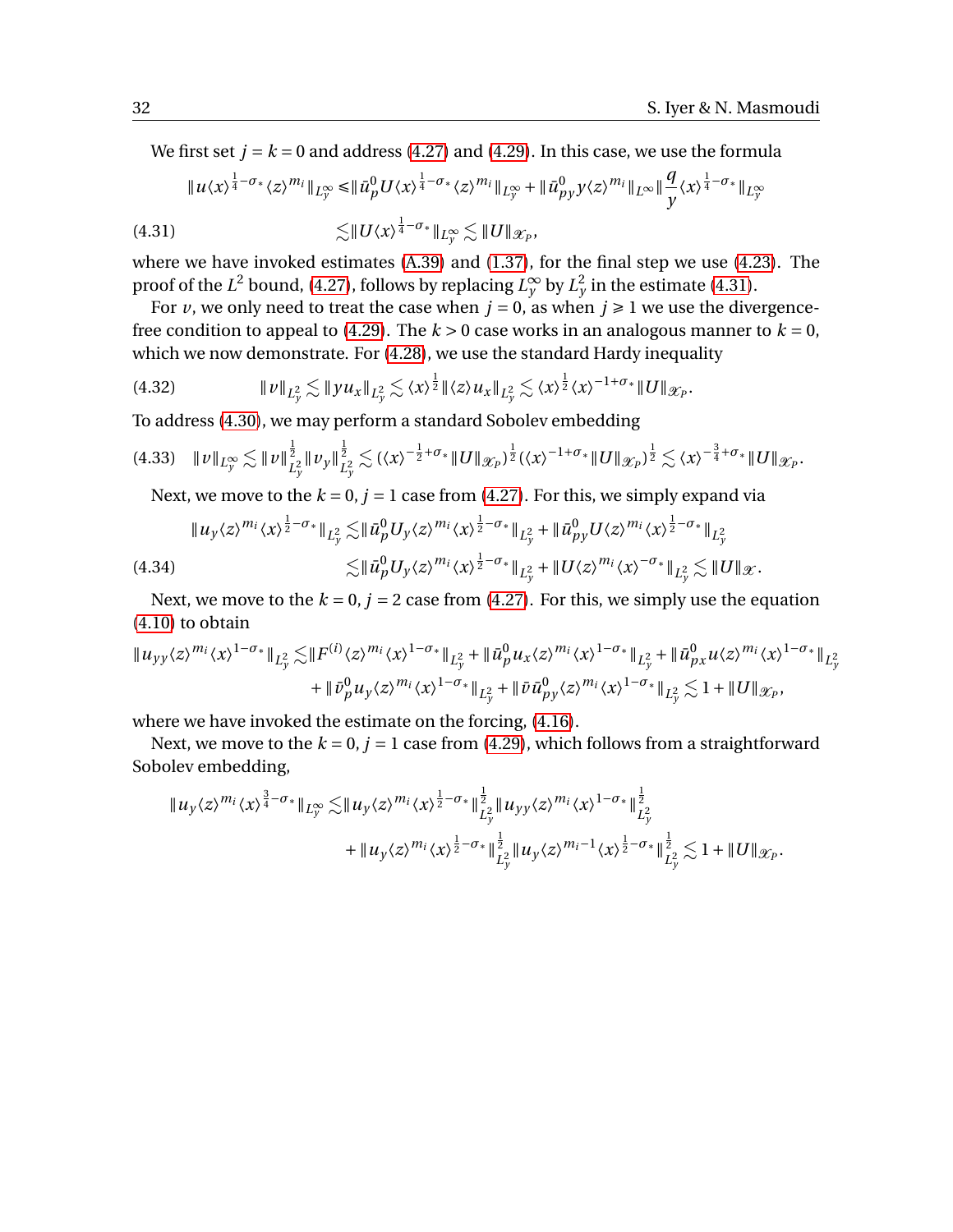Next, we jump to the the  $k = 0$ ,  $j = 2$  case from [\(4.29\)](#page-30-5). For this, we use the equation [\(4.10\)](#page-28-2) to rewrite

$$
\|u_{yy}\langle z\rangle^{m_{i}}\|_{L_{y}^{\infty}} \lesssim \|F^{(i)}\langle z\rangle^{m_{i}}\|_{L_{y}^{\infty}} + \| \bar{u}_{p}^{0} u_{x} \langle z\rangle^{m_{i}}\|_{L_{y}^{\infty}} + \| \bar{u}_{px}^{0} u_{\langle z\rangle^{m_{i}}}\|_{L_{y}^{\infty}} \n+ \| \bar{v}_{p}^{0} \partial_{y} u \langle z\rangle^{m_{i}}\|_{L_{y}^{\infty}} + \| \bar{v} \bar{u}_{py}^{0} \langle z\rangle^{m_{i}}\|_{L_{y}^{\infty}} \n\lesssim \langle x\rangle^{-\frac{23}{16}} + \langle x\rangle^{-\frac{5}{4} + \sigma_{*}} \| u_{x} \langle x\rangle^{\frac{5}{4} - \sigma_{*}} \langle z\rangle^{m_{i}}\|_{L_{y}^{\infty}} + \| \bar{u}_{px}^{0} \langle x\rangle \langle z\rangle^{m_{i}}\|_{\infty} \| u \langle x\rangle^{\frac{1}{4} - \sigma_{*}} \langle z\rangle^{m_{i}}\|_{L_{y}^{\infty}} \langle x\rangle^{-\frac{5}{4} + \sigma_{*}} \n+ \| \bar{v}_{p}^{0} \langle x\rangle^{\frac{1}{2}} \|_{\infty} \| u_{y} \langle z\rangle^{m_{i}} \langle x\rangle^{\frac{3}{4} - \sigma_{*}} \|_{L_{y}^{\infty}} \langle x\rangle^{-\frac{5}{4} + \sigma_{*}} + \| \bar{v} \langle x\rangle^{\frac{3}{4} - \sigma_{*}} \|_{L_{y}^{\infty}} \| \bar{u}_{py}^{0} \langle x\rangle^{\frac{1}{2}} \|_{L_{y}^{\infty}} \langle x\rangle^{-\frac{5}{4} + \sigma_{*}} \n(4.35)
$$

<span id="page-32-0"></span>

 $\lesssim$  $\langle x\rangle^{-\frac{23}{16}} + \langle x\rangle^{-\frac{5}{4}+\sigma_{*}}$  ||  $U$  ||  $\mathscr{X}_{P}$ ,

where we have invoked the estimate on the forcing, [\(4.15\)](#page-28-0). Higher order *x* derivatives work by commuting with *x∂<sup>x</sup>* , whereas higher order *y* derivatives work by invoking the equation as in [\(4.35\)](#page-32-0).

## 4.4. **Closing the Induction.** We will now need initial data estimates

Lemma 4.5. Let  $(\partial_x^k U)_0 := \partial_x^k U|_{x=0}$ . Assume the compatibility condition on  $U_p^i$  from Defi*nition [A.6,](#page-43-2) and estimate* [\(1.36\)](#page-7-6)*. Then the following estimates are valid,*

<span id="page-32-1"></span>(4.36) 
$$
\|\bar{u}_p^0(\partial_x^k U)_0 \langle y \rangle^M\|_{L_y^2} + \|\sqrt{\bar{u}_p^0} \partial_y(\partial_x^k U)_0 \langle y \rangle^M\|_{L_y^2}^2 \lesssim 1.
$$

*Proof.* According to the definition [\(4.13\)](#page-28-3), and due to the compatibility condition placed on the datum,  $U_p^i(\cdot)$ , [\(A.49\)](#page-42-4), we have the compatibility  $u|_{x=0}(0) = U_p^i(0) + \phi(0)u_p^i$  $E^i(E(0,0)) = 0 = 0$  $u|_{y=0}(0)$ . Therefore,  $U_0(y) = \frac{u|_{x=0}(y)}{v^0}$  $\frac{\bar{u}^{(0)}_p}{\bar{u}^0_p}-\bar{u}^0_{py}$ *ψ*|*x*=0(*y*)  $\frac{|x=0\backslash y|}{|\bar{u}^0_p|^2}$ , is a sufficiently smooth, rapidly decaying function, satisfying the estimates [\(4.36\)](#page-32-1) due to the corresponding hypothesis [\(1.36\)](#page-7-6). For higher order *x*-derivatives, we derive the initial datum by evaluating equation [\(2.10\)](#page-13-1) at  ${x = 0}$ . For the first derivative, we obtain  $U_x|_{x=0} = \frac{F^{(i)} + \frac{\partial^2 y}{\partial t^0} u(0, \cdot)}{|t^0|^2}$  $\frac{(\vec{a}^0_j u(0,\cdot))}{|\vec{a}^0_p|^2} - \frac{\vec{u}^0_p \vec{v}^0_p}{|\vec{u}^0_p|^2} U^{\prime}_0 - \frac{2\vec{u}^0_{pyy}}{|\vec{u}^0_p|^2} U_0.$  We now note that the quotient,  $\frac{F^{(i)} + \partial_y^2 u(0, \cdot)}{F^{(i)} + \partial_y^2 u(0, \cdot)}$  $\frac{p_{\varphi}(\mathbf{x}, \mathbf{y})}{|\vec{a}_{p}^{0}|^{2}}$ , is bounded due to the compatibility condition from Definition [\(A.6\)](#page-43-2). Higher order derivatives follow in an analogous manner, so we omit the  $\Box$  details.

*Proof of Proposition [4.1.](#page-27-4)* The result follows immediately from our *a-priori* estimates, Lemmas [2.3,](#page-16-0) [2.5,](#page-19-0) [2.6,](#page-22-0) and [2.7,](#page-24-0) coupled with the initial datum estimates, [\(4.36\)](#page-32-1) and the forc-ing estimates, [\(4.16\)](#page-28-1), which provides the *a-priori* estimate  $\|U\|_{\mathcal{X}_P} \lesssim 1$ . When applying Lemmas [2.3,](#page-16-0) [2.5,](#page-19-0) [2.6,](#page-22-0) and [2.7,](#page-24-0) we have made the choice  $[k_{max}, \ell_{max}, m_{max}] = [k_i, \ell_i, m_i].$ We have also invoked that, due to [\(3.1\)](#page-24-5) - [\(3.2\)](#page-24-6), we take  $[\bar{u}_B, \bar{v}_B] := [\bar{u}_*, \bar{v}_*] + \delta_*[\tilde{u}_p^0, \tilde{v}_p^0] =$  $[\bar{u}_p^0, \bar{v}_p^0]$ , and the strong inductive hypotheses, [\(2.23\)](#page-15-2) – [\(2.24\)](#page-15-3) hold according to Proposition [3.1.](#page-24-4) We subsequently use Lemma [4.4](#page-30-7) to obtain the estimates required by Proposition [4.1.](#page-27-4) It is then a standard matter to repeat all of the above estimates in the framework of a Galerkin method to obtain existence and uniqueness.  $\qquad \qquad \Box$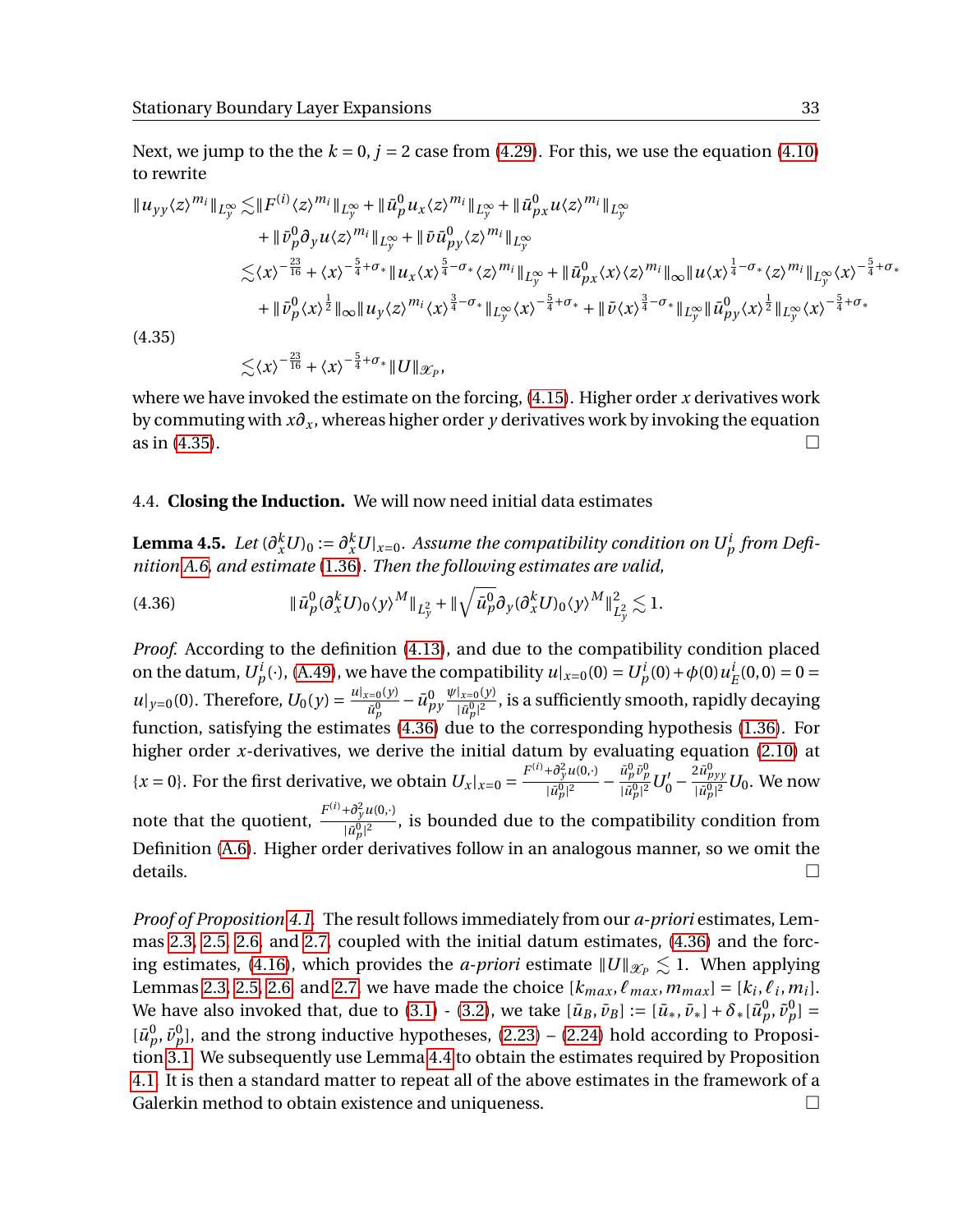## 5. FINAL PRANDTL LAYER,  $i = N_1$

<span id="page-33-0"></span>In this subsection we perform the cut-off argument that is required for the final Prandtl layer. A cut-off is required for the boundary layer,  $[u_p^{N_1}, v_p^{N_1}],$  as we need to ensure the boundary conditions  $v^{N_1}_p(x,0) = v^{N_1}_p(x,\infty) = 0$  simultaneously. We first define the auxiliary profiles,  $[u_p, v_p]$  through the following system,

(5.1) 
$$
\bar{u}_p^0 \partial_x u_p + \bar{u}_{px}^0 u_p + \bar{v}_p^0 \partial_y u_p + \bar{v}_p \partial_y \bar{u}_p^0 - \partial_y^2 u_p = F_p^{(N_1)},
$$

$$
(5.2) \t\t\t \bar{v}_p = \int_0^{\cdot} \partial_x u_p,
$$

with initial and boundary conditions

(5.3) 
$$
u_p|_{x=0} = U_p^{N_1}(y), \qquad u_p|_{y=0} = -u_E^{N_1}(x,0), \qquad u_p|_{y=\infty} = 0,
$$

We subsequently define  $[u_p^{N_1}, v_p^{N_1}]$  by cutting off  $[u_p, v_p]$  in a divergence-free manner via

(5.4) 
$$
u_p^{N_1} := \chi(\sqrt{\varepsilon} \frac{y}{\langle x \rangle}) u_p - \int_x^{\infty} \frac{\sqrt{\varepsilon} y}{\langle x' \rangle} \frac{y}{\langle x' \rangle} \frac{\langle x \rangle}{\langle x' \rangle} u_p \, dx' - \int_x^{\infty} \frac{\sqrt{\varepsilon} y}{\langle x' \rangle} \frac{1}{\langle x' \rangle} \frac{\langle x \rangle}{\langle x' \rangle} \tilde{v}_p \, dx',
$$
  
(5.5) 
$$
\bar{v}_p^{N_1} := \chi(\sqrt{\varepsilon} \frac{y}{\langle x \rangle}) \bar{v}_p.
$$

As we only need to verify the boundary conditions  $v_p^{N_1}(x,0) = v_p^{N_1}(x,\infty) = 0$ , we have the freedom to choose the scale of the cut-off function. In this particular case, we have se*lected to cut-off at scale*  $\sqrt{\varepsilon} \frac{y}{\sqrt{y}}$  $\frac{y}{\langle x \rangle}$  for convenience, but other choices are certainly possible. For convenience of notation, we define p p

(5.6) 
$$
u_{\chi} := -\int_{x}^{\infty} \frac{\sqrt{\varepsilon} y}{\langle x' \rangle \langle x' \rangle} \chi'(\frac{\sqrt{\varepsilon} y}{x'}) u_p \, dx' - \int_{x}^{\infty} \frac{\sqrt{\varepsilon} y}{\langle x' \rangle \langle x' \rangle} \chi'(\frac{\sqrt{\varepsilon} y}{\langle x' \rangle}) \bar{v}_p \, dx',
$$

so that  $u_p^{N_1} = \chi$  ( *ε y*  $\frac{y}{\langle x \rangle}$ )  $u_p + u_\chi$ .

Due to the presence of cutting off  $[u_p, v_p]$ , this creates an additional output error which we denote by  $F_\chi$ , and define as

<span id="page-33-1"></span>(5.7) 
$$
F_{\chi} := -\varepsilon^{\frac{N_1}{2}} \Big( \bar{u}_p^0 \frac{1}{\langle x \rangle} \frac{\sqrt{\varepsilon} y}{\langle x \rangle} \chi'(\frac{\sqrt{\varepsilon} y}{\langle x \rangle}) \bar{v}_p + \bar{u}_{px}^0 u_{\chi} + \bar{v}_p^0 \frac{\sqrt{\varepsilon} y}{\langle x \rangle} \chi'(\frac{\sqrt{\varepsilon} y}{\langle x \rangle}) u_p + \bar{v}_p^0 \partial_y u_{\chi} - \frac{\varepsilon}{\langle x \rangle^2} \chi''(\frac{\sqrt{\varepsilon} y}{\langle x \rangle}) u_p - 2 \frac{\sqrt{\varepsilon} y}{\langle x \rangle} \chi'(\frac{\sqrt{\varepsilon} y}{\langle x \rangle}) u_{py} - \partial_y^2 u_{\chi} + (1 - \chi(\frac{\sqrt{\varepsilon} y}{\langle x \rangle})) F_p^{(N_1)} \Big)
$$

We now estimate the output forcing, *FR*,*GR*, which is defined through [\(1.17\)](#page-3-0),

<span id="page-33-3"></span>**Lemma 5.1.** *Let*  $0 \le j \le 11$ *, and k* = 0 *or* 1*. Then,* 

<span id="page-33-2"></span>(5.8) 
$$
\|\partial_x^j \partial_y^k F_R \langle x \rangle^{\frac{11}{20} + j + \frac{k}{2}} \| + \sqrt{\varepsilon} \|\partial_x^j \partial_y^k G_R \langle x \rangle^{\frac{11}{20} + j + \frac{k}{2}} \| \leq \varepsilon^5.
$$

*Proof.* Consulting definition [\(1.17\)](#page-3-0), we have that  $G_R = 0$ , and so we just need to estimate *F*<sub>*R*</sub>. Moreover, we have  $F_R = F^{N_1+1} + \varepsilon^{-\frac{N_2}{2}} F_\chi$ , where  $F^{N_1+1}$  is defined in (??). First of all, by our choice of parameters  $N_1$ ,  $N_2$ , we have in a nearly identical fashion to [\(4.15\)](#page-28-0) - [\(4.16\)](#page-28-1) the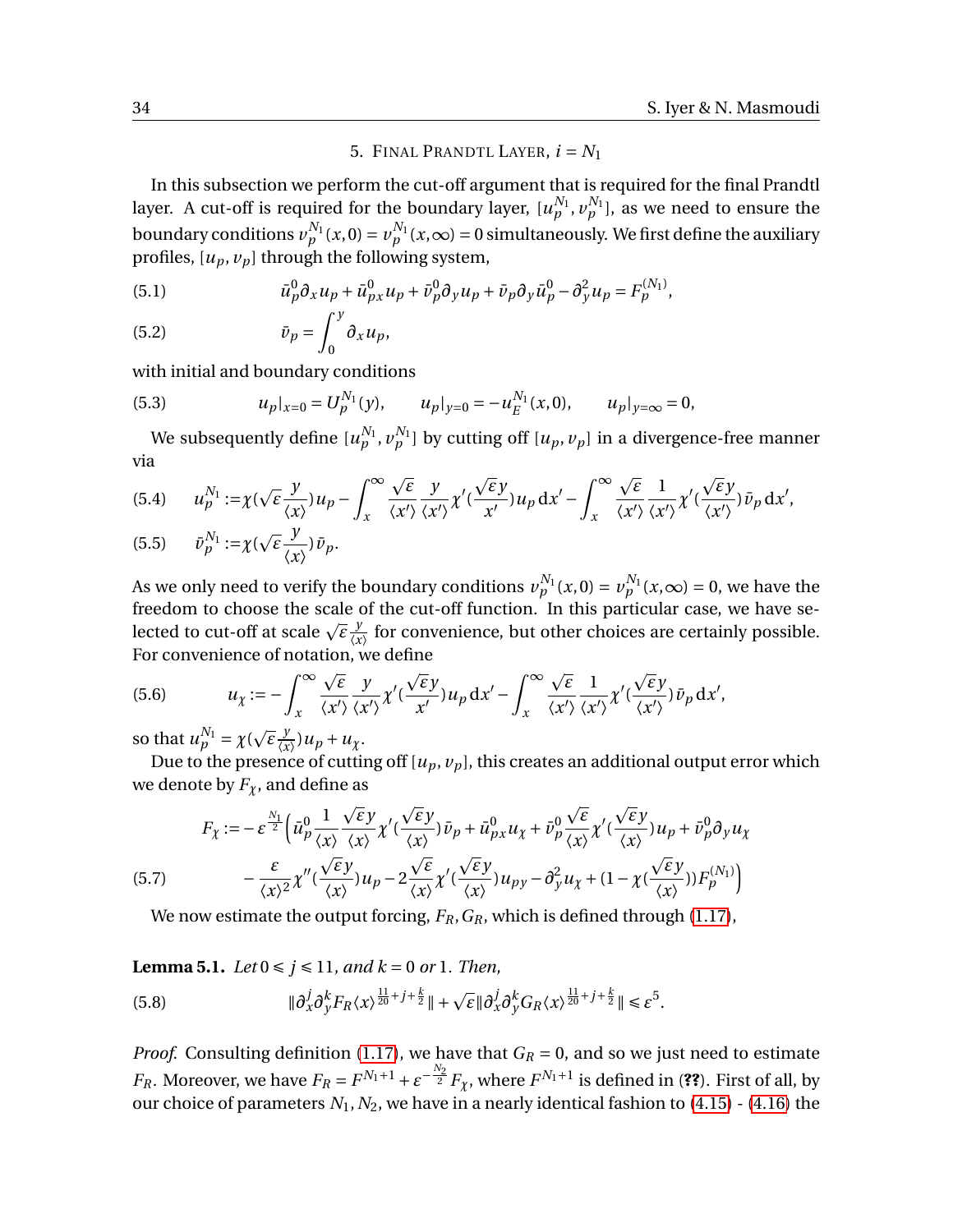estimate

(5.9) 
$$
\|(\gamma \partial_{\gamma})^{k} (x \partial_{x})^{j} F^{(N_{1}+1)} \langle z \rangle^{M} \|_{L_{\gamma}^{2}} \lesssim \varepsilon^{\frac{N_{1}-N_{2}}{2}} \langle x \rangle^{-\frac{19}{16}}.
$$

We now need to estimate the terms arising from [\(5.7\)](#page-33-1). Indeed,

$$
\|\varepsilon^{-\frac{N_2}{2}}F_{\chi}\|_{L_y^2} \lesssim \varepsilon^{\frac{N_1-N_2}{2}} \Big(\frac{1}{\langle x \rangle^{\frac{1}{2}}}\|\bar{v}_p\|_{L_y^{\infty}} + \frac{1}{\langle x \rangle^{\frac{3}{4}}}\|u_\chi\|_{L_y^{\infty}} + \langle x \rangle^{-1}\|u_p\|_{L_y^{\infty}} + \langle x \rangle^{-\frac{1}{2}}\|\partial_y u_\chi\|_{L_y^2} + \frac{\varepsilon^{\frac{3}{2}}}{\langle x \rangle^{\frac{3}{2}}}\|u_p\|_{L_y^{\infty}} + \frac{1}{\langle x \rangle^{\frac{1}{2}}}\|u_{py}\|_{L_y^{\infty}} + \|\partial_y^2 u_\chi\|_{L_y^2} + \|F_p^{(N_1)}\|_{L_y^2}\Big) (5.10) \lesssim \varepsilon^{\frac{N_1-N_2}{2}}\langle x \rangle^{-\frac{5}{4}+\sigma_*}.
$$

Higher order  $\partial_x$  and  $\partial_y$  derivatives work in the same manner. This establishes [\(5.8\)](#page-33-2).  $\Box$ 

We now establish our main result:

*Proof of Theorem [1.1.](#page-7-0)* This follows from Propositions [3.1,](#page-24-4) [4.1,](#page-27-4) [A.3,](#page-41-4) and Lemma [5.1.](#page-33-3)

## 6. BACKGROUND PROFILES  $\bar{u}$ ,  $\bar{v}$

<span id="page-34-1"></span>We recall the definition of  $[\bar{u}, \bar{v}]$  from [\(1.12\)](#page-2-0). In addition, for a few of the estimates in our analysis, we will require slightly more detailed information on these background profiles, in the form of decomposing into an Euler and Prandtl component. Indeed, define

(6.1) 
$$
\bar{u}_P := \bar{u}_P^0 + \sum_{i=1}^{N_1} \varepsilon^{\frac{i}{2}} u_P^i, \qquad \bar{u}_E := \sum_{i=1}^{N_1} \varepsilon^{\frac{i}{2}} u_E^i.
$$

We will now summarize the quantitative estimates on  $[\bar{u}, \bar{v}]$ .

<span id="page-34-0"></span>**Lemma 6.1.** *For*  $0 \le j, m, k, M, l \le 20$ *, the following estimates are valid* 

<span id="page-34-2"></span>(6.2) 
$$
\|\partial_x^j (y \partial_y)^m \partial_y^k \bar{u} x^{j+\frac{k}{2}}\|_\infty + \|\frac{1}{\bar{u}} \partial_x^j \bar{u} x^j\|_\infty \leq C_{k,j},
$$

(6.3) 
$$
\|\partial_x^j (y \partial_y)^m \partial_y^k \bar{\nu} x^{j + \frac{k}{2} + \frac{1}{2}}\|_{\infty} + \|\frac{1}{\bar{\mu}} \partial_x^j \bar{\nu} x^{j + \frac{1}{2}}\|_{\infty} \leq C_{k,j},
$$

$$
(6.4) \qquad \varepsilon^{-\frac{1}{2}} \|\partial_x^j (Y\partial_Y)^l \partial_Y^k \bar{u}_E \langle x \rangle^{j+k+\frac{1}{2}} \|_\infty + \|\partial_x^j (Y\partial_Y)^l \partial_Y^k \bar{v}_E \langle x \rangle^{j+k+\frac{1}{2}} \|_\infty \leq C_{k,j},
$$

(6.5) 
$$
\|\partial_x^j (y \partial_y)^k \partial_y^l \bar{u}_P \langle z \rangle^M \langle x \rangle^{j+\frac{1}{2}}\|_\infty \leq C_{k,j,M}
$$

<span id="page-34-3"></span>(6.6) 
$$
\|\partial_x^j (y\partial_y)^k \partial_y^l \bar{\nu}_P \langle z \rangle^M \langle x \rangle^{j+\frac{1}{2}+\frac{1}{2}} \|_\infty \leq C_{k,j,M}.
$$

*Proof.* This is proven by combining estimates [\(A.39\)](#page-41-3), [\(1.37\)](#page-7-3), [\(1.38\)](#page-7-4), [\(4.4\)](#page-27-6), [\(4.5\)](#page-27-7), [\(A.35\)](#page-41-5), [\(A.36\)](#page-41-6).  $\Box$ 

We will need estimates which amount to showing that  $\bar{u}$  remains a small perturbation of  $\bar{u}_p^0$  for all *x*.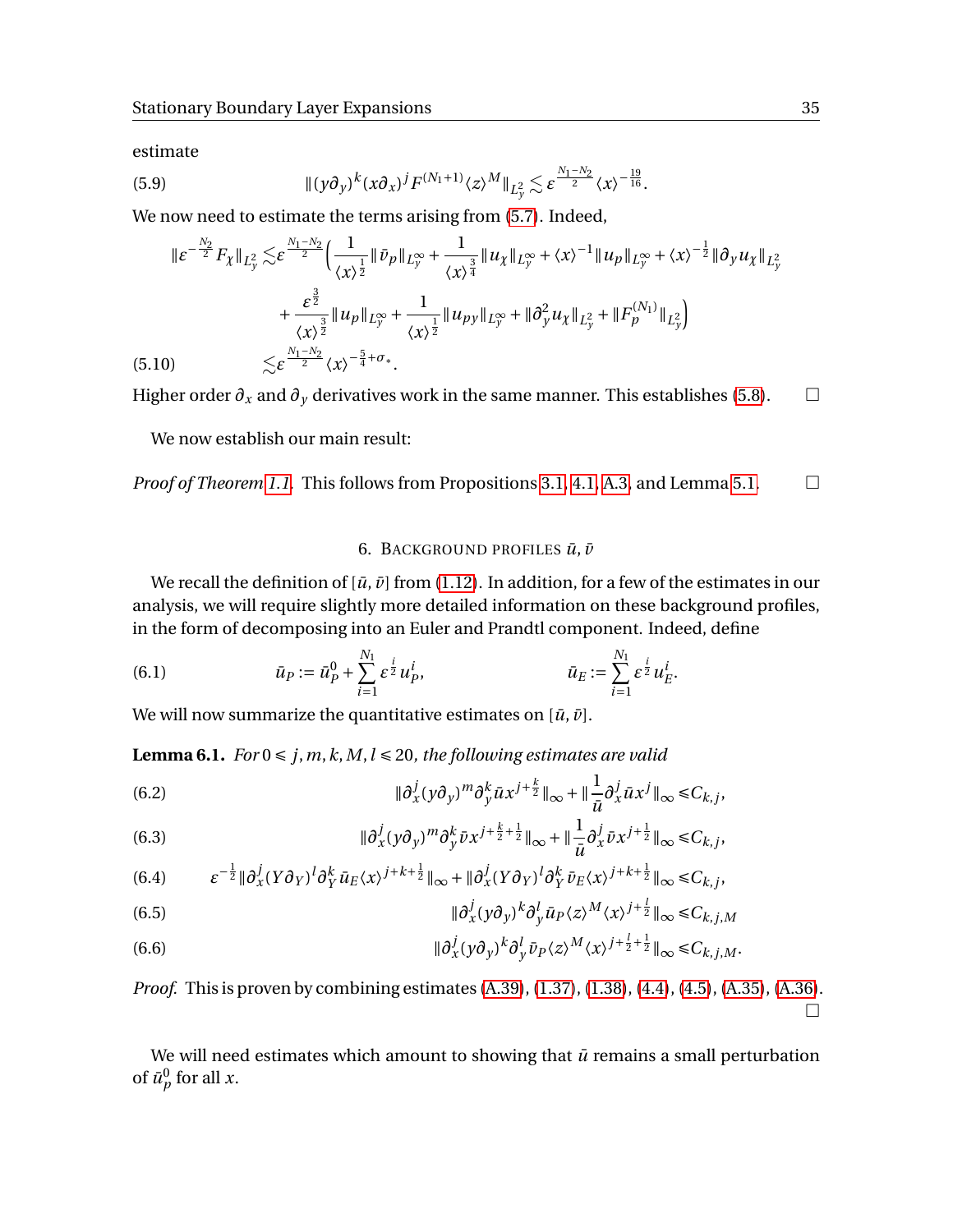**Lemma 6.2.** *Define a monotonic function b*(*z*) :=  $\int z \, \text{for } 0 \leq z \leq \frac{3}{4}$ 4  $1$  *for*  $1 \le z$ *, where b* ∈*C* <sup>∞</sup>*. Then*

<span id="page-35-0"></span>(6.7) 
$$
\|\partial_y^j \partial_x^k (\bar{u} - \bar{u}_p^0) \langle x \rangle^{\frac{j}{2} + k + \frac{1}{50}}\|_{\infty} \leq C_{k,j} \sqrt{\varepsilon},
$$

<span id="page-35-1"></span>(6.8) 
$$
1 \lesssim \frac{\bar{u}_p^0}{b(z)} \lesssim 1 \text{ and } 1 \lesssim \left| \frac{\bar{u}}{\bar{u}_p^0} \right| \lesssim 1,
$$

<span id="page-35-2"></span>
$$
(6.9) \t\t\t |\bar{u}_y|_{y=0}(x)| \gtrsim \langle x \rangle^{-\frac{1}{2}}.
$$

*Proof.* For estimate [\(6.7\)](#page-35-0), we simply appeal to the definition [\(1.12\)](#page-2-0) and to the correspond-ing estimates [\(1.39\)](#page-7-5) - [\(1.42\)](#page-8-0), and subsequently the fact that  $-\frac{1}{4}$  $\frac{1}{4} + \sigma_* < -\frac{1}{50}$  by our choice of *σ*∗ in Theorem [1.1.](#page-7-0)

We now move to the first assertion in [\(6.8\)](#page-35-1). For the upper bound  $|\bar{u}^0_p| \lesssim z,$ we have

$$
(6.10) \qquad |\frac{\bar{u}_p^0}{z}| \leq |\frac{\bar{u}_*}{z}| + |\frac{\bar{u}_p^0 - \bar{u}_*}{z}| \lesssim \sqrt{x} \|\partial_y \bar{u}_*\|_{L_y^{\infty}} + \sqrt{x} \|\partial_y (\bar{u}_p^0 - \bar{u}_*)\|_{L_y^{\infty}} \lesssim 1 + \delta_* \langle x \rangle^{-\frac{1}{4} + \sigma_*},
$$

where we have invoked [\(A.39\)](#page-41-3) and [\(1.37\)](#page-7-3). For the lower bound  $\bar{u}_p^0 \gtrsim z$  for  $0 \le z \le 1$ , we appeal to the elementary algebraic identity

(6.11) 
$$
\frac{z}{\bar{u}_p^0} = \left(\frac{1}{1 - \frac{\bar{u}_p^0 - \bar{u}_*}{\bar{u}_*}}\right) \frac{z}{\bar{u}_*},
$$

after which we invoke that  $\bar{u}_∗ \gtrsim z$  for  $0 ≤ z ≤ 1$ , and the estimate

(6.12) 
$$
|\frac{\bar{u}_p^0 - \bar{u}_*}{\bar{u}_*}| \lesssim \delta_* \langle x \rangle^{-\frac{1}{4} + \sigma_*} \text{ for } 0 \le z \le 1,
$$

For the second assertion in [\(6.8\)](#page-35-1), we note that it suffices to establish  $1 \lesssim |\frac{\bar{u}}{h}$  $\frac{\bar{u}}{b(z)} \mid \lesssim 1$ . In addition, this means that we can localize to  $0 \le z \le 1$ . Using [\(1.12\)](#page-2-0)

$$
\left|\frac{\bar{u}}{\bar{u}_p^0} - 1\right| \lesssim \sum_{i=1}^{N_1} \varepsilon^{\frac{i}{2}} \| \frac{u_E^i + u_p^i}{b(z)} \|_{\infty} \lesssim \sum_{i=1}^{N_1} \varepsilon^{\frac{i}{2}} (\| u_E^i + u_p^i \|_{\infty} + \sqrt{x} \| \frac{u_E^i + u_p^i}{y} \|_{\infty})
$$
\n(6.13)\n
$$
\lesssim \sqrt{\varepsilon} (\langle x \rangle^{-\frac{1}{2}} + \langle x \rangle^{-\frac{1}{4} + \sigma_*}).
$$

We now arrive at estimate [\(6.9\)](#page-35-2). For this, we have

$$
\bar{u}_y(x,0) = \partial_y \bar{u}_*(x,0) + \partial_y (\bar{u}_p^0 - \bar{u}_*)(x,0) + \sum_{i=1}^{N_1} \varepsilon^{\frac{i}{2}} (\sqrt{\varepsilon} u_{EY}^i(x,0) + u_{Py}^i(x,0))
$$
\n
$$
\geq \langle x \rangle^{-\frac{1}{2}} - \delta_*(x)^{-\frac{3}{4} + \sigma_*} + \sum_{i=1}^{N_1} \varepsilon^{\frac{i}{2}} (\sqrt{\varepsilon} \langle x \rangle^{-\frac{3}{2}} - \langle x \rangle^{-\frac{3}{4} + \sigma_*}) \geq \langle x \rangle^{-\frac{1}{2}},
$$

where we have used the first term above satisfies  $\partial_y \bar{u}_*(x,0) \gtrsim \langle x \rangle^{-\frac{1}{2}}$  by properties of the Blasius profile,  $(A.42)$ , as well as the estimates  $(1.37)$ ,  $(1.42)$ , and  $(1.39)$ .

We will need to remember the equations satisfied by the approximate solutions,  $[\bar{u}, \bar{v}]$ , which we state in the form of a lemma.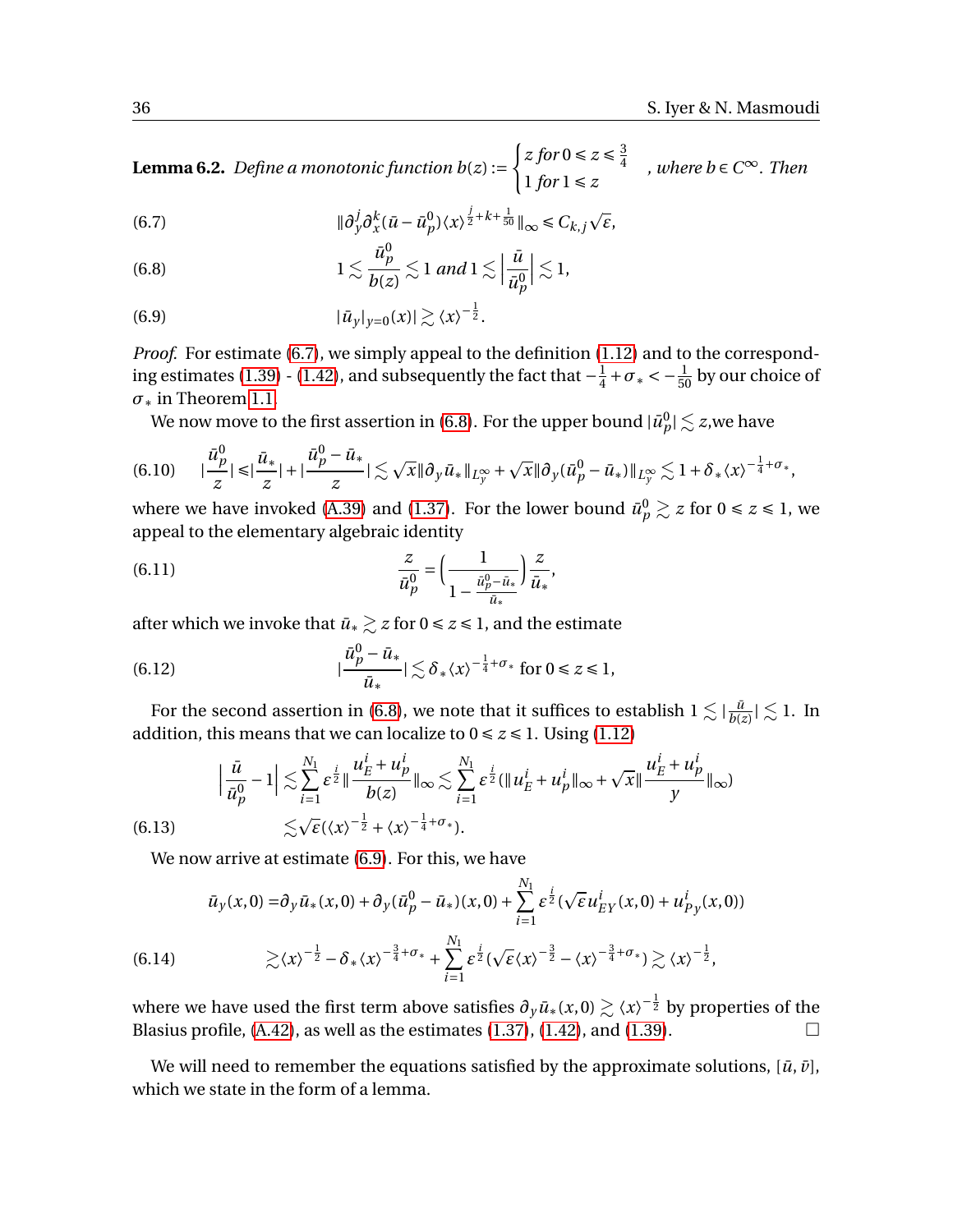**Lemma 6.3.** *The following identity holds*

<span id="page-36-4"></span>(6.15) 
$$
\bar{u}\bar{u}_x + \bar{v}\bar{u}_y = \bar{u}_{pyy}^0 + \zeta,
$$

<span id="page-36-5"></span>*where ζ is defined by*

(6.16)

$$
\zeta := \sum_{i=1}^{N_1} (\varepsilon^{\frac{i}{2}} u_{Ex}^i + \mathscr{F}_E^{(i)} + \mathscr{G}_E^{(i)}) + \sum_{i=1}^{N_1} \varepsilon^{\frac{i}{2}} u_{pyy}^i + \sum_{i=1}^{N_1} \varepsilon^{\frac{i}{2}} F_p^{(i)} + \mathscr{E}_{N_1}^{(1)} + \mathscr{E}_{N_1}^{(2)} + \mathscr{F}_E^{N_1+1} + \mathscr{G}_E^{(N_1+1)}.
$$

*Proof.* We appeal to the identities [\(A.1\)](#page-36-3) and [\(A.5\)](#page-37-0) developed in the Appendix, which verify the identity [\(6.15\)](#page-36-4).  $\Box$ 

We now define the auxiliary quantity

$$
\alpha := \bar{u}\bar{v}_x + \bar{v}\bar{v}_y,
$$

We record relevant estimates on these quantities now.

<span id="page-36-1"></span>**Lemma 6.4.** *For any*  $j, k, m \ge 0$ *,* 

(6.18) 
$$
|(x\partial_x)^k (y\partial_y)^m \zeta| \lesssim \sqrt{\varepsilon} \langle x \rangle^{-(1+\frac{1}{50})}
$$

(6.19) 
$$
|(x\partial_x)^k(x^{\frac{1}{2}}\partial_y)^j\zeta|\lesssim \sqrt{\varepsilon}\langle x\rangle^{-(1+\frac{1}{50})}
$$

(6.20) 
$$
|(x\partial_x)^k (y\partial_y)^m \alpha| \lesssim \bar{u} \langle x \rangle^{-\frac{3}{2}},
$$

*Proof.* This proof follows upon combining  $(6.16)$  and the estimates  $(6.2)$  -  $(6.6)$ .

## APPENDIX A. DERIVATION OF APPROXIMATE SOLUTION EQUATIONS

<span id="page-36-0"></span>In this section, we perform a detailed derivation of all equations satisfied by the various terms in expansion [\(1.12\)](#page-2-0).

## A.1. **Asymptotic Expansions.** We first calculate the quadratic expression

$$
U^{\varepsilon} \partial_x U^{\varepsilon} = \left( \bar{u}_p^0 + \sum_{i=1}^{N_1} \varepsilon^{\frac{i}{2}} (u_E^i + u_p^i) + \varepsilon^{\frac{N_2}{2}} u \right) \left( \bar{u}_{px}^0 + \sum_{j=1}^{N_1} \varepsilon^{\frac{j}{2}} (\partial_x u_E^j + \partial_x u_p^j) + \varepsilon^{\frac{N_2}{2}} u_x \right)
$$
  
\n
$$
= \bar{u}_p^0 \bar{u}_{px}^0 + \sum_{i=1}^{N_1} \left( \varepsilon^{\frac{i}{2}} \left( \bar{u}_p^0 \partial_x u_p^i + \bar{u}_{px}^0 u_p^i \right) + \mathcal{F}_p^{(i)} \right) + \sum_{i=1}^{N_1} \left( \varepsilon^{\frac{i}{2}} \partial_x u_E^i + \mathcal{F}_E^{(i)} \right)
$$
  
\n(A.1) 
$$
+ \varepsilon^{\frac{N_2}{2}} \left( \bar{u} \partial_x u + u \partial_x \bar{u} \right) + \varepsilon^{N_2} u u_x + \mathcal{E}_{N_1}^{(1)} + \mathcal{F}_E^{N_1+1},
$$

<span id="page-36-3"></span>where we have denoted,

<span id="page-36-2"></span>
$$
\mathcal{F}_p^{(i)} := \varepsilon^{\frac{i-1}{2}} \partial_x u_p^{i-1} \sum_{j=1}^i \varepsilon^{\frac{j}{2}} u_E^j + \varepsilon^{\frac{i}{2}} u_E^i \sum_{k=0}^{i-2} \varepsilon^{\frac{k}{2}} \partial_x u_p^k + \varepsilon^{\frac{i-1}{2}} u_p^{i-1} \sum_{j=1}^i \varepsilon^{\frac{j}{2}} \partial_x u_E^j
$$
\n(A.2) 
$$
+ \varepsilon^{\frac{i}{2}} \partial_x u_E^i \sum_{j=0}^{i-2} \varepsilon^{\frac{j}{2}} u_p^j + \varepsilon^{\frac{i-1}{2}} u_p^{i-1} \sum_{k=1}^{i-1} \varepsilon^{\frac{k}{2}} \partial_x u_p^k + \varepsilon^{\frac{i-1}{2}} \partial_x u_p^{i-1} \sum_{k=1}^{i-2} \varepsilon^{\frac{k}{2}} u_p^k
$$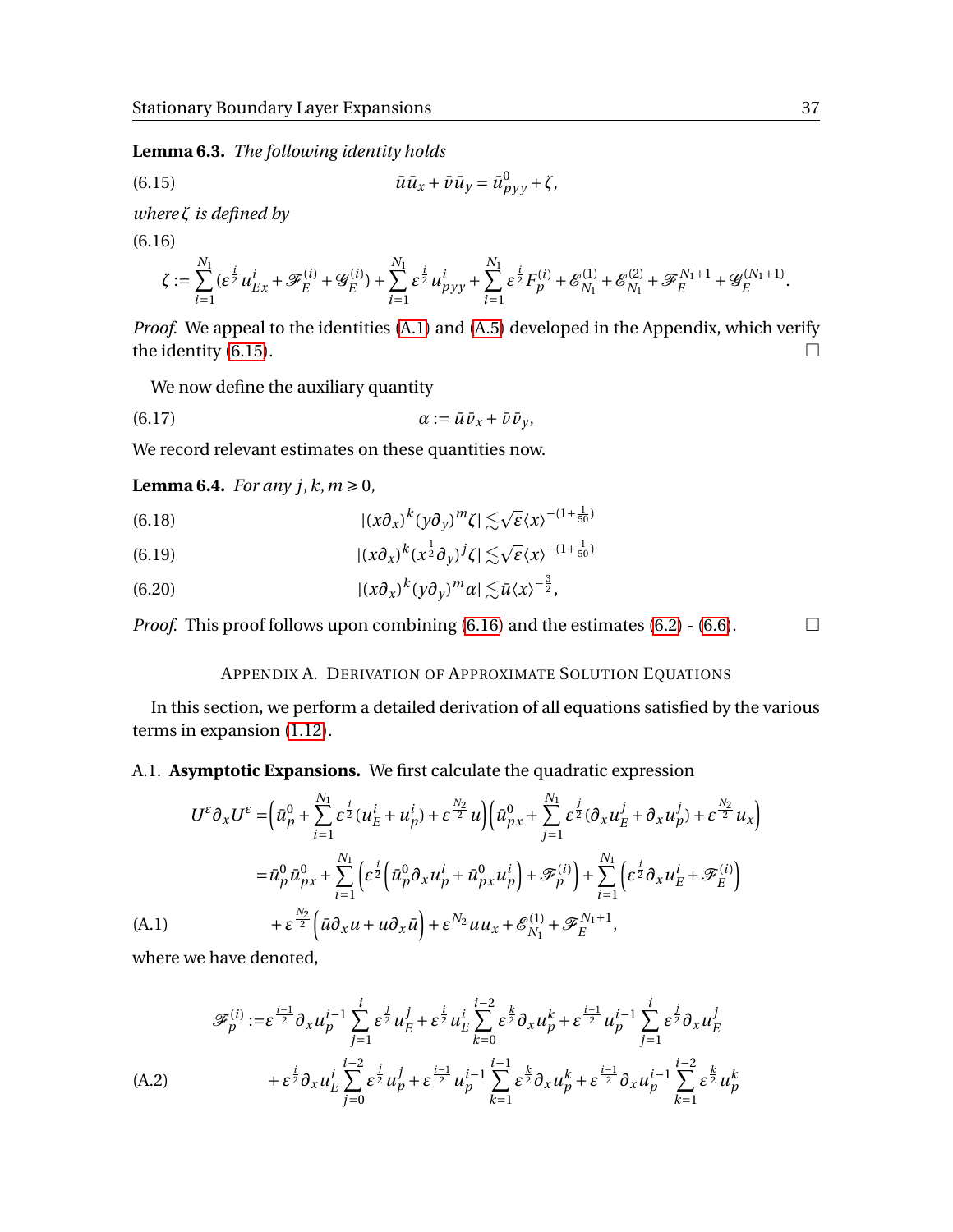(A.3) 
$$
\mathcal{F}_E^{(i)} := \varepsilon^{\frac{i-1}{2}} u_E^{i-1} \sum_{j=1}^{i-1} \varepsilon^{\frac{j}{2}} \partial_x u_E^j + \varepsilon^{\frac{i-1}{2}} \partial_x u_E^{i-1} \sum_{j=1}^{i-2} \varepsilon^{\frac{j}{2}} u_E^j,
$$
  
\n
$$
\mathcal{E}_{N_1}^{(1)} := \varepsilon^{\frac{N_1}{2}} \partial_x u_p^{N_1} \sum_{j=1}^{N_1} \varepsilon^{\frac{j}{2}} u_E^j + \varepsilon^{\frac{N_1}{2}} u_p^{N_1} \sum_{j=1}^{N_1} \varepsilon^{\frac{j}{2}} \partial_x u_E^j + \varepsilon^{\frac{N_1}{2}} u_p^{N_1} \sum_{k=1}^{N_1} \varepsilon^{\frac{k}{2}} \partial_x u_p^k
$$
  
\n(A.4) 
$$
+ \varepsilon^{\frac{N_1}{2}} \partial_x u_p^{N_1} \sum_{k=1}^{N_1 - 1} \varepsilon^{\frac{k}{2}} u_p^k.
$$

We next calculate

$$
V^{\varepsilon} \partial_y U^{\varepsilon} = \left( (\bar{\nu}_p^0 + \bar{\nu}_e^1) + \sum_{i=1}^{N_1 - 1} \varepsilon^{\frac{i}{2}} (\nu_p^i + \nu_E^{i+1}) + \varepsilon^{\frac{N_1}{2}} \nu_p^{N_1} + \varepsilon^{\frac{N_2}{2}} \nu \right)
$$
  

$$
\times \left( \bar{u}_y + \sum_{i=1}^{N_1} \varepsilon^{\frac{i}{2}} (\sqrt{\varepsilon} u_{EY}^i + u_{py}^i) + \varepsilon^{\frac{N_2}{2}} u_y \right)
$$
  

$$
= \bar{\nu}_p^0 \bar{u}_{py}^0 + \sum_{i=1}^{N_1} \left( \varepsilon^{\frac{i}{2}} \left( \bar{\nu}_p^0 u_{py}^i + \bar{u}_{py}^0 \bar{\nu}_p^i \right) + \mathcal{G}_p^{(i)} \right) + \sum_{i=1}^{N_1} \mathcal{G}_E^{(i)}
$$
  
(A.5) 
$$
+ \mathcal{E}_{N_1}^{(2)} + \mathcal{G}_E^{(N_1 + 1)} + \varepsilon^{\frac{N_2}{2}} \left( \bar{\nu} \partial_y u + \partial_y \bar{u} v \right) + \varepsilon^{N_2} v u_y
$$

<span id="page-37-0"></span>where we have defined

$$
\mathcal{G}_{p}^{(i)} := \varepsilon^{\frac{i-1}{2}} v_{p}^{i-1} \sum_{k=1}^{i} \varepsilon^{\frac{k+1}{2}} u_{eY}^{k} + \varepsilon^{\frac{i+1}{2}} u_{eY}^{i} \sum_{k=0}^{i-2} \varepsilon^{\frac{k}{2}} v_{p}^{k} + \varepsilon^{\frac{i-1}{2}} \bar{v}_{p}^{i-1} \sum_{k=1}^{i-1} \varepsilon^{\frac{k}{2}} u_{py}^{k}
$$
\n
$$
+ \varepsilon^{\frac{i-1}{2}} u_{py}^{i-1} \sum_{k=1}^{i-2} \varepsilon^{\frac{k}{2}} \bar{v}_{p}^{k} + \varepsilon^{\frac{i-1}{2}} u_{py}^{i-1} \sum_{j=1}^{i} \varepsilon^{\frac{j-1}{2}} \bar{v}_{E}^{j} + \varepsilon^{\frac{i-1}{2}} \bar{v}_{E}^{i} \sum_{k=0}^{i-2} \varepsilon^{\frac{k}{2}} u_{py}^{k},
$$
\n(A.6)

(A.7) 
$$
\mathcal{G}_{E}^{(i)} := \varepsilon^{\frac{i-2}{2}} v_{E}^{i-1} \sum_{k=1}^{i-1} \varepsilon^{\frac{k+1}{2}} u_{eY}^{k} + \varepsilon^{\frac{i}{2}} u_{eY}^{i-1} \sum_{j=1}^{i-2} \varepsilon^{\frac{j-1}{2}} v_{E}^{j},
$$

$$
\mathcal{E}_{N_{1}}^{(2)} := \varepsilon^{\frac{N_{1}}{2}} v_{p}^{N_{1}} \sum_{k=1}^{N_{1}} \varepsilon^{\frac{k+1}{2}} u_{eY}^{k} + \varepsilon^{\frac{N_{1}}{2}} \bar{v}_{p}^{N_{1}} \sum_{k=1}^{N_{1}} \varepsilon^{\frac{k}{2}} u_{py}^{k} + \varepsilon^{\frac{N_{1}}{2}} u_{py}^{N_{1}} \sum_{k=1}^{N_{1}-1} \varepsilon^{\frac{k}{2}} \bar{v}_{p}^{k}
$$
  
(A.8) 
$$
+ \varepsilon^{\frac{N_{1}}{2}} u_{py}^{N_{1}} \sum_{k=1}^{N_{1}} \varepsilon^{\frac{k-1}{2}} \bar{v}_{E}^{k}.
$$

We now calculate

<span id="page-37-1"></span>(A.9) 
$$
U^{\varepsilon}V_{x}^{\varepsilon} = \sum_{i=1}^{N_{1}} \varepsilon^{\frac{i-1}{2}} v_{Ex}^{i} + \sum_{i=1}^{N_{1}+1} \mathcal{H}_{E}^{(i)} + \sum_{i=1}^{N_{1}+1} \mathcal{H}_{p}^{(i)},
$$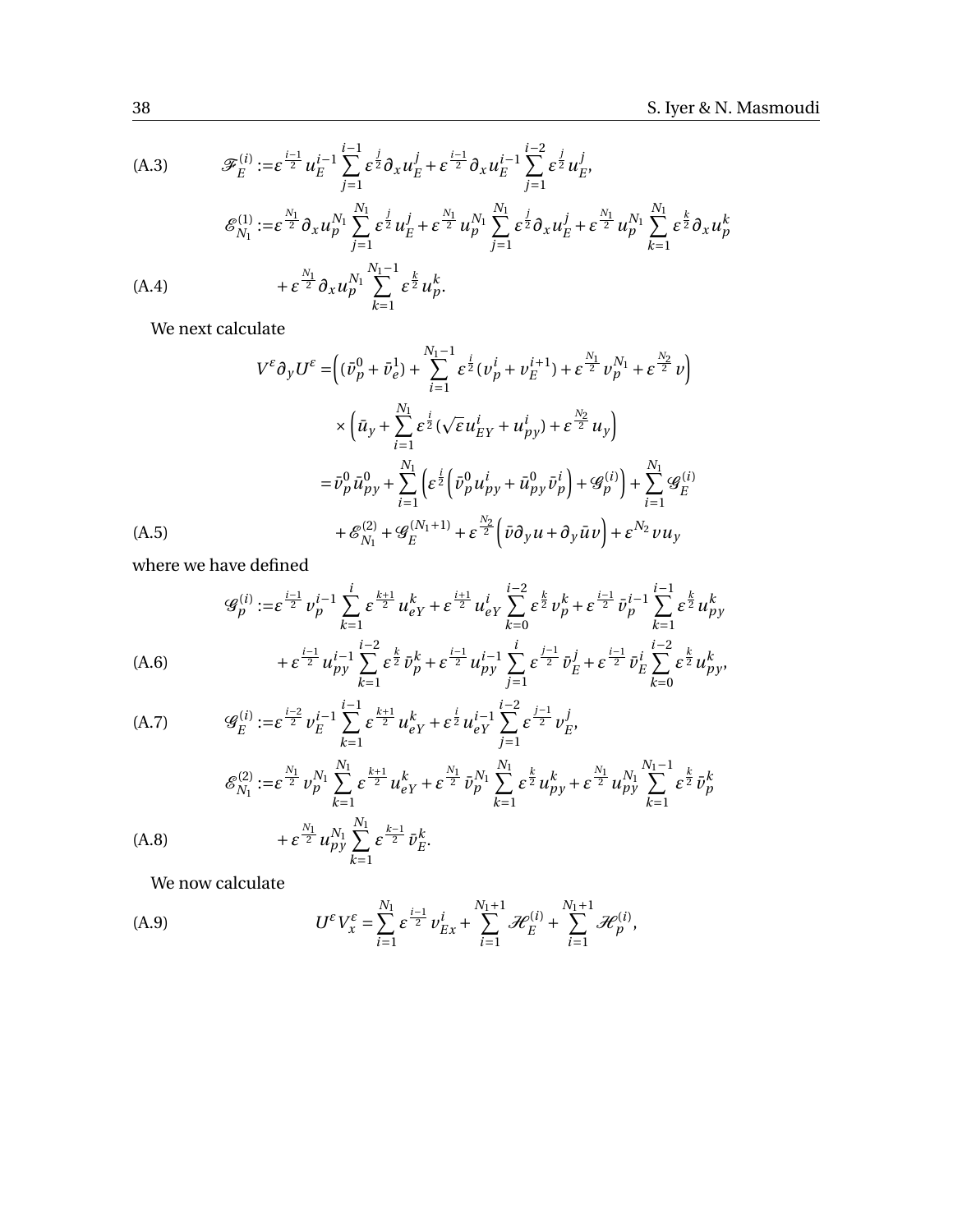where

(A.10)

\n
$$
\mathcal{H}_{E}^{(i)} := \varepsilon^{\frac{i-2}{2}} v_{Ex}^{i-1} \sum_{j=1}^{i-1} \varepsilon^{\frac{j}{2}} u_{E}^{j} + \varepsilon^{\frac{i-1}{2}} u_{E}^{i-1} \sum_{k=1}^{i-2} \varepsilon^{\frac{k-1}{2}} v_{Ex}^{k},
$$
\n
$$
\mathcal{H}_{p}^{(i)} := \varepsilon^{\frac{i-1}{2}} u_{p}^{i-1} \sum_{k=0}^{i-1} \varepsilon^{\frac{k}{2}} v_{px}^{k} + \varepsilon^{\frac{i-1}{2}} v_{px}^{i-1} \sum_{j=0}^{i-2} \varepsilon^{\frac{j}{2}} u_{p}^{j} + \varepsilon^{\frac{i-1}{2}} u_{p}^{i-1} \sum_{k=1}^{i} \varepsilon^{\frac{k-1}{2}} v_{Ex}^{k}
$$
\n
$$
(A.11)
$$
\n
$$
+ \varepsilon^{\frac{i-1}{2}} v_{Ex}^{i} \sum_{j=0}^{i-2} \varepsilon^{\frac{j}{2}} u_{p}^{j} + \varepsilon^{\frac{j}{2}} u_{E}^{i} \sum_{k=0}^{i-1} \varepsilon^{\frac{k}{2}} v_{px}^{k} + \varepsilon^{\frac{i-1}{2}} v_{px}^{i-1} \sum_{k=0}^{i-1} \varepsilon^{\frac{k}{2}} u_{E}^{k},
$$

<span id="page-38-0"></span>and by abuse of notation, for  $N_1 + 1$  we set

$$
\mathcal{H}_{p}^{(N_{1}+1)} := \varepsilon^{\frac{N_{1}}{2}} u_{p}^{N_{1}} \sum_{k=0}^{N_{1}} \varepsilon^{\frac{k}{2}} v_{px}^{k} + \varepsilon^{\frac{N_{1}}{2}} v_{px}^{N_{1}} \sum_{k=0}^{N_{1}-1} \varepsilon^{\frac{k}{2}} u_{p}^{k} + \varepsilon^{\frac{N_{1}}{2}} u_{p}^{N_{1}} \sum_{k=1}^{N_{1}} \varepsilon^{\frac{k-1}{2}} v_{Ex}^{k}
$$
\n(A.12) 
$$
+ \varepsilon^{\frac{N_{1}}{2}} v_{px}^{N_{1}} \sum_{k=0}^{N_{1}} \varepsilon^{\frac{k}{2}} u_{E}^{k}.
$$

We now calculate

<span id="page-38-3"></span>(A.13) 
$$
V^{\varepsilon} V_y^{\varepsilon} = \sum_{i=1}^{N_1+1} \mathcal{J}_E^{(i)} + \sum_{i=1}^{N_1+1} \mathcal{J}_P^{(i)}
$$

where

(A.14)

\n
$$
\mathcal{J}_E^i := \varepsilon^{\frac{i-2}{2}} v_E^{i-1} \sum_{k=1}^{i-1} \varepsilon^{\frac{k}{2}} v_{EY}^k + \varepsilon^{\frac{i-1}{2}} v_{EY}^{i-1} \sum_{k=1}^{i-2} \varepsilon^{\frac{k-1}{2}} v_E^k,
$$
\n
$$
\mathcal{J}_P^i := \varepsilon^{\frac{i-1}{2}} v_E^i \sum_{k=0}^{i-1} \varepsilon^{\frac{k}{2}} v_{py}^k + \varepsilon^{\frac{i-1}{2}} v_{py}^{i-1} \sum_{k=1}^{i-1} \varepsilon^{\frac{k-1}{2}} v_E^k + \varepsilon^{\frac{i-1}{2}} v_p^{i-1} \sum_{k=1}^i \varepsilon^{\frac{k}{2}} v_{EY}^k
$$
\n
$$
+ \varepsilon^{\frac{i}{2}} v_{EY}^i \sum_{k=0}^{i-2} \varepsilon^{\frac{k}{2}} v_p^k + \varepsilon^{\frac{i-1}{2}} v_p^{i-1} \sum_{k=0}^{i-1} \varepsilon^{\frac{k}{2}} v_{py}^k + \varepsilon^{\frac{i-1}{2}} v_{py}^{i-1} \sum_{k=0}^{i-2} \varepsilon^{\frac{k}{2}} v_p^k.
$$

<span id="page-38-1"></span>and for the case of  $N_1 + 1$ , we set

$$
\mathscr{J}_{p}^{N_{1}+1} := \varepsilon^{\frac{N_{1}}{2}} \nu_{py}^{N_{1}} \sum_{k=1}^{N_{1}} \varepsilon^{\frac{k-1}{2}} \nu_{E}^{k} + \varepsilon^{\frac{N_{1}}{2}} \nu_{p}^{N_{1}} \sum_{k=1}^{N_{1}} \varepsilon^{\frac{k}{2}} \nu_{EY}^{k} + \varepsilon^{\frac{N_{1}}{2}} \nu_{p}^{N_{1}} \sum_{k=0}^{N_{1}} \varepsilon^{\frac{k}{2}} \nu_{py}^{k}
$$
\n(A.16) 
$$
+ \varepsilon^{\frac{N_{1}}{2}} \nu_{py}^{N_{1}} \sum_{k=0}^{N_{1}-1} \varepsilon^{\frac{k}{2}} \nu_{p}^{k}.
$$

We also calculate

<span id="page-38-2"></span>(A.17) 
$$
\Delta_{\varepsilon}U^{\varepsilon} := \sum_{k=0}^{N_1} \varepsilon^{\frac{k}{2}} \Delta_{\varepsilon} u_p^k + \sum_{k=0}^{N_1} \varepsilon^{\frac{k}{2}} \Delta u_E^k = \sum_{k=0}^{N_1} \varepsilon^{\frac{k}{2}} \Delta_{\varepsilon} u_p^k,
$$

<span id="page-38-4"></span>(A.18) 
$$
\Delta_{\varepsilon} V^{\varepsilon} := \sum_{k=0}^{N_1} \varepsilon^{\frac{k}{2}} \Delta_{\varepsilon} v_p^k + \sum_{k=0}^{N_1} \varepsilon^{\frac{k}{2}} \Delta v_E^k = \sum_{k=0}^{N_1} \varepsilon^{\frac{k}{2}} \Delta_{\varepsilon} v_p^k
$$

where above we have used that  $\Delta u^k_{\mu\nu}$  $E_E^k = 0$  and  $\Delta v_E^k$  $E/E = 0$  according to [\(A.31\)](#page-40-1) below to simplify these expressions.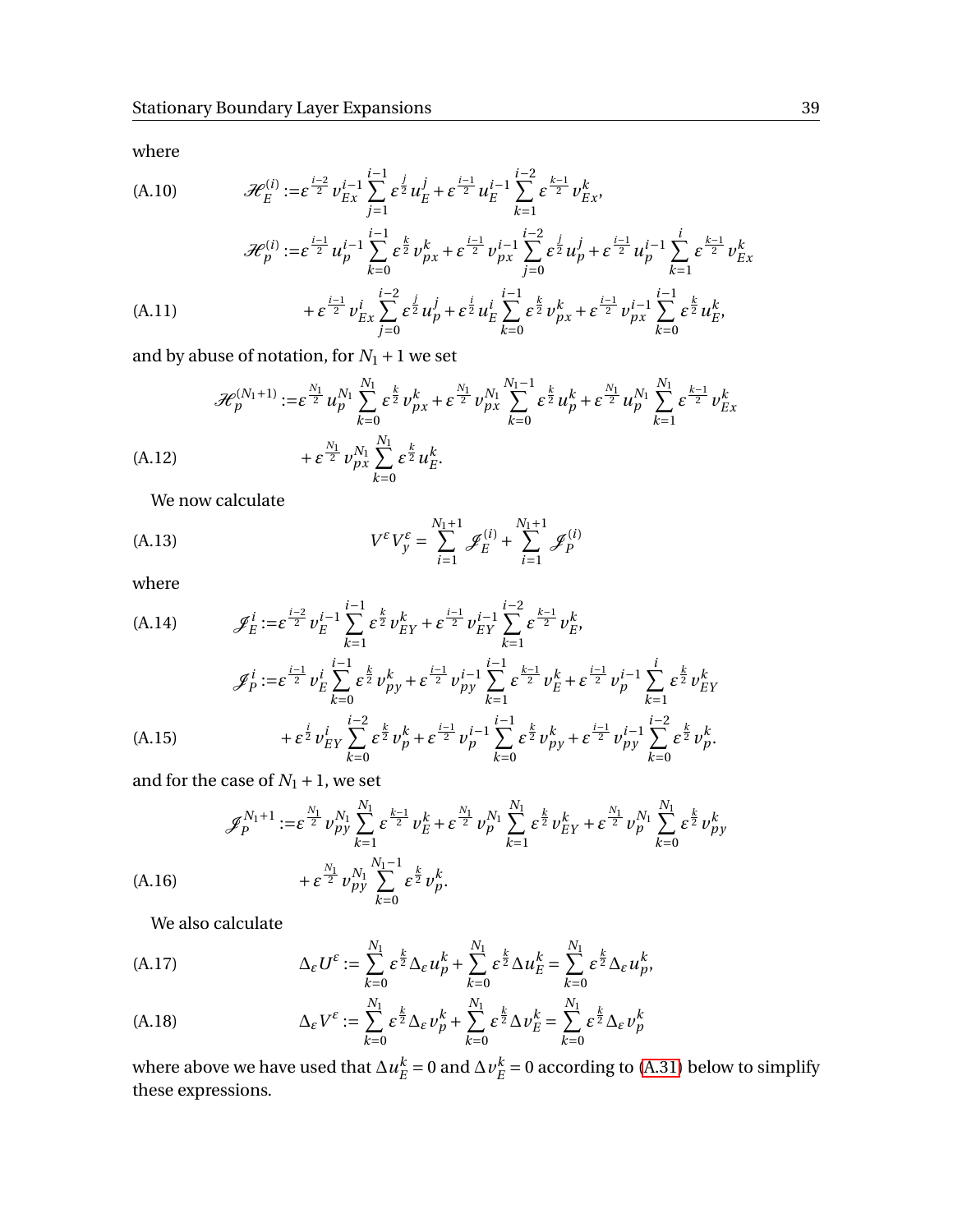We now consolidate these identities to obtain the expansion of the Navier-Stokes equations. Starting with equation [\(1.9\)](#page-1-2), we obtain

$$
U^{\varepsilon}U_{x}^{\varepsilon} + V^{\varepsilon}U_{y}^{\varepsilon} + P_{x}^{\varepsilon} - \Delta_{\varepsilon}U^{\varepsilon}
$$
  
=  $(\bar{u}_{p}^{0}\bar{u}_{px}^{0} + \bar{v}_{p}^{0}\bar{u}_{py}^{0} - \bar{u}_{pyy}^{0} + P_{px}^{0}) + \sum_{i=1}^{N_{1}} \left( \varepsilon^{\frac{i}{2}} \left( \bar{u}_{p}^{0} \partial_{x} u_{p}^{i} + \bar{u}_{px}^{0} u_{p}^{i} + \bar{v}_{p}^{0} u_{py}^{i} + \bar{u}_{py}^{0} \bar{v}_{p}^{i} + P_{px}^{i} - u_{pyy}^{i} \right) + \mathcal{F}_{p}^{(i)} + \mathcal{G}_{p}^{(i)} \right)$   
+  $\sum_{i=1}^{N_{1}} \left( \varepsilon^{\frac{i}{2}} (\partial_{x} u_{E}^{i} + \partial_{x} P_{E}^{i}) + \mathcal{F}_{E}^{(i)} + \mathcal{G}_{E}^{(i)} \right) + \varepsilon^{\frac{N_{2}}{2}} \left( \bar{u} \partial_{x} u + u \partial_{x} \bar{u} + \bar{v} \partial_{y} u + \partial_{y} \bar{u} v + P_{x} - \Delta_{\varepsilon} u \right)$   
(A.19)  
(A.19)

<span id="page-39-0"></span>
$$
+\varepsilon^{N_2}(u u_x + v u_y) + \mathcal{E}_{N_1}^{(1)} + \mathcal{E}_{N_1}^{(2)} + \mathcal{F}_E^{N_1+1} + \mathcal{G}_E^{(N_1+1)} - \sum_{i=0}^{N_1} \varepsilon^{1+\frac{i}{2}} u_{pxx}^i + \varepsilon^{\frac{N_1+1}{2}} P_{px}^{N_1+1},
$$

where we have inserted the pressure expansions from [\(1.12\)](#page-2-0), as well as used identities [\(A.1\)](#page-36-3), [\(A.5\)](#page-37-0), and [\(A.17\)](#page-38-2).

Next, we use identities [\(A.9\)](#page-37-1), [\(A.13\)](#page-38-3), and [\(A.18\)](#page-38-4) to obtain the following expansion of the equation [\(1.10\)](#page-1-4),

$$
U^{\varepsilon}V_{x}^{\varepsilon} + V^{\varepsilon}V_{y}^{\varepsilon} + \frac{P_{y}^{\varepsilon}}{\varepsilon} - \Delta_{\varepsilon}V^{\varepsilon}
$$
\n
$$
= \sum_{i=1}^{N_{1}} \varepsilon^{\frac{i-1}{2}} (\nu_{Ex}^{i} + P_{EY}^{i}) + \sum_{i=1}^{N_{1}+1} (\mathcal{H}_{E}^{(i)} + \mathcal{J}_{E}^{(i)}) + \sum_{i=1}^{N_{1}+1} (\mathcal{H}_{P}^{(i)} + \mathcal{J}_{P}^{(i)}) - \sum_{i=0}^{N_{1}} \varepsilon^{\frac{i}{2}} \Delta_{\varepsilon} \nu_{p}^{i}
$$
\n
$$
+ \sum_{i=0}^{N_{1}+1} \varepsilon^{\frac{i}{2}-1} P_{py}^{i} + \varepsilon^{\frac{N_{2}}{2}-1} P_{y} + \varepsilon^{\frac{N_{2}}{2}} (\bar{u}v_{x} + \bar{v}_{x}u + \bar{v}v_{y} + \bar{v}_{y}v - \Delta_{\varepsilon} v)
$$
\n(A.20)  $+ \varepsilon^{\frac{N_{2}}{2}} (uv_{x} + vv_{y}).$ 

<span id="page-39-1"></span>A.2. **Euler Layers.** Our outer Euler flow selection is

<span id="page-39-2"></span>(A.21) 
$$
[u_E^0, v_E^0, P_E^0] = [1, 0, 0].
$$

We now consider the equations obtained by setting the first summand on the second line of [\(A.19\)](#page-39-0) equal to zero and the first two summands on the first line of [\(A.20\)](#page-39-1) equal to zero:

<span id="page-39-4"></span>
$$
(A.22) \t\t\t \partial_x u_E^i + \partial_x P_E^i = \varepsilon^{-\frac{i}{2}} (\mathcal{F}_E^{(i)} + \mathcal{G}_E^{(i)}),
$$

(A.23) 
$$
\partial_x v_E^i + \partial_Y P_E^i = \varepsilon^{-\frac{i-1}{2}} (\mathcal{H}_E^{(i)} + \mathcal{J}_E^{(i)}),
$$

$$
(A.24) \t\t\t \partial_x u_E^i + \partial_Y v_E^i = 0.
$$

We will make the following inductive hypothesis on the Euler layers, which will be verified to hold: we take each Euler layer to satisfy the Cauchy-Riemann equations,

<span id="page-39-3"></span>(A.25) 
$$
\partial_x v_E^j = \partial_Y u_E^j, \qquad \partial_x u_E^j = -\partial_Y v_E^j, \text{ for } j = 0, ..., i - 1.
$$

It is clear that the leading order, [\(A.21\)](#page-39-2), verifies this hypothesis.

We will decompose

(A.26) 
$$
P_E^i = \hat{P}_E^i + \hat{P}_E^i,
$$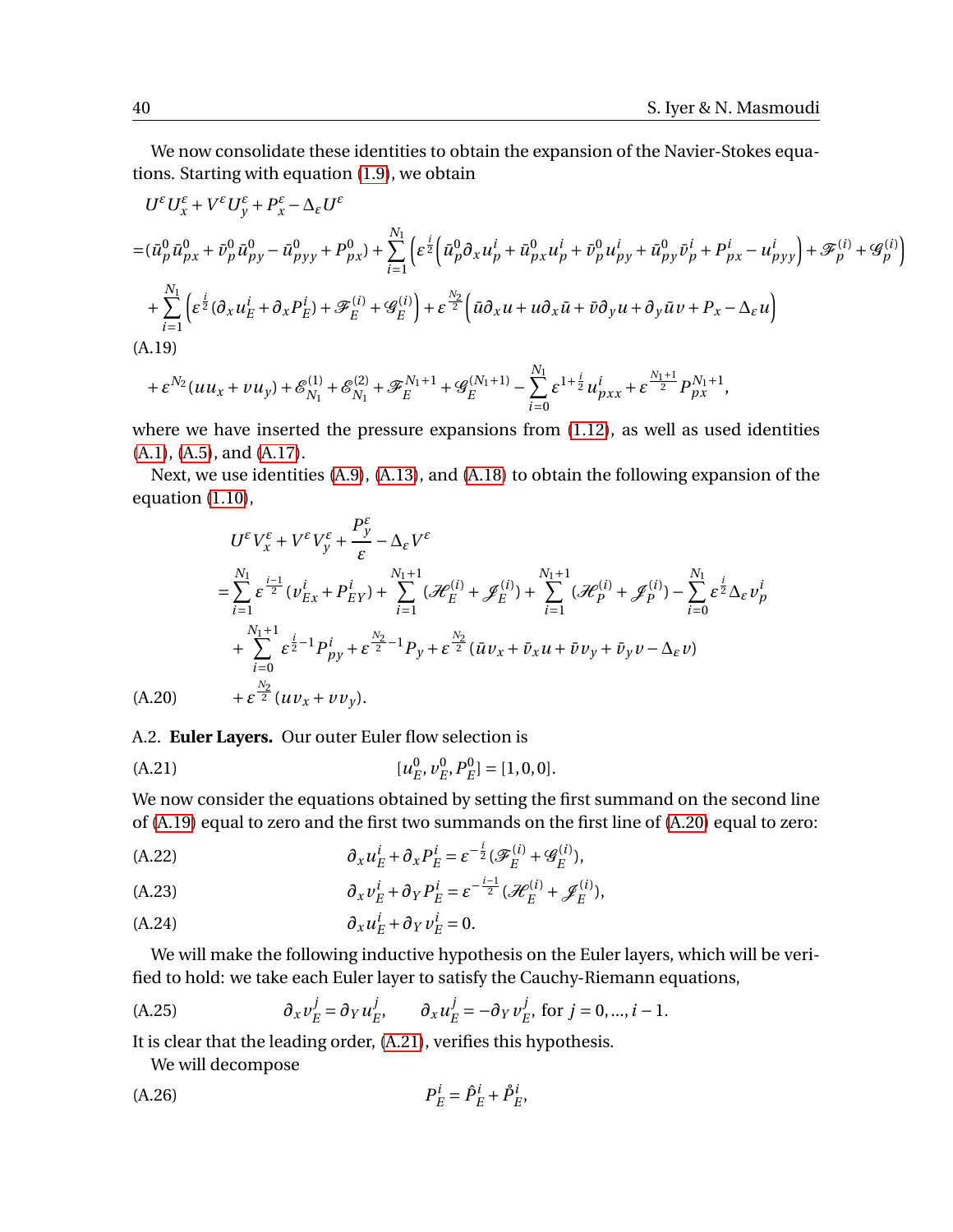where  $\hat{P}^i_E$  will be used to cancel the quadratic terms on the right-hand sides above. More specifically, we have the following lemma.

**Lemma A.1.** *Define*

(A.27) 
$$
\hat{P}_E^i := \frac{1}{2} \varepsilon^{\frac{i-2}{2}} (|u_E^{i-1}|^2 + |v_E^{i-1}|^2) + \sum_{j=1}^{i-2} \varepsilon^{\frac{j-1}{2}} (u_E^{i-1} u_E^j + v_E^{i-1} v_E^j)
$$

*Then, assuming* [\(A.25\)](#page-39-3)*, the following identity holds*

(A.28) 
$$
\begin{pmatrix} \partial_x \\ \partial_y \end{pmatrix} \hat{P}_E^i + \begin{pmatrix} \varepsilon^{-\frac{i}{2}} (\mathcal{F}_E^{(i)} + \mathcal{G}_E^{(i)}) \\ \varepsilon^{-\frac{i-1}{2}} (\mathcal{H}_E^{(i)} + \mathcal{J}_E^{(i)}) \end{pmatrix} = 0
$$

*Proof.* This follows from a direct computation.

We then get to use  $\mathring{P}_E^i$  to obtain the Cauchy-Riemann equations from [\(A.22\)](#page-39-4), via

(A.29) 
$$
\partial_x u_E^i + \partial_x \mathring{P}_E^i = 0, \qquad \partial_x v_E^i + \partial_Y \mathring{P}_E^i = 0, \qquad \partial_x u_E^i + \partial_Y v_E^i = 0,
$$

and therefore, setting  $\mathring{P}_E^i = -u_I^i$  $E^l$ , we get

<span id="page-40-2"></span>(A.30) 
$$
\partial_x v_E^i = \partial_Y u_E^i, \qquad \partial_x u_E^i = -\partial_Y v_E^i \text{ on } \mathcal{Q} = (0, \infty) \times (0, \infty),
$$

which are the Cauchy-Riemann equations, and in particular which imply

<span id="page-40-1"></span>
$$
\Delta u_E^i = 0, \qquad \Delta v_E^i = 0.
$$

These equations are supplemented with boundary conditions as well as compatibility conditions, which we now describe. By enforcing the Dirichlet condition  $(v_p^0 + v_E^1)$  $(E^1|Y=0=0$ at the leading order of [\(1.12\)](#page-2-0), and similarly for subsequent orders, we get the boundary condition

$$
(A.32) \t\t\t v_E^i|_{Y=0} = -v_p^{i-1}|_{x=0},
$$

where the quantity on the right-hand side above is inductively known. We also get to enforce a boundary condition at  $Y = \infty$ , which we again take to be the Dirichlet condition,  $v^i_{l}$  $E^i|_{Y=\infty} = 0.$ 

We now describe the class of datum  $V_F^i$  $E^i(Y) := v^i$  $E^i|x=0$  that we will prescribe. Instead of prescribing  $V_F^i$  $E^{i}_{E}(\cdot)$  directly, we choose to make the following definition:

<span id="page-40-0"></span> ${\bf Definition \,A.2.}$  *Define the function*  $V_E^i(\cdot)$  *to satisfy the "elliptic compatibility condition" if it can be realized in the following manner. Consider the function*  $v_p^{i-1}(x)$  :  $\mathbb{R}_+ \to \mathbb{R}$ *. Consider any smooth extension of*  $v_p^{i-1}$  to  $\mathbb R$ *, which we call*  $\tilde{v}_p^{i-1}(x)$ *, which we take to be compactly* supported in the negative x direction. Let  $\tilde{v}_1^i$  $\frac{i}{E}$  *be the harmonic extension of*  $\tilde{\nu}_p^{i-1}$  *to*  $\mathbb{H}$ *.*  $V_E^i(\cdot)$ *satisfies the "elliptic compatibility condition" if it can be realized under this procedure, that*  $iS V_E^i(Y) = \tilde{v}_E^i$  $E^i_E(0,Y)$  , for some extension  $\tilde{\nu}^i_I$ *E .*

That is, the freedom in prescribing the datum  $V_F^i$  $E^{\prime}$  is not as explicit as selecting the function itself, but rather the freedom is in picking the extension  $\tilde{v}_{p-1}^i$  (which simply needs to be smooth and rapidly decaying).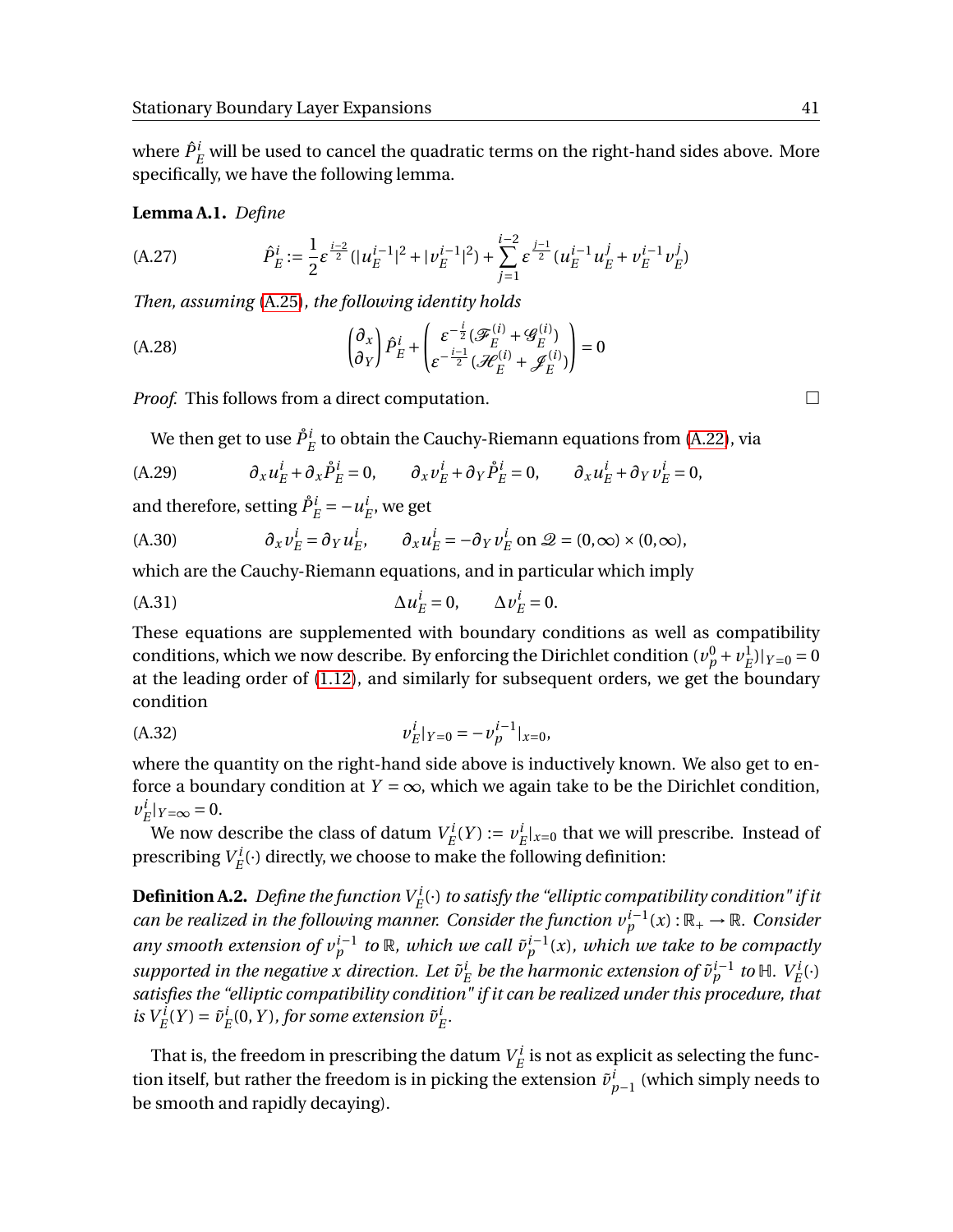We now discuss the construction of the Euler profiles,  $(u_i^j)$  $_{E}^{i},\nu_{I}^{i}$  $^{i}_{E}$  for  $i = 1, ..., N_1$ . Recall from [\(A.30\)](#page-40-2) that our equations are

<span id="page-41-8"></span>(A.33) 
$$
\partial_x v_E^i = \partial_Y u_E^i, \qquad \partial_x u_E^i = -\partial_Y v_E^i \text{ on } \mathcal{Q} = (0, \infty) \times (0, \infty),
$$

supplemented with boundary conditions

<span id="page-41-9"></span>(A.34) 
$$
v_E^i(x,0) = -v_p^{i-1}(x,0), \qquad v_E^i(x,\infty) = 0.
$$

For these profiles, we have the following estimates

<span id="page-41-4"></span>**Proposition A.3.** *Solutions to* [\(A.33\)](#page-41-8) *-* [\(A.34\)](#page-41-9) *satisfy the following estimates*

- <span id="page-41-5"></span> $\| (Y \partial_Y)^l \partial_x^k \partial_Y^j$  $\frac{j}{Y}v^i_I$ (A.35)  $\| (Y \partial_Y)^l \partial_x^k \partial_Y^j v_E^i \|_{L^\infty_Y} \lesssim \langle x \rangle^{-\frac{1}{2} - k - j},$
- <span id="page-41-6"></span> $\| (Y \partial_Y)^l \partial_x^k \partial_Y^j$  $\frac{j}{Y}$  $u^i_I$ (A.36)  $\|(Y\partial_Y)^l \partial_x^k \partial_Y^j u_E^i\|_{L^\infty_Y} \lesssim \langle x \rangle^{-\frac{1}{2} - k - j}.$

*Proof.* This is a minor adaptation of Lemma 3.4 and Proposition 3.6 in [\[Iy16b\]](#page-45-20).  $\Box$ 

A.3. **Prandtl Layers.**

A.3.1. *Leading Order Prandtl.* To find the leading order boundary layer, we set the term in the first parenthesis of [\(A.19\)](#page-39-0) equal to zero, as well as the pressure term  $P_{py}^0$  from [\(A.20\)](#page-39-1), which gives

<span id="page-41-0"></span>(A.37) 
$$
\bar{u}_p^0 \partial_x \bar{u}_p^0 + \bar{\nu} \partial_y \bar{u}_p^0 - \partial_y^2 \bar{u}_p^0 + P_{px}^i = 0, \qquad P_{py}^i = 0, \qquad \partial_x \bar{u}_p^0 + \partial_y \bar{v}_p^0 = 0,
$$

which are supplemented with the boundary conditions

<span id="page-41-1"></span>(A.38) 
$$
\bar{u}_p^0|_{x=0} = \bar{U}_p^0(y), \qquad \bar{u}_p^0|_{y=0} = 0, \qquad \bar{u}_p^0|_{y=\infty} = 1, \qquad \bar{v}_p^0 = -\int_0^y \partial_x \bar{u}_p^0.
$$

Recall now the Blasius profiles, defined in [\(1.27\)](#page-6-0) - [\(1.29\)](#page-6-1). Recall also that, without loss of generality, we set  $x_0 = 1$ . We now record the following quantitative estimates on the Blasius solution, which are well-known and follow immediately from the self-similarity of the profile:

## **Lemma A.4.** *For any k*,  $j, M \ge 0$ *,*

<span id="page-41-3"></span>(A.39) 
$$
\|\langle z \rangle^M \partial_x^k \partial_y^j (\bar{u}_* - 1) \|_{L_y^{\infty}} \leq C_{M,k,j} \langle x \rangle^{-k - \frac{j}{2}},
$$

<span id="page-41-2"></span>(A.40) 
$$
\|\langle z \rangle^M \partial_x^k \partial_y^j (\bar{\nu}_* - \bar{\nu}_*(x,\infty))\|_{L_y^{\infty}} \leq C_{M,k,j} \langle x \rangle^{-\frac{1}{2} - k - \frac{j}{2}},
$$

(A.41) 
$$
\|\partial_x^k \partial_y^j \bar{v}_*\|_{L_y^\infty} \leq C_{k,j} \langle x \rangle^{-\frac{1}{2} - k - \frac{j}{2}}.
$$

We also have the following properties of the Blasius profile, which are well known and which will be used in our analysis.

**Lemma A.5.** *For*  $[\bar{u}_*, \bar{v}_*]$  *defined in* [\(1.27\)](#page-6-0)*, the following estimates are valid* 

<span id="page-41-7"></span>
$$
|\partial_y \bar{u}_*(x,0)| \gtrsim \langle x \rangle^{-\frac{1}{2}},
$$

$$
(A.43) \t\t \t\t \partial_{yy}\bar{u}_* \leq 0.
$$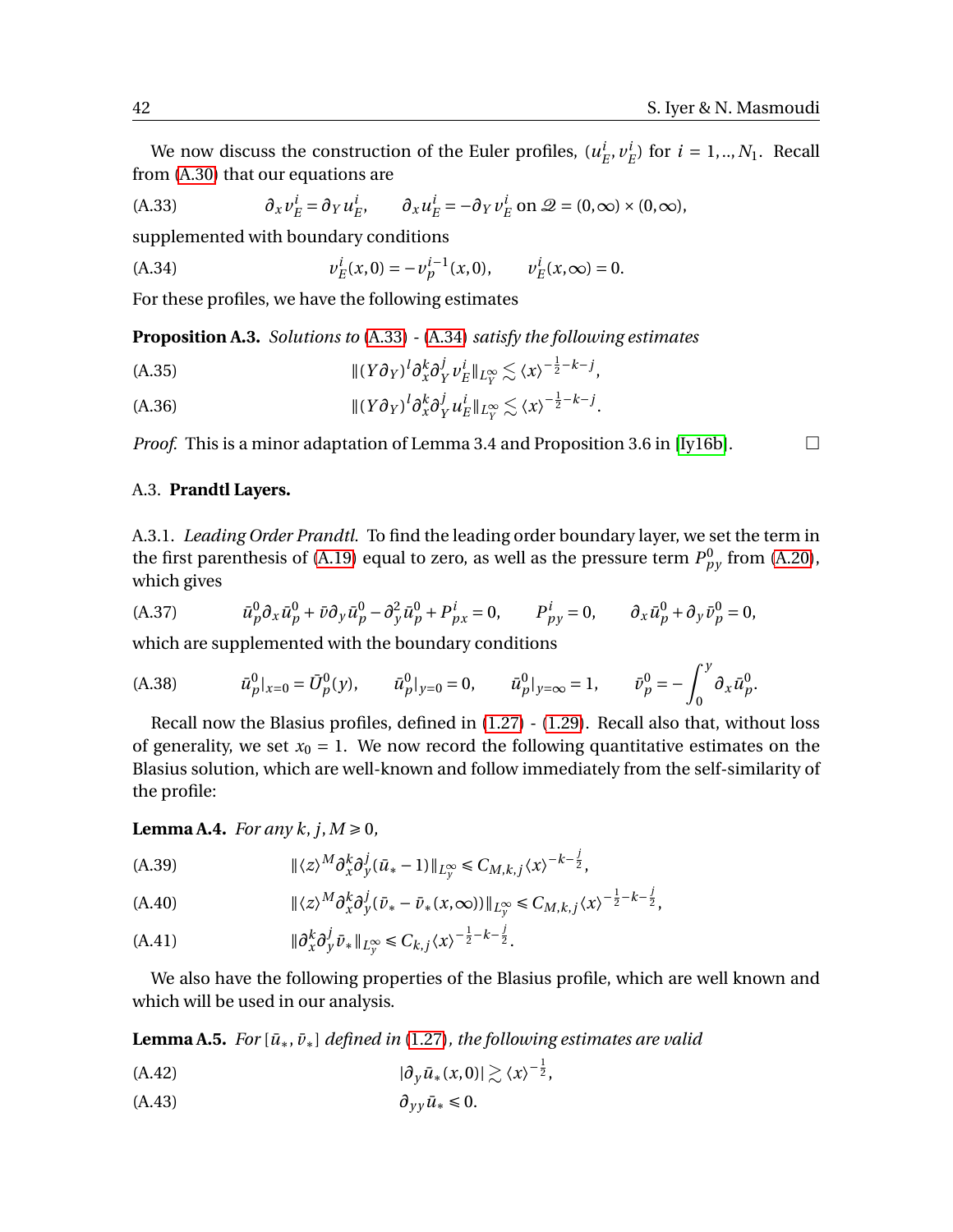A.3.2.  $i = 1, ..., N_1$  *Prandtl*. We collect the  $\varepsilon^{\frac{i}{2}}$  order boundary layer contribution in the expansions [\(A.1\)](#page-36-3) and [\(A.5\)](#page-37-0), which gives the linearized Prandtl system. We define for  $i =$ 1,...,*N*1,

<span id="page-42-3"></span>(A.44) 
$$
P_p^{(i)} := -\varepsilon \int_y^{\infty} \left( \mathcal{H}_p^{(i)} + \mathcal{J}_p^{(i)} - \varepsilon^{\frac{i-1}{2}} \Delta_{\varepsilon} v_p^{i-1} \right) dy'
$$

We subsequently set for  $i = 1, ..., N_1$ ,

<span id="page-42-2"></span>(A.45) 
$$
F_p^{(i)} := -\varepsilon^{-\frac{i}{2}} \Big( \mathcal{F}_p^{(i)} + \mathcal{G}_p^{(i)} + \partial_x P_p^{(i)} - \varepsilon \varepsilon^{\frac{i-1}{2}} u_{pxx}^{i-1} \Big),
$$

and correspondingly the equations

<span id="page-42-0"></span>(A.46) 
$$
\bar{u}_p^0 \partial_x u_p^i + \bar{u}_{px}^0 u_p^i + \bar{v}_p^0 \partial_y u_p^i + \bar{v}_p^i \partial_y \bar{u}_p^0 - \partial_y^2 u_p^i = F_p^{(i)},
$$

(A.47) 
$$
v_p^i = \int_y^\infty \partial_x u_p^i, \qquad \bar{v}_p^i = v_p^i - v_p^i|_{y=0}.
$$

These equations are supplemented with the boundary conditions

<span id="page-42-1"></span>(A.48) 
$$
u_p^i|_{y=0} = -u_E^i|_{y=0}, \qquad u_p^i|_{y\to\infty} = 0, \qquad u_p^i|_{x=0} = U_p^i(y).
$$

We now define our notion of parabolic compatibility condition. The "zeroeth order parabolic compatibility condition" that we demand is simply that the initial data matches the boundary data at  $(0, 0)$ , that is

<span id="page-42-4"></span>(A.49) 
$$
U_p^i(0) = -u_E^i(0,0).
$$

To now motivate the definition of higher order compatibility, suppose we seek the initial datum for  $\partial_x u^i_p|_{x=0}$ . We evaluate the equation [\(A.46\)](#page-42-0) at  $x=0$  to obtain

(A.50) 
$$
\bar{u}_p^0 \partial_x u_p^i|_{x=0} + \bar{u}_{py}^0 \bar{v}_p^i|_{x=0} = F_p^{(i)} - (\bar{u}_{px}^0 U_p^i + \bar{v}_p^0 \partial_y U_p^i - \partial_y^2 U_p^i).
$$

We now rewrite the left-hand side by using the divergence-free condition as

(A.51) 
$$
-|\bar{u}_p^0|^2 \partial_y (\frac{\bar{v}_p^i(0, y)}{\bar{u}_p^0}) = F_p^{(i)} - (\bar{u}_{px}^0 U_p^i + \bar{v}_p^0 \partial_y U_p^i - \partial_y^2 U_p^i),
$$

which upon solving for  $\bar{v}^i_p(0, y)$  yields

(A.52) 
$$
\bar{v}_p^i(0, y) = -\bar{u}_p^0 \frac{u_{px}^i(0, 0)}{\bar{u}_{py}^0(0, 0)} + \bar{u}_p^0 \int_0^y \frac{F_p^{(i)} - (\bar{u}_{px}^0 U_p^i + \bar{v}_p^0 \partial_y U_p^i - \partial_y^2 U_p^i)}{|\bar{u}_p^0|^2},
$$

and taking one  $\partial_y$  then yields

$$
u_{px}^{i}(0, y) = \frac{\bar{u}_{py}^{0}(0, y)}{\bar{u}_{py}^{0}(0, 0)} u_{px}^{i}(0, 0) - \frac{F_{p}^{(i)}(0, y) - (\bar{u}_{px}^{0}U_{p}^{i} + \bar{v}_{p}^{0}\partial_{y}U_{p}^{i} - \partial_{y}^{2}U_{p}^{i})}{\bar{u}_{p}^{0}} - \bar{u}_{py}^{0}(0, y) \int_{0}^{y} \frac{F_{p}^{(i)}(0, y) - (\bar{u}_{px}^{0}U_{p}^{i} + \bar{v}_{p}^{0}\partial_{y}U_{p}^{i} - \partial_{y}^{2}U_{p}^{i})}{|\bar{u}_{p}^{0}|^{2}}
$$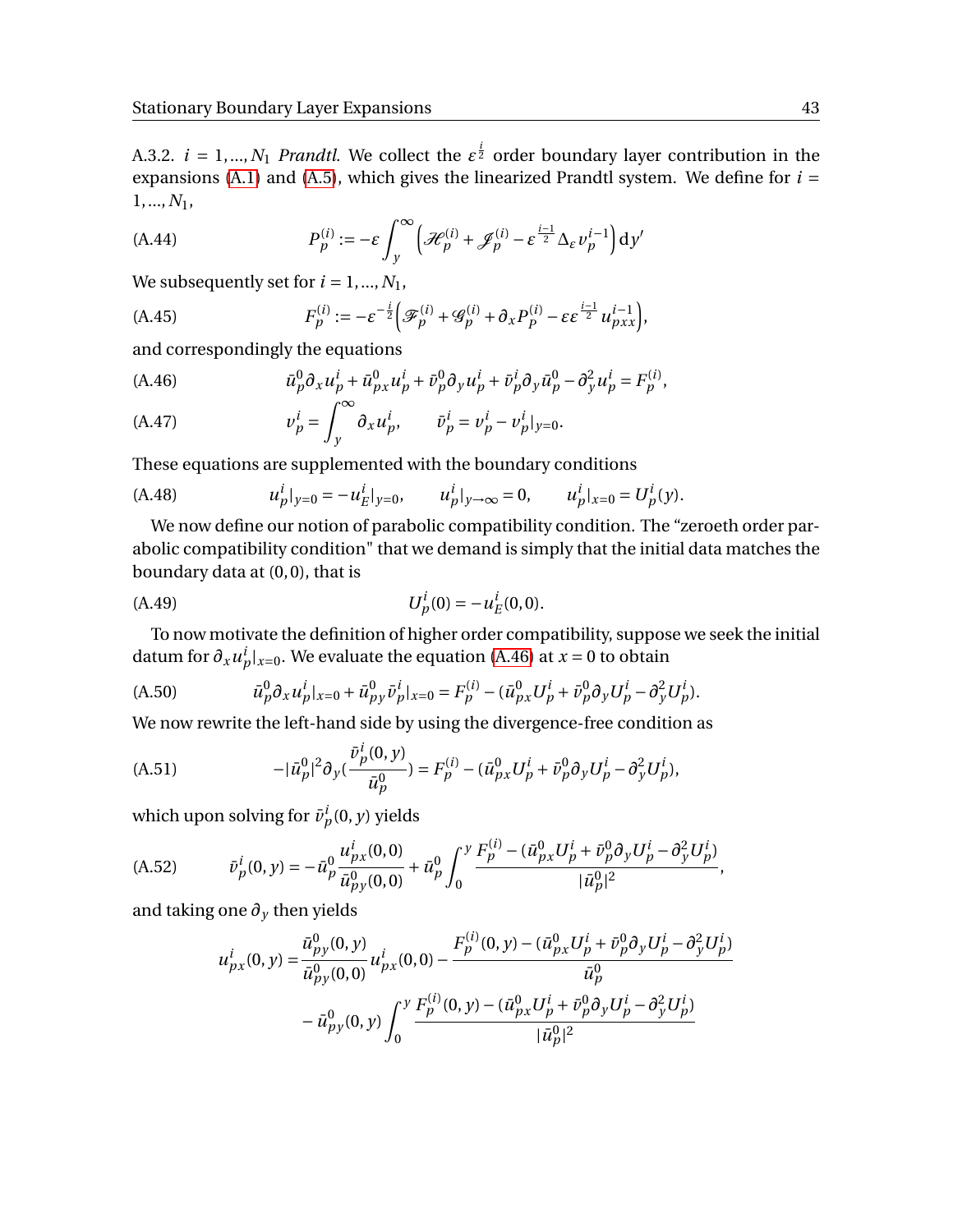$$
= -\frac{\bar{u}_{py}^{0}(0, y)}{\bar{u}_{py}^{0}(0, 0)} u_{Ex}^{i}(0, 0) - \frac{F_{p}^{(i)}(0, y) - (\bar{u}_{px}^{0}U_{p}^{i} + \bar{v}_{p}^{0}\partial_{y}U_{p}^{i} - \partial_{y}^{2}U_{p}^{i})}{\bar{u}_{p}^{0}}
$$
\n(A.53)\n
$$
- \bar{u}_{py}^{0}(0, y) \int_{0}^{y} \frac{F_{p}^{(i)}(0, y) - (\bar{u}_{px}^{0}U_{p}^{i} + \bar{v}_{p}^{0}\partial_{y}U_{p}^{i} - \partial_{y}^{2}U_{p}^{i})}{|\bar{u}_{p}^{0}|^{2}}.
$$

<span id="page-43-11"></span>From the above, the compatibility condition we need to enforce is then

(A.54)

$$
\Big(\frac{F_p^{(i)}(0,\cdot)-(\bar{u}_{px}^0U_p^i+\bar{v}_p^0\partial_yU_p^i-\partial_y^2U_p^i)}{\bar{u}_p^0}-\bar{u}_{py}^0(0,\cdot)\int_0^y\frac{F_p^{(i)}(0,\cdot)-(\bar{u}_{px}^0U_p^i+\bar{v}_p^0\partial_yU_p^i-\partial_y^2U_p^i)}{|\bar{u}_p^0|^2}\Big)_{y=0}=0,
$$

which is a condition on up to the second derivatives of  $U_p^i(y)$  at  $y = 0$ .

<span id="page-43-2"></span>**Definition A.6.**  $U_p^i(\cdot)$  satisfies the "zeroeth order parabolic compatibility condition" if [\(A.49\)](#page-42-4) *is valid, and the "first order parabolic compatibility condition" if* [\(A.54\)](#page-43-11) *is valid. Higher order compatibility conditions are derived in the same manner, although we omit writing the precise formula for these higher order conditions.*

**Acknowledgements:** S.I is grateful for the hospitality and inspiring work atmosphere at NYU Abu Dhabi, where this work was initiated. The work of S.I is partially supported by NSF grant DMS-1802940. The work of N.M. is supported by NSF grant DMS-1716466 and by Tamkeen under the NYU Abu Dhabi Research Institute grant of the center SITE.

#### **REFERENCES**

- <span id="page-43-7"></span>[AWXY15] R. Alexandre, Y.-G. Wang, C.-J. Xu, T. Yang, Well-posedness of the Prandtl equation in Sobolev spaces. *Journal of the American Mathematical Society,* Volume 28, Number 3, (2015), P. 745-784. [As91] A. Asano, Zero viscosity limit of incompressible Navier-Stokes equations, *Conference at the*
- <span id="page-43-3"></span>*Fourth Workshop on Mathematical Aspects of Fluid and Plasma Dynamics,* Kyoto, 1991.
- <span id="page-43-0"></span>[Blas1908] H. Blasius. "Grenzschichten in Fl $\tilde{A}$ 1/4ssigkeiten mit kleiner Reibung". Z. Angew. Math. Phys. 56: 1 - 37.
- [BR80] H. Blum, R. Rannacher, On the Boundary Value Problem of the Biharmonic Operator on Domains with Angular Corners, *Math. Meth. in the Appl. Sci.*, (1980), 556-581.
- <span id="page-43-8"></span>[CGM18] C. Collot, T.E. Ghoul, N. Masmoudi. Singularity formation for Burgers equation with transverse viscosity, *arXiv preprint* arXiv:1803.07826, (2018).
- <span id="page-43-9"></span>[CGIM18] C. Collot, T.E.Ghoul, S. Ibrahim, N. Masmoudi. On singularity formation for the two dimensional unsteady Prandtl's system, *arXiv preprint* arXiv:1808.05967, (2018).
- <span id="page-43-10"></span>[CGM19] C. Collot, T.E.Ghoul, N. Masmoudi. Unsteady separation for the inviscid two-dimensional Prandtl's system. *arXiv preprint* arXiv:1903.08244, (2019).
- <span id="page-43-4"></span>[CEIV17] P. Constantin, T. Elgindi, M. Ignatova, V. Vicol. Remarks on the inviscid limit for the Navier-Stokes equations for uniformly bounded velocity fields, *SIAM J. Math. Anal.* 49 (2017), no. 3, 1932-1946.
- <span id="page-43-5"></span>[CKV15] P. Constantin, I. Kukavica, V. Vicol, On the inviscid limit of the Navier-Stokes equations, *Proc. Amer. Math. Soc.* 143 (2015), no. 7, 3075-3090.
- <span id="page-43-6"></span>[CV18] P. Constantin, V. Vicol, Remarks on high Reynolds numbers hydrodynamics and the inviscid limit, *J. Nonlin. Sci.* 28 (2018), no. 2, 711-724.
- <span id="page-43-1"></span>[DM15] A.L. Dalibard, N. Masmoudi, Separation for the stationary Prandtl equation. *Publ. Math. IHES* 130, 187 - 297(2019).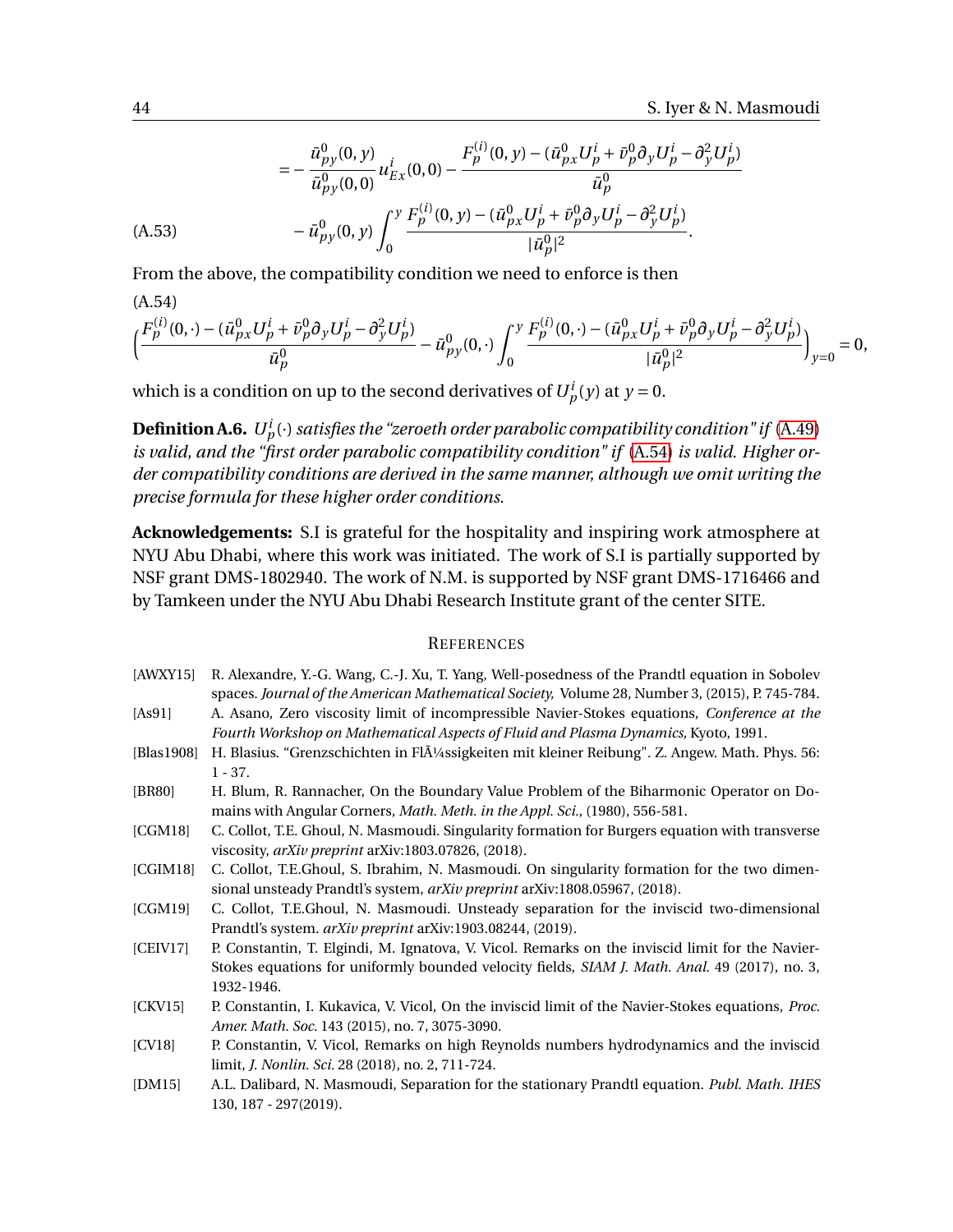- <span id="page-44-17"></span>[DiGV18] H. Dietert, D. Gerard-Varet, Well-posedness of the Prandtl equation without any structural assumption. *Ann. PDE* 5, 8 (2019).
- <span id="page-44-24"></span>[E00] W. E, Boundary layer theory and the zero-viscosity limit of the Navier-Stokes equation. *Acta Math. Sin.* (Engl. Ser.) 16, 2 (2000), P. 207-218.
- <span id="page-44-22"></span>[EE97] W. E, and B. Engquist. Blowup of solutions of the unsteady Prandtl's equation. *Comm. Pure Appl. Math.,* 50, 12 (1997), P. 1287-1293.
- <span id="page-44-4"></span>[GZ20] C. Gao and L. Zhang. On the Steady Prandtl Boundary Layer Expansions. arXiv preprint 2001.10700, (2020).
- <span id="page-44-20"></span>[GVD10] D. Gerard-Varet and E. Dormy. On the ill-posedness of the Prandtl equation. *Journal of the American Mathematical Society,* Volume 23, Number 2, (2010), P. 591-609.
- <span id="page-44-18"></span>[GVM13] D. Gerard-Varet and N. Masmoudi. Well-posedness for the Prandtl system without analyticity or monotonicity. *Ann. Sci. Ecole Norm. Sup.* 48, Fascicule 6, 1273-1325 (2015).
- <span id="page-44-7"></span>[GVMM16] D. Gerard-Varet, Y. Maekawa, and N. Masmoudi. Gevrey stability of Prandtl expansions for 2D Navier-Stokes flows. *Duke Math. J.* 167 (13) (2018), 2531-2631.
- <span id="page-44-8"></span>[GVMM20] D. Gerard-Varet, Y. Maekawa, and N. Masmoudi. Optimal Prandtl expansion around concave boundary layer. arXiv preprint 2005.05022 (2020).
- <span id="page-44-2"></span>[GVM18] D. Gerard-Varet and Y. Maekawa. Sobolev stability of Prandtl expansions for the steady Navier-Stokes equations. *Arch. Rational Mech. Anal.* 233 (3) (2019), 1319?1382.
- <span id="page-44-21"></span>[GVN12] D. Gerard-Varet and T. Nguyen, Remarks on the ill-posedness of the Prandtl equation. *Asymptotic Analysis,* 77, no.1-2, P. 71-88, (2012).
- <span id="page-44-25"></span>[GJT16] G-M. Gie, C-Y. Jung, and R. Temam, Recent Progresses in the Boundary Layer Theory. *Disc. Cont. Dyn. Syst. A,* 36, 5 (2016), P. 2521 - 2583.
- <span id="page-44-9"></span>[G00] E. Grenier. On the nonlinear instability of Euler and Prandtl equations. *Comm. Pure Appl. Math.*, 53(9):1067 - 1091, 2000.
- <span id="page-44-10"></span>[GGN15a] E. Grenier, Y. Guo, T. Nguyen, Spectral instability of symmetric shear flows in a two-dimensional channel, *Advances in Mathematics*, Volume 292, 9 April 2016, P. 52-110.
- <span id="page-44-11"></span>[GGN15b] E. Grenier, Y. Guo, T. Nguyen, Spectral instability of characteristic boundary layer flows. *Duke Math. J*, 165 (2016), no. 16 , 3085-3146.
- <span id="page-44-12"></span>[GGN15c] E. Grenier, Y. Guo, T. Nguyen, Spectral instability of Prandtl boundary layers: an overview. *Analysis (Berlin),* 35, no.4, (2015), P. 343-355.
- <span id="page-44-14"></span>[GrNg17a] E. Grenier, T. Nguyen, On nonlinear instability of Prandtl's boundary layers: the case of Rayleigh's stable shear flows. *J. Math. Pures et. Appliquees (to appear)* 2019.
- <span id="page-44-15"></span>[GrNg17b] E. Grenier, T. Nguyen, Sublayer of Prandtl boundary layers. *Arch. Rational Mech. Anal.* 229, pp. 1139 -1151 (2018).
- <span id="page-44-16"></span>[GrNg18] E. Grenier, T. Nguyen, *L* <sup>∞</sup> Instability of Prandtl layers. *Ann. PDE* 5, 18 pp. 1-36 (2019).
- <span id="page-44-1"></span>[GI18a] Y. Guo, S. Iyer, Validity of Steady Prandtl Layer Expansions. arXiv preprint 1805.05891 (2018).
- <span id="page-44-0"></span>[GI18b] Y. Guo, S. Iyer, Regularity and Expansion for Steady Prandtl Equations. *Comm. Math. Phys. (to appear)* .
- <span id="page-44-3"></span>[GI18c] Y. Guo, S. Iyer, Steady Prandtl Layers with External Forcing. arXiv preprint 1810:06662 (2018).
- <span id="page-44-5"></span>[GN14] Y. Guo, T. Nguyen. Prandtl boundary layer expansions of steady Navier-Stokes flows over a moving plate. *Annals of PDE* (2017) 3: 10. doi:10.1007/s40818-016-0020-6.
- <span id="page-44-13"></span>[GN11] Y. Guo, T. Nguyen. A note on the Prandtl boundary layers. *Comm. Pure Appl. Math.,* 64 (2011), no. 10, P. 1416-1438.
- <span id="page-44-23"></span>[HH03] L. Hong, J. Hunter. Singularity formation and instability in the unsteady inviscid and viscous Prandtl equations. *Comm. Math. Sci.* Vol. 1, No. 2, P. 293-316.
- <span id="page-44-19"></span>[IV16] M. Ignatova, V. Vicol. Almost Global Existence for the Prandtl Boundary Layer Equations. *Arch. Rational Mech. Anal.,* 220, (2016) P. 809-848.
- <span id="page-44-6"></span>[Iy15] S. Iyer. Steady Prandtl Boundary Layer Expansion of Navier-Stokes Flows over a Rotating Disk. *Arch. Ration. Mech. Anal.*, 224 (2017), no. 2, 421-469.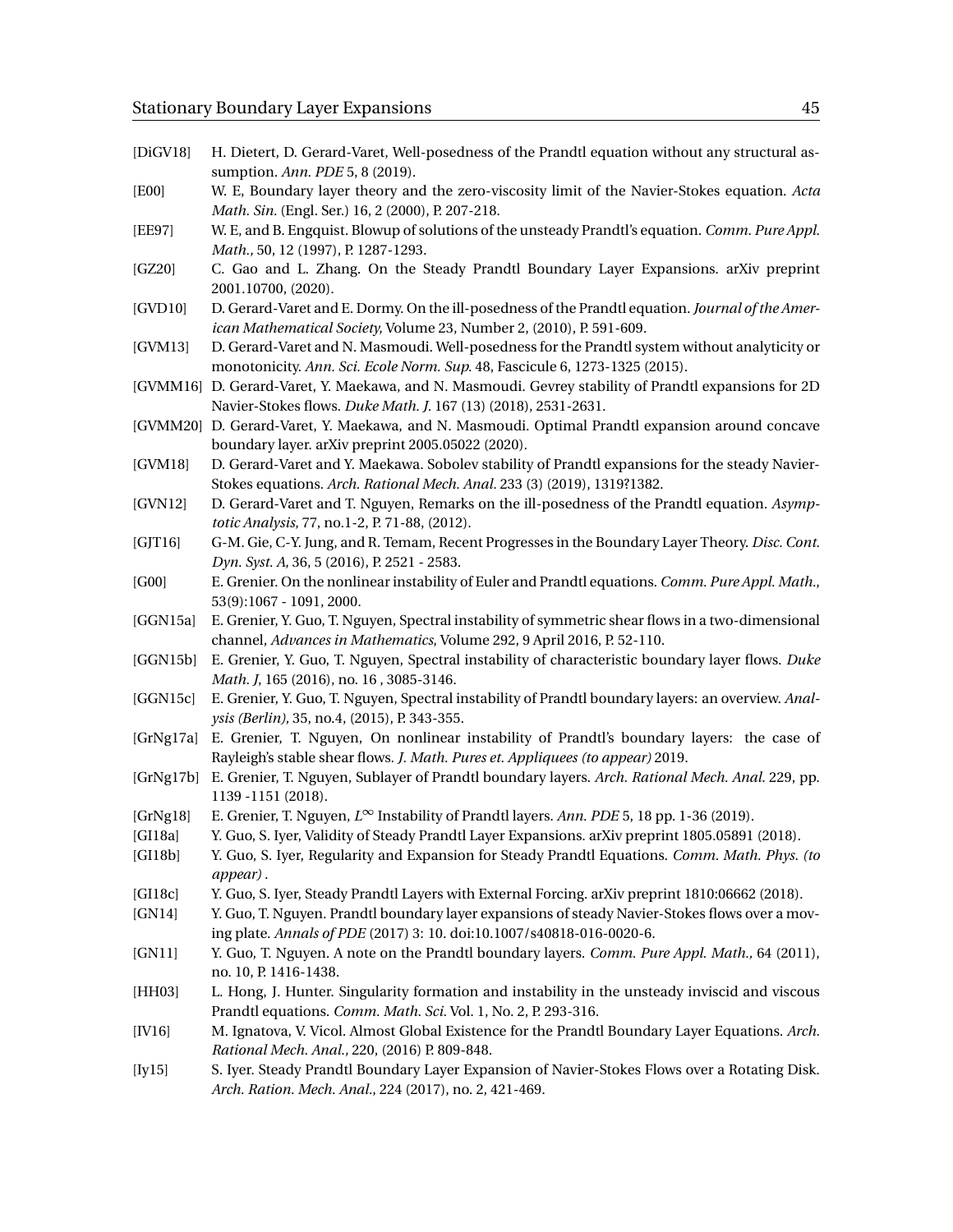<span id="page-45-20"></span><span id="page-45-19"></span><span id="page-45-18"></span><span id="page-45-17"></span><span id="page-45-16"></span><span id="page-45-15"></span><span id="page-45-14"></span><span id="page-45-13"></span><span id="page-45-12"></span><span id="page-45-11"></span><span id="page-45-10"></span><span id="page-45-9"></span><span id="page-45-8"></span><span id="page-45-7"></span><span id="page-45-6"></span><span id="page-45-5"></span><span id="page-45-4"></span><span id="page-45-3"></span><span id="page-45-2"></span><span id="page-45-1"></span><span id="page-45-0"></span>

| [Iy16a]    | S. Iyer. Global Steady Prandtl Expansion over a Moving Boundary, I. Peking Mathematical Jour-<br>nal 2, pp. 155 - 238(2019).                                                                                                                                                                                                                       |
|------------|----------------------------------------------------------------------------------------------------------------------------------------------------------------------------------------------------------------------------------------------------------------------------------------------------------------------------------------------------|
| [Iy16b]    | S. Iyer. Global Steady Prandtl Expansion over a Moving Boundary, II. Peking Mathematical Jour-<br>nal 2, pp. 353?437 (2019).                                                                                                                                                                                                                       |
| [Iy16c]    | S. Iyer. Global Steady Prandtl Expansion over a Moving Boundary, III. Peking Mathematical Jour-<br>nal 3, pp. 47 - 102 (2020).                                                                                                                                                                                                                     |
| [Iy17]     | S. Iyer. Steady Prandtl Layers over a Moving Boundary: Non-Shear Euler Flows. SIAM J. Math.<br>Anal., 51(3), 1657 - 1695.                                                                                                                                                                                                                          |
| [IM20]     | S. Iyer, N. Masmoudi, Global-in-x Stability of Steady Prandtl Expansions for 2D Navier-Stokes<br>Flows, arXiv preprint arXiv:2008.12347, (2020).                                                                                                                                                                                                   |
| [Iy19]     | S. Iyer. On Global-In-x Stability of Blasius Profiles, Arch. Rational Mech. Anal. 237, pp. 951-998<br>(2020).                                                                                                                                                                                                                                      |
| [IV19]     | S. Iyer, V. Vicol, Real analytic local well-posedness for the Triple Deck, Comm. Pure Appl. Math.<br>(2020).                                                                                                                                                                                                                                       |
| [ $Ka84$ ] | T. Kato. Remarks on zero viscosity limit for nonstationary Navier-Stokes flows with boundary.<br>Seminar on nonlinear partial differential equations, 85-98, Math. Sci. Res. Inst. Publ., 2, (1984).                                                                                                                                               |
|            | [KMVW14] I. Kukavica, N. Masmoudi, V. Vicol, T.K. Wong, On the local well-posedness of the Prandtl and<br>Hydrostatic Euler equations with multiple monotonicity regions. SIAM Journal of Mathematical<br>Analysis., Vol. 46, No. 6, P. 3865-3890.                                                                                                 |
| [KV13]     | I. Kukavica and V. Vicol, On the local existence of analytic solutions to the Prandtl boundary<br>layer equations. Commun. Math. Sci., 11(1), (2013), P. 269-292.                                                                                                                                                                                  |
| [KVW15]    | I. Kukavica, V. Vicol, F. Wang, The van Dommelen and Shen singularity in the Prandtl equations.<br>Adv. Math. 307 (2017), 288-311.                                                                                                                                                                                                                 |
| [LMY20]    | W. X. Li, N. Masmoudi, T. Yang, Well-posedness in Gevrey function space for 3D Prandtl equa-<br>tions without Structural Assumption. arXiv preprint 2001.10222, (2020).                                                                                                                                                                            |
| [LY17]     | C.J. Liu, F. Xie, T. Yang, Justification of Prandtl Ansatz for MHD Boundary Layer, preprint<br>1704.00523v4, (2017)                                                                                                                                                                                                                                |
| [LCS03]    | M. C. Lombardo, M. Cannone and M. Sammartino, Well-posedness of the boundary layer equa-<br>tions, SIAM J. Math. Anal. 35(4), P. 987-1004, 2003.                                                                                                                                                                                                   |
| [Mael4]    | Y. Maekawa, On the inviscid problem of the vorticity equations for viscous incompressible flows<br>in the half-plane, Comm. Pure. Appl. Math., 67, (2014), 1045-1128.                                                                                                                                                                              |
| [MM17]     | Y. Maekawa and A. Mazzucato, The inviscid limit and boundary layers for Navier-Stokes flows,<br>Handbook of Mathematical Analysis in Mechanics of Viscous Fluids (2017), 1-48.                                                                                                                                                                     |
| [MT08]     | A. Mazzucato, M. Taylor. Vanishing viscocity plane parallel channel flow and related singular<br>perturbation problems. Anal. PDE, 1 (1); 35-93 (2008).                                                                                                                                                                                            |
| [Mas98]    | N. Masmoudi. The Euler Limit of the Navier-Stokes Equations, and Rotating Fluids with Bound-<br>ary. Arch. Rational Mech. Anal. 142, 375-394 (1998).                                                                                                                                                                                               |
| [MW15]     | N. Masmoudi, T.K. Wong, Local in time existence and uniqueness of solutions to the Prandtl<br>equations by energy methods, Comm. Pure. Appl. Math., 68, (2015), 1683-1741.                                                                                                                                                                         |
| [OS99]     | Oleinik, O.A. and Samokhin, V.N, Mathematical models in boundary layer theory. Applied Math-<br>ematics and Mathematical Computation, 15. Champan and Hall/ CRC, Boca Raton, FL, 1999.                                                                                                                                                             |
| [O167]     | O.A. Oleinik. On the mathematical theory of boundary layer for an unsteady flow of incompress-<br>ible fluid. J. Appl. Math. Mech., 30, (1967), P. 951-974.                                                                                                                                                                                        |
| [Pr1904]   | L. Prandtl, Uber flussigkeits-bewegung bei sehr kleiner reibung. In Verhandlungen des III Inter-<br>nationalen Mathematiker-Kongresses, Heidelberg. Teubner, Leipzig, 1904, pp. 484 - 491.<br>English Translation: "Motion of fluids with very little viscosity," Technical Memorandum No.<br>452 by National Advisory Committee for Aeuronautics. |